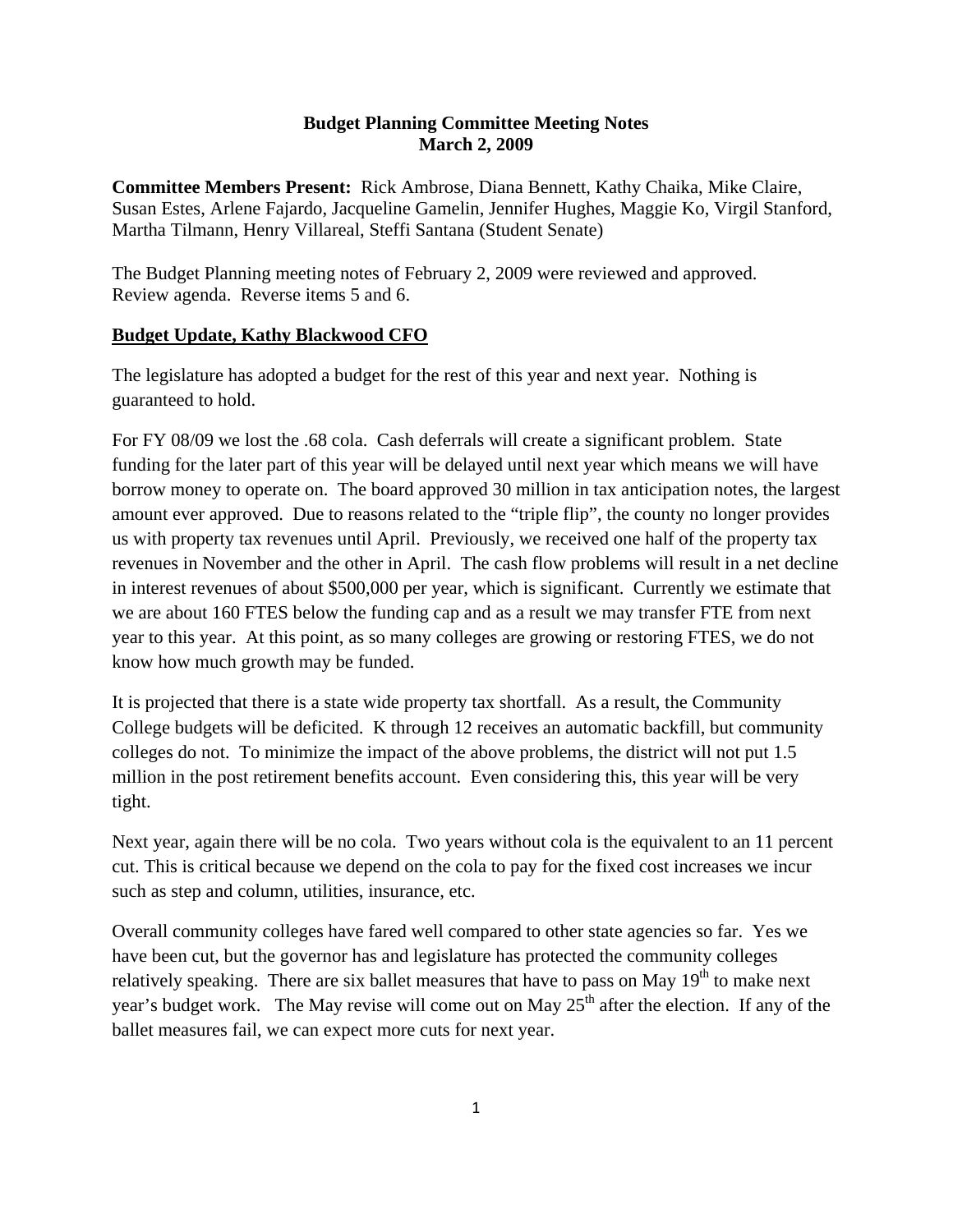Currently it is estimated that we will need to cut the district budget by about 5 percent overall. In CSM's case this will be larger as we have been provided an additional 1 million dollars in each of the last two years to balance the budget. These funds will no longer be available.

GASB 45 Discussion: OPEB (other post employment Benefits)

We have 30 years to amortize the current deficit in post retirement benefits we now provide. This cost the district about 9 million dollars per year. The general fund has been picking up the cost for all funds. Beginning July 1 all funds will be charged their fair share of this benefit, categorical, federal grants etc. The benefit charge is based on an actuarial study. The charge is at this time is estimated to be about 4 percent of payroll. There will be a three year phase in.

# **Proposed Upgrade position in the Office of Planning, Research and Institutional Effectiveness: from the Project Director to Administrative Analyst**

John Sewart submitted the proposal along with a list of essential functions and projects this position would be involved with.

The project director position came into being in 1981. The position is currently vacant. Since that time the need for accountability and evidence based decision making has increased the scope and volume of work needed. Data must be prepared so that it is more accessible and understandable and there is a need for more graphics and desktop publishing.

The committee asked a number of questions about the work being performed by the existing staff and clarification on the differences in duties of the two positions. There was also concern about the exactly what was the scope of the offices departments work.

John said that he would develop a business plan for the department and bring it back to the Budget Planning committee.

# **Strategizing for Budget 2009/2010**

The committee discussed the need to develop some operating parameters for the operating budget. We should have goals for College loads and FTES. Mike Claire indicated that he would send out a brainstorming email giving some of his ideas and ask for additional input and ideas from the committee.

Next meeting date: Monday, March 16, 2009

Next meeting agenda items:

- 1. Business Plan for the Office of Planning, Research, and Institutional Effectiveness
- 2. Review of current year budget
- 3. Continue discussion on Strategizing for next year's budget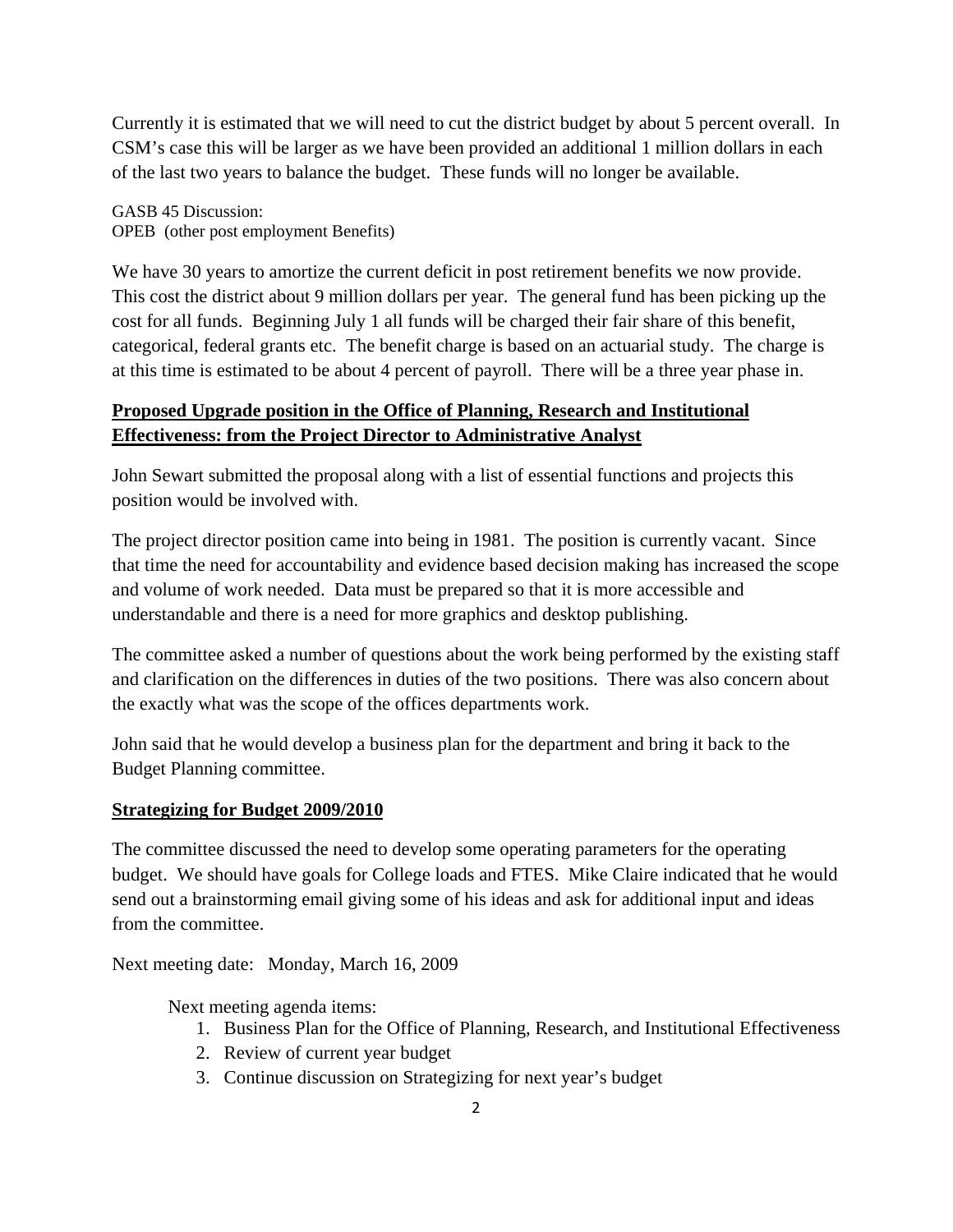## Budget Planning Committee Meeting Notes February 2, 2009

Committee Members Present: Rick Ambrose, Diana Bennett, Mike Claire, Susan Estes, Arlene Fajardo, Jacqueline Gamelin, Jennifer Hughes, Maggie Ko, Virgil Stanford, Martha Tilmann, Henry Villareal Absent: Kathy Chaika, Steffi Santana (Student Senate)

The committee approved notes for the meetings on 12/01/08 and 12/08/08 with a clarification that the 30 percent target for reduction of operating cost included counseling as well as the instructional divisions.

#### **Nursing Position for fall 2009**

Jane McAteer met with the committee to find out if the unfilled nursing position would be available in the fall of 2009. This position has been vacant for 6 years. The committee discussed the position and felt that due to the current uncertainty of the budget situation warranted a continuing freeze on this position for next fall.

The committee briefly discussed the new dental hygiene director position that was scheduled to be filled this spring. Mike Claire indicated that the Board of Trustees had decided to hold off on this position for the time being. A review of the impact of delaying the program is underway. The funding for this position is coming directly from the district rather than from the current CSM operating budget.

### **Instructional Dean's divisions' discretionary budgets**

Susan Estes began by reporting that the overall teaching load had increased from 474 in the spring of 2008 to 559 in the spring of 2009. Last spring the FTE faculty was at 221.84 and this spring it is at 210. Despite the reduction in sections, enrollment is up. The FTE faculty for this spring will be used as a base for scheduling courses in the fall. Coastline added 5 FTE Faculty this spring. Assuming all of the sections canceled would have been held, the savings amounts to \$544,000. The real savings is not quite this large as there are always some canceled sections.

In light of the savings accomplished as a result of eliminating sections under 20 students, Susan requested that the total operating account reductions for the instructional departments be limited to \$36000. Currently we are anticipating no equipment money and state lottery funds for supplies are expected to be greatly reduced. In addition we are realizing additional savings as all of the FLC's for Writing Across the Curriculum, Honors, SoTL, have been given up for this semester.

The committee agreed to this request.

### **Report from the District Budget and Finance Committee**

Rick Ambrose reported on the latest we have heard from the State. The State is now trying to develop an 18 month solution to the budget problem. At this point in time K12 and Community Colleges appear to remain a high priority for funding. Currently the State is not funding capital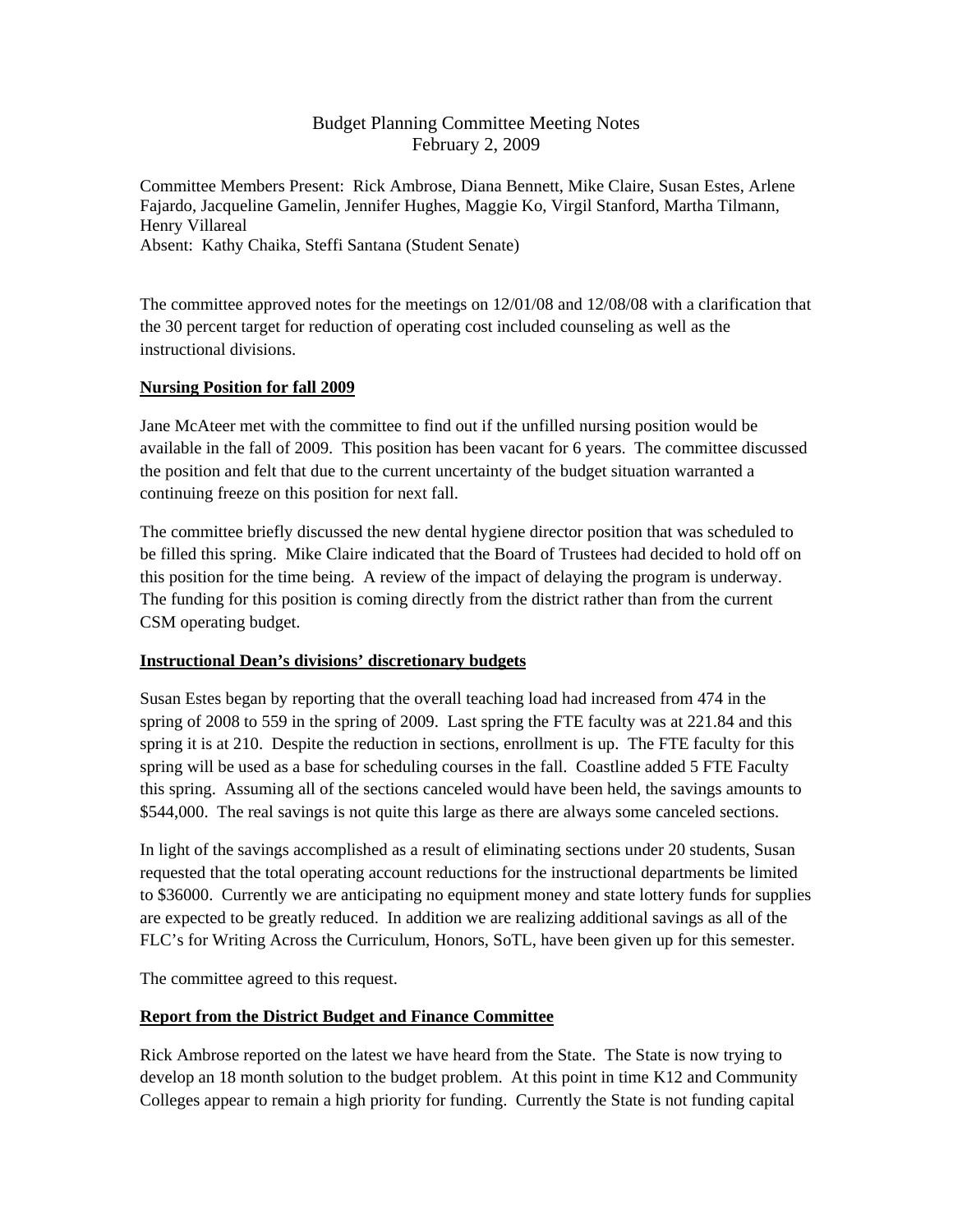projects which may impact us as our North Gateway project is State funded. There has been some talk about raising fees for Community College students. Of concern is talk about taking all property tax funding away from community colleges and moving them entirely into the State general budget, which would result in a greater uncertainty in funding. This would also affect the credit rating of Community Colleges, which would result in higher interest rates when borrowing money.

#### **Begin strategizing for budget year 2009-2010**

Mike Claire began the discussion by saying that we need to look at establishing bench marks. Some of these include appropriate load and FTES targets.

The committee decided to make this a major point of discussion at the next meeting.

The next meeting will be held on Monday, March 2, 2009

Meeting adjourned.

Budget Planning Committee Meeting Notes December 8, 2008

**Committee Members Present:** Rick Ambrose, Diana Bennett, Kathy Chaika, Mike Claire, Susan Estes, Arlene Fajardo, Jacqueline Gamelin, Jennifer Hughes, Maggie Ko, Virgil Stanford, Martha Tilmann, Henry Villareal **Absent:** Steffi Santana (Student Senate)

Budget Framework for a balanced budget, continued discussion on the 3 to 10 percent reduction plans.

Rick Ambrose presented a worksheet showing the proposed estimated reductions which include estimated reductions in the 4000 and 5000 accounts, reassigned time, 1310 (adjuncts and overloads. These estimated reductions come to \$559,396, leaving a remaining balance of deductions needed at the 3 percent level of \$29,207.

The spread sheet basically represents a 30 percent reduction in the remaining available balances in instructional department s and 50 percent in non-instructional departments. The agreed upon reductions in the Writing Across the Curriculum program, Learning Communities, SoTL, Honors and Basic Skills program were presented as agreed on a the prior meeting. The reassigned time for these programs was reduced by 22 FLC's, leaving a total of 16 FLC's, saving an estimated \$28,343. Adjuncts and overloads were reduced by an estimated \$288,624 for the first round of budget cuts. If we used only sections to balance the budget, we would need to eliminate another 75 sections and this would not be in the Colleges or the student's best interest.

The committee continued to discuss possible reductions including reducing services in the evening and weekend hours, student services, business services, the library and labs. Additionally further thought needs to be given to reductions in temporary employees and student workers as well as other faculty release time. Reducing lab hours must be carefully considered as they tie into hours by arrangement.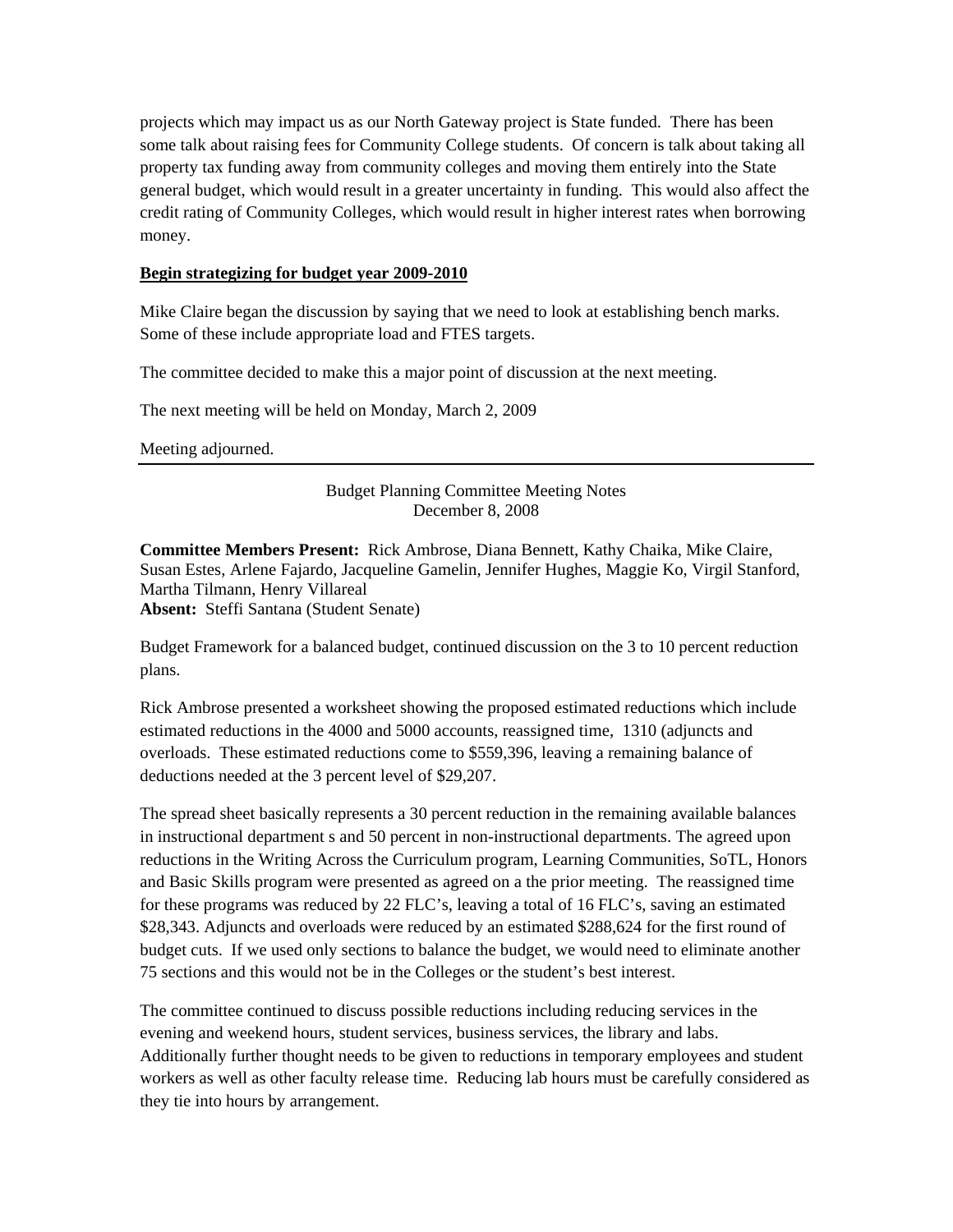Mike Claire indicated that we need to complete our targets, even if they are just percentages.

The committee discussed the following expenditure areas/programs and set targets for reductions in these areas, although the exact division or department in which these reductions will occur was not determined.

Cost reduction targets.

Faculty release time 5 percent or \$10,000

Student assistants/temporary employees 10% or \$30,000

ITS general fund account \$38,000 estimated remaining balance

Evening Supervision \$3,500

Shift of fund 1 salary to fund 3, total \$10,000

Salary savings for this year, needs to be calculated

Freeze on nursing position for this year \$71,000

The total of these targets, excluding salary savings resulting from vacant positions which have not been calculated comes to \$162,500.

Although we are working on this year's midyear budget cut, we have to remember that we have a structural deficit in the neighborhood of two million dollars.

Managers will need to work with their staff to determine what cost reductions can be made service hours, temporary employees and student assistants.

Every \$4000 we can save, saves a class section.

Maggie Ko said that she was concerned about whether or not matriculation funds would be available to offset salaries in the fund one institutional research area.

The committee reached consensus to recommend to College Council the targets set today with the understanding that the process requires the deans and managers to do the actual implementation.

#### **Upgrade Job Classification Institutional Research**

Mike presented information on the need to reclassify a position in institutional research. The two things that can have the most negative impact or our institution are budget and accreditation. We need to insure that we have adequate research capacity to meet the current accreditation requirements. Jonah Wong's position is now vacant, and this provides us with an opportunity to reevaluate this position in terms of the skill sets that are really needed for this position. The skill sets have been forwarded to Harry Joel for his review and it may be that we will need to reclassify this position in order to meet current needs. This item will come back to budget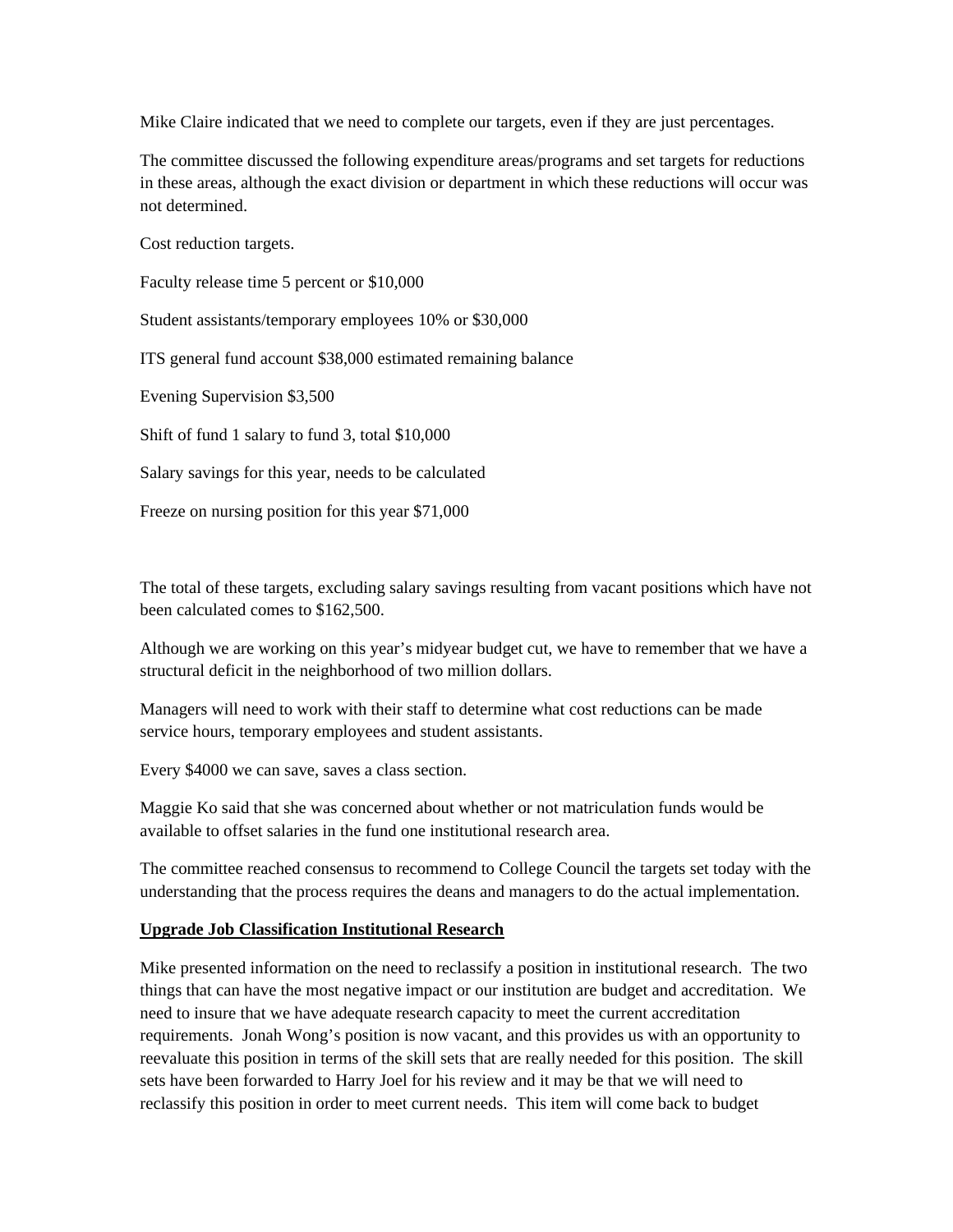planning committee after Human Resources has reviewed this skill set. The committee discussed this issue and whether the skill set might be available from someone during the managed hiring process. Is it possible that some portion of the funding could come from matriculation? Mike indicated that this will be addressed when the position is brought back.

The committee agreed to meet again on February 2, 2009 at 1:30 pm.

Meeting adjourned at about 4 pm.

\_\_\_\_\_\_\_\_\_\_\_\_\_\_\_\_\_\_\_\_\_\_\_\_\_\_\_\_\_\_\_\_\_\_\_\_

# **Budget Planning Committee Meeting Notes December 1, 2008**

**Committee Members Present:** Rick Ambrose, Diana Bennett, Kathy Chaika, Mike Claire, Susan Estes, Arlene Fajardo, Jacqueline Gamelin, Jennifer Hughes, Maggie Ko, Virgil Stanford, Martha Tilmann, Henry Villareal, Steffi Santana (Student Member)

### **Framework for a balanced budget**

Mike Claire discussed the framework for a balanced budget. We have three issues, midyear budget cuts, the deficit for next year, and the long term budget issues. We have to take action and get immediate results for the midyear budget cuts. Cuts need to be strategic; however every college unit will probably feel an impact. We will have to stop doing some things, for example we may not be open as long and there will be other cuts in services. Providing services to students remains a priority.

We have turned the corner on the accreditation response, we may continue on warning, however we have made good progress and have addressed the important issues and we have gotten the message. We will be fine in 2009. We need to continue to strengthen our research function.

We have increased recruiting and improved the website. We need to continue to build capacity in the marketing and outreach areas. We need to continue to build our retention capacity. Our college wide initiatives are important and we need to continue them.

Rick Ambrose led a discussion on the need to insure that our budget framework needs to connect with the educational master plan. The midyear cuts need to be based on what we can do relative to budget reductions considering the immediate crisis we are facing.

#### **Budget reduction scenarios of 3 to 10 percent**

Estimated budget reduction targets as of 12/01/08.

 $3\% = $851,474, 5\% = $1,419,124, 7\% = $1,986,774,$  and  $10\% = $2,838,248$ 

These are the targets the district suggested that we address as we do not yet know how much the state mid-year budget cut might be. We are to develop scenarios showing what each of these cuts might look like. We are developing a plan to address these targets.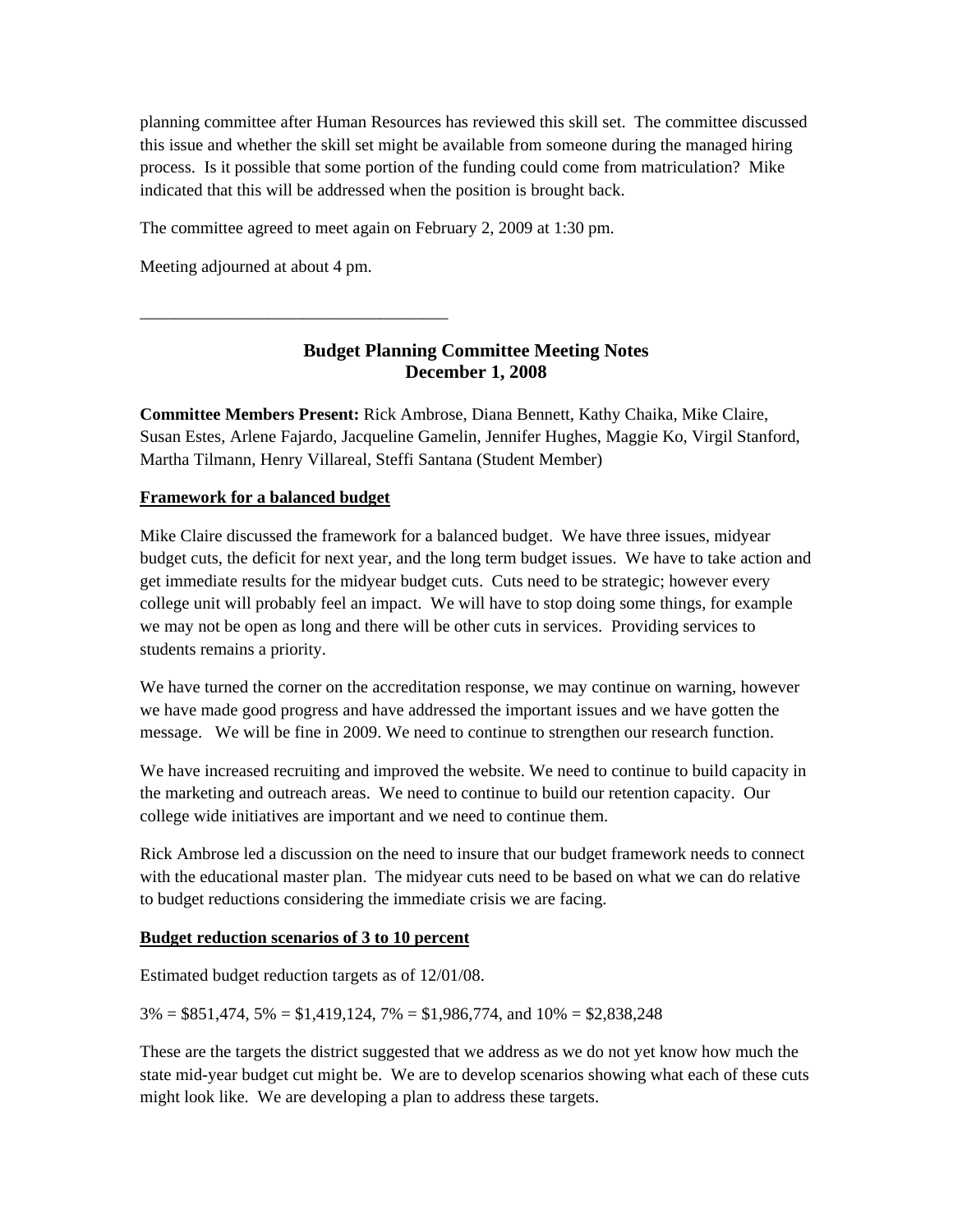Susan indicated that cuts of low enrolled sections and adjustments to reassigned time could result in as much as \$300,000 in savings. Classes of 20 or fewer will be cut with certain exceptions.

#### **4000 and 5000 accounts**

Review of the 4000 accounts, supplies, repairs, copying etc. and 5000 accounts, services, memberships, conference expense, insurance rental, postage etc.

The committee discussed the various types of accounts and developing a method for developing reduction targets.

After much discussion, it was decided to set as target, a 30% reduction for instructional and counseling budgets in the 4000 and 5000 accounts, remaining available balances and 50% reduction for non-instructional budgets, remaining available balances.

#### **Discussion/Decision on the 11/24 presentations on reassigned time**

The budget committee discussed the presentations made in light of the current budget situation. It was agreed that these programs are all important and they need to be maintained at some level so that they can be brought back more fully when the budget situation improves.

The recommendations are as follows.

The SOTL Center will receive no release time and it is recommended that the Center be operated under the auspices of the Faculty Senate.

Learning communities will retain two FLC's for the spring. Writing Across the Curriculum will retain nine FLC's for the spring.

In addition Basic Skills will receive three FLC's rather than the previous nine. The committee felt it might be possible to go back to the State and renegotiate the plan to provide for additional FLC's for the coordinators position.

The Honors program will receive two FLC's for the spring.

Reductions in release time will result in an estimated saving so approximately \$28343.

The committee supports the athletic proposal to add a volley ball team and feels it is very important to meet Title IX requirements, but feels we the beginning of the program needs to be delayed for a period of time.

The committee agreed to meet again Monday, December 8, to continue looking at possible budget reductions.

The meeting was adjourned.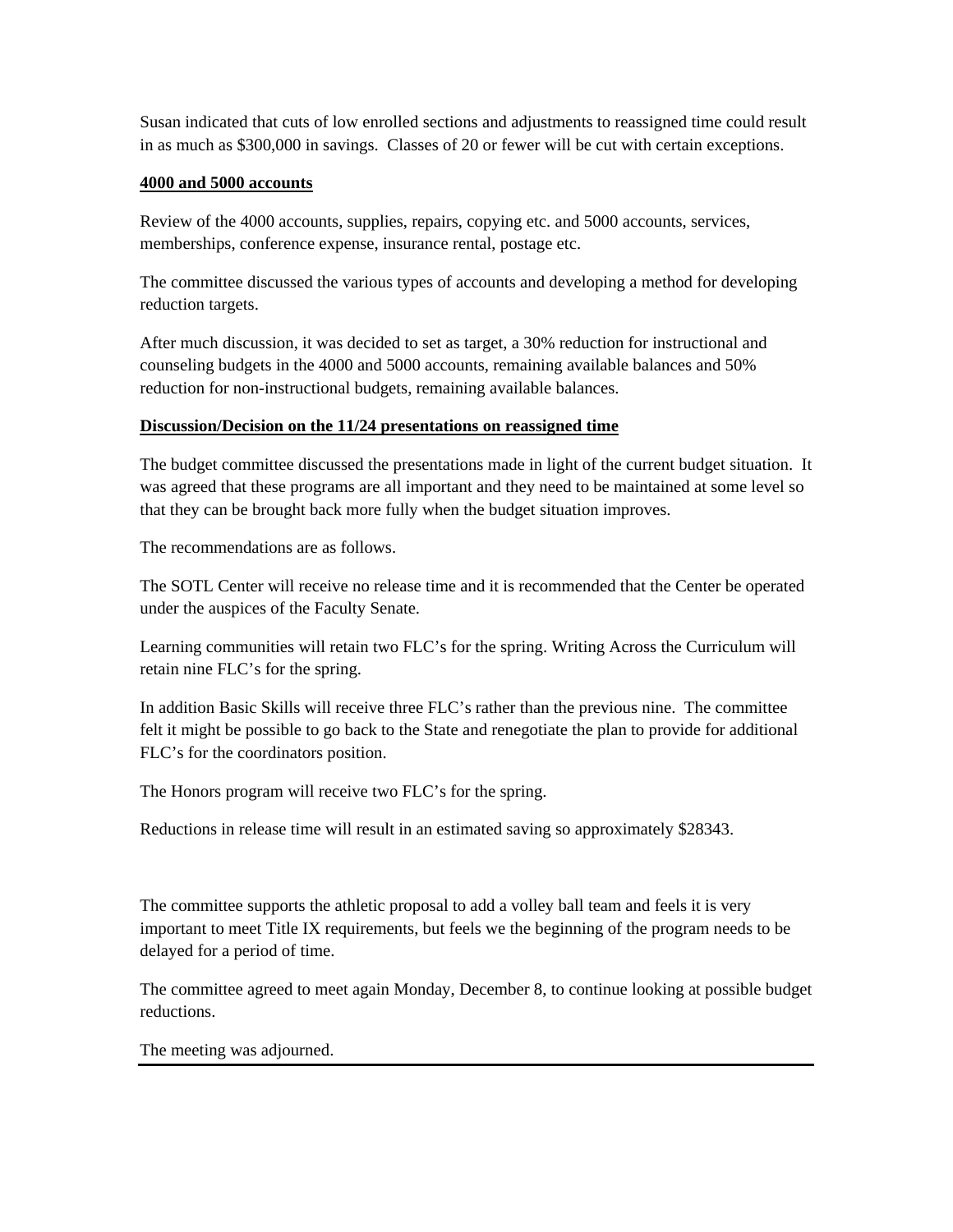### **Budget Planning Committee Meeting Notes November 24, 2008**

**Committee Members Present:** Rick Ambrose, Diana Bennett, Kathy Chaika, Mike Claire, Susan Estes, Arlene Fajardo, Jacqueline Gamelin, Jennifer Hughes, Maggie Ko, Virgil Stanford, Martha Tilmann, Henry Villareal, Steffi Santana

The committee reviewed and approved notes from the previous meeting. The agenda was reviewed and no changes were made.

Henry Villareal, Vice Chair, called the meeting to order.

Welcome student representative Steffi Santana.

#### **Writing Across the Curriculum/Learning Communities**

Presentation on Writing Across the Curriculum and Learning Communities made by Jean Mach, Mike Burk and Jeremy Ball. Information on the Learning Communities, Writing Across the Curriculum and the SoTL Center was presented. Information was shared on the importance of these programs and the amount of reassigned time needed for the coordination of these programs. Jean Mach and Mike Burk indicated that the priority programs were the Learning Communities and the CASTL Institutional Leadership program (WAC), though all of the programs were important to the campus. The Budget Planning Committee accepted the information and agreed to discuss this at the next meeting.

### **BSI Coordinator Position**

A presentation on the need for a Basic Skills Initiative Coordinator was made by James Carranza. The Basic Skills Committee is providing 6 FLC's (Faculty Load Credit) from the Basic Skills grant and are requesting 9 FLC's from the general fund in order to make this a full-time position. Mr. Carranza discussed the importance of the program. About 80 percent of the students that come to us need some assistance in the basic skills area. The grant requirements can be met with the 6 units from the grant; however, in order to move the college forward, the 9 additional units requested would make it possible to move the college forward in achieving college strategic planning goals. The Planning and Budget committee agreed to discuss this item further at the next meeting.

### **Honors Program**

A presentation was made by Tim Maxwell on the importance of a strong Honors Program. Tim recommended that the program have at least 4 hours of reassigned time for the coordinator and a budget of \$5,000 for marketing and perhaps a few small scholarships. Currently, planning for strengthening the program is in the beginning stages. The program is important for student excellence, achievement and expansion of transfer agreements, especially with UCLA, a program which Skyline already has. The Budget Planning Committee agreed to discuss this program at the next meeting.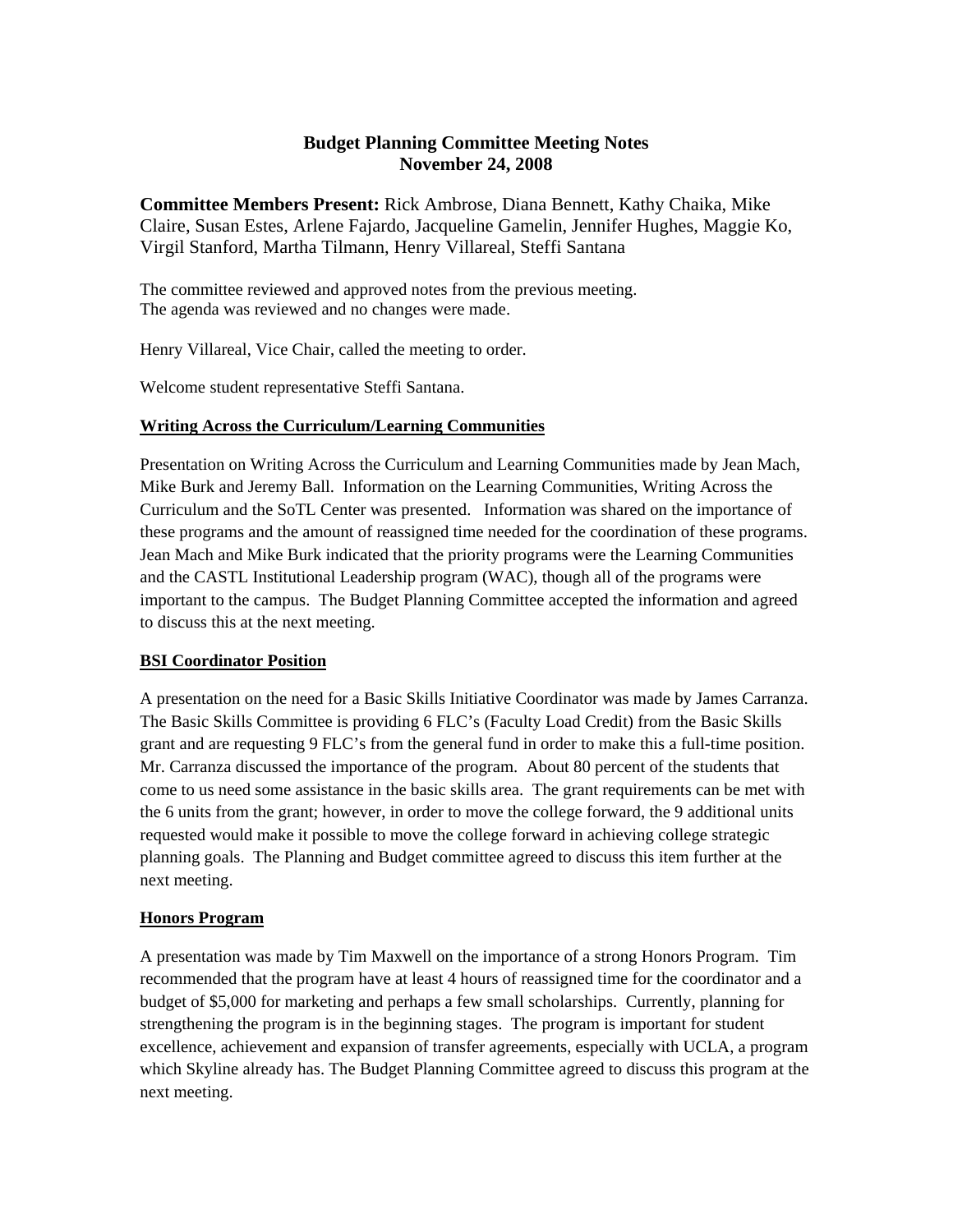#### **Institute a Women's Volley Ball program**

Andreas Wolf made a presentation for adding a Volley Ball program at CSM. CSM needs to continue expansion of Women's Athletics in order to be in compliance with the Title IX. Current options include golf, tennis, soccer, badminton and volley ball. We do not have a field for soccer, though this would bring in the most student participants. Of the sports remaining, volley ball would have the largest number of participants. CSM has made progress as the sports of swimming and water polo have been added.

### **Approval/Modification of Criteria for Canceling Classes**

Susan Estes passed out a proposed guideline for canceling classes based on the District policy. Due to the State's current budget condition and impending mid-year cuts, we can no longer continue to support small classes. The committee recommended a few changes to the guidelines for clarification purposes but overall found them acceptable and approved them.

Virgil Stanford discussed the uncertainty of the current budget situation and the need to develop scenarios for mid-year budget cuts at 3%, 5%, 7%, and 10%.

The committee agreed to meet again next Monday December 1.

The committee adjourned.

\_\_\_\_\_\_\_\_\_\_\_\_\_\_\_\_\_\_\_\_\_\_\_\_\_\_\_\_\_\_\_\_\_

# **Budget Planning Committee Meeting Notes October 6, 2008**

**Committee Members Present:** Rick Ambrose, Diana Bennett, Kathy Chaika, Mike Claire, Susan Estes, Jacqueline Gamelin, Jennifer Hughes, Maggie Ko, Virgil Stanford, Henry Villareal **Absent:** Arlene Fajardo, Martha Tilmann

The committee reviewed and approved notes from the previous meeting. The agenda was reviewed and no changes were made.

Officers were elected. It was decided that the Committee Chair Person would serve for two years.

# **Election of Committee Chair Person**

Nominations were opened, and Rick Ambrose was nominated by Jackie Gamelin, seconded by Kathy Chaika. There were no other nominations and Rick Ambrose was approved by acclimation for a two year term.

# **Election of Vice Chair Person**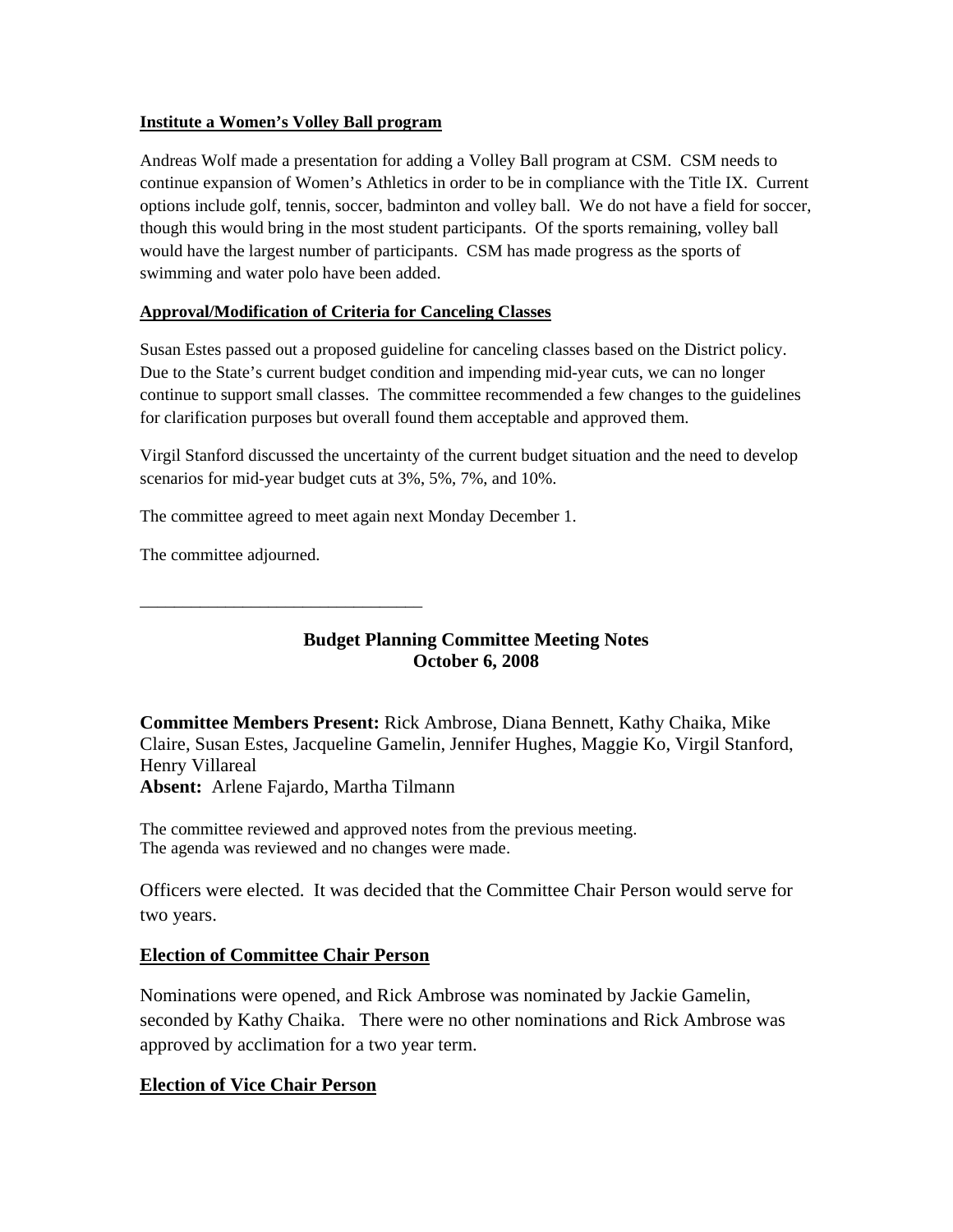Nominations were opened, and Henry Villareal was nominated by Virgil Stanford, seconded by Jennifer Hughes. There were no other nominations and Henry was approved by acclimation for a one year term.

# **Election of the Committee Secretary**

Nominations were opened and there were no nominations. Virgil Stanford volunteered for the position for and was approved by acclimation for a one year term.

# **Review of the Budget Planning Committee process**

The committee discussed the need to use the financial forecast that is prepared each year by the District Office with input from the College Business Services Office and the Instructional office. Discussion center around what the overall process should look like. Mike Claire discussed how the Budget Build Process developed by the accreditation summer committee would be used to assist in developing the annual budget. There was also discussion of the need to identify bench marks to be used in the overall budget process. Some of the suggested bench marks were FTE faculty loads, FTE students, and WSCH by Divisions.

# **Review and Discuss the Position Control Budget Forecast**

An overview and analysis of position control for FY 2009 and 2010 was presented. Currently, next year's budget allocation as projected, exclusive of any State cuts, is \$27,005,699. Position control, salaries for permanent employees, is projected to be 74 percent of the total budget. Other salaries, adjuncts and overloads being the largest, make up 28 percent of the budget and the two together come to 102 percent of the budget. When supplies, contracts, etc. are added, the total projected expenditures are 108 percent of the budget. So next year's budget, exclusive of any cuts we may receive from the state needs to be cut by about 2 million dollars in order to balance.

# **Discussion on New Faculty Positions**

The question is how many new faculty positions we approve considering the changing budget picture. Traditionally this has been determined in October, but that is probably not possible this year. At this time no retirements have been announced. There is a need to break out release time and non-instructional time as part of the information that should be considered.

# **New Business**

We need to reschedule the budget study session and workshop to October  $27<sup>th</sup>$  as the accreditation site visit will be on November  $3<sup>rd</sup>$ .

# **Other Business**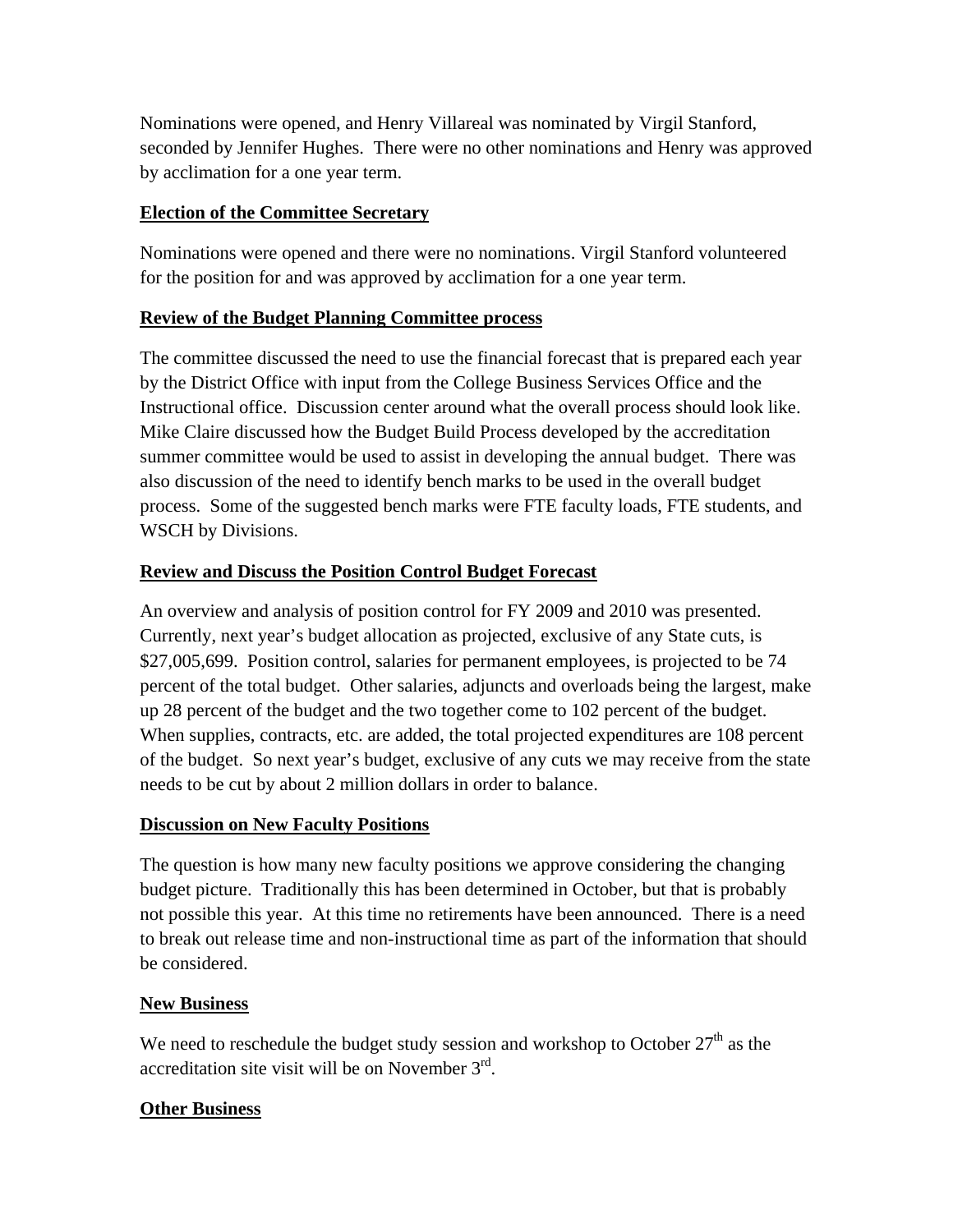Susan Estes provided a brief update on accreditation, documents completed and in place and we are beginning the implementation process.

Jennifer Hughes discussed the need for a Basic Skills Coordinator. Last year a basic skills committee was formed. Their plan includes a basic skills coordinator position which they are now requesting. The basic skills grant will provide 6 FLC's and they are requesting 9 FLC's from the general fund. Skyline has this position and there is a need for it on our campus. The 9 FLC's would be release time and we would have to back fill it with adjuncts, estimated cost about \$25,000.

The Budget Planning Committee agreed to fund the position.

The meeting was adjourned.

Budget Planning Committee Meeting Notes

September 8, 2008

**Committee Members Present:** Rick Ambrose, Kathy Chaika, Mike Claire, Susan Estes,

Arlene Fajardo, Jacqueline Gamelin, Jennifer Hughes, Virgil Stanford, Martha Tilmann,

Henry Villareal

**Absent:** Diana Bennett, Maggie Ko

The Budget Planning meeting notes of May 23, 2008 were reviewed and approved.

No changes to the meeting notes or the agenda.

**Report on Accreditation** (presented by Susan Estes and Jennifer Hughes)

A follow up report on accreditation has been posted on the website. Still for internal review until the College has a chance to review and comment. Four of the commission findings had to be reported on by Oct. 15. The Board has to approve so in reality we had only until the Board meeting in Sept. to complete the report.

An Accreditation oversight committee was formed. The Maas Company played a significant role. They outlined the work to be done and gave us a lot of data. The final report was written by the College. There will be a site visit by two people from the commission in November. A great deal of work has been completed, but we should not assume we will get off of warning.

The Strategic Planning Goals were good for the most part. A new goal, improving the Campus Community was added. An Annual Work Plan will be developed and it will be tied to the Strategic Plan. The plan will be developed from the divisional work plans. The Strategic Plan will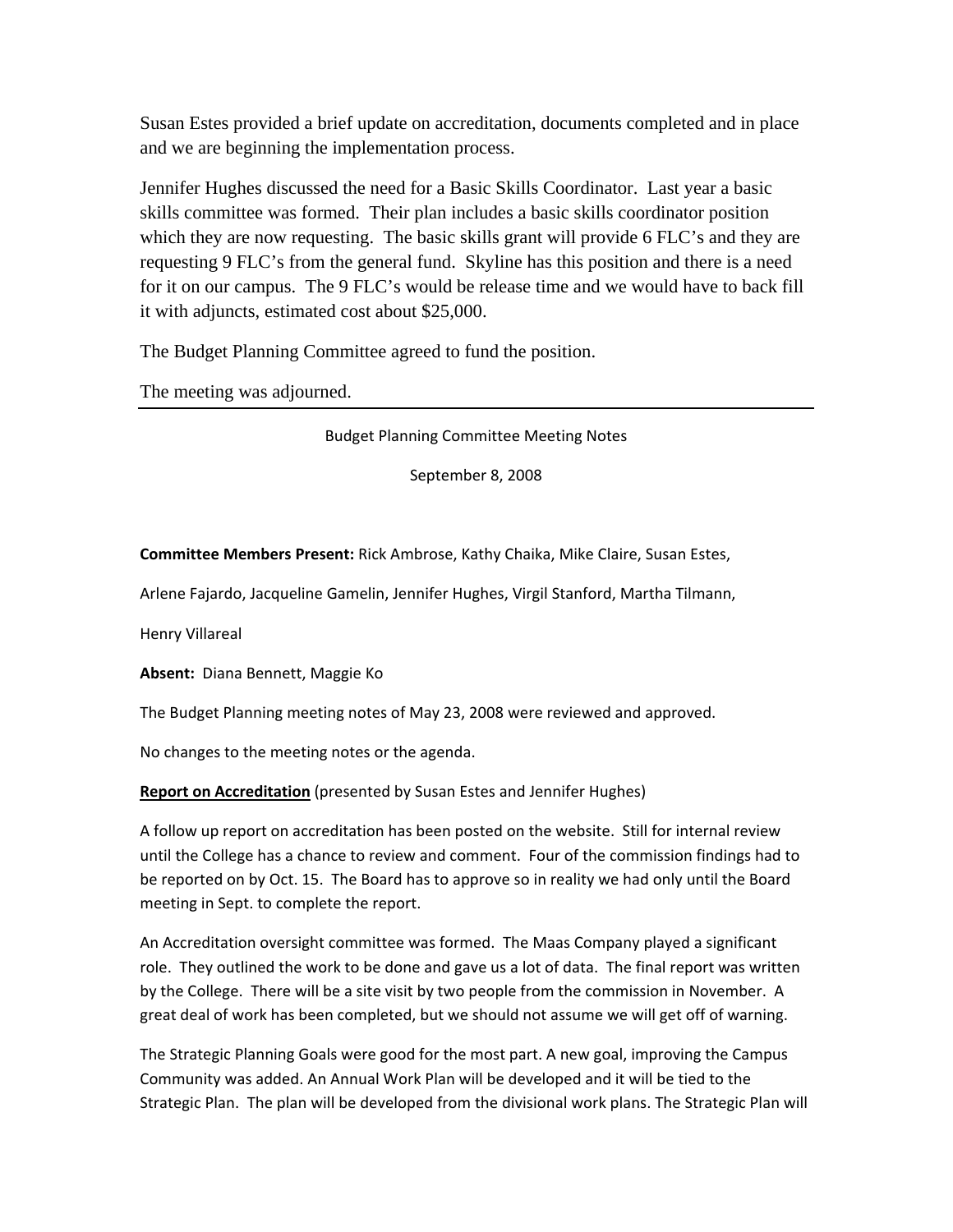need to be approved by College Council. The Institutional work will be tied to the campus budget. At the end of the year we will need to review the process, Educational Master Plan and other components. Major components include the Strategic Plan, the Planning Calendar, and Educational Master Plan. There will be several workshops designed to roll out the integrated planning process and address program review, student demographics, communication and assessment.

#### **Budget Update**

There was a brief discussion of the current legislative impasse. There is concern that once the budget is adopted, that there may be a midyear budget cut.

#### **Changes in the Budget Planning Committee**

Mike Claire discussed work that the accreditation committee on budget completed this summer. The committee suggested on changing how the Budget Planning Committee interacts and a change in focus to looking at the budget from a policy standpoint. The Budget will be developed at a macro level and the committee will take a more proactive rather than reactive approach to the budget. The Budget will be synchronized to the Institutional Planning calendar. We will be more involved in developing forecast as we go through the process.

We will begin to develop estimates early in the year. Forecast will be refined as the year progresses. The final budget will be developed in late March or early April. Most of our budget expenditures are in position control or salaries. Mike will send members a Planning Narrative developed by the committee during the summer.

The meeting was adjourned.

#### **Next meeting date:**

Monday, October 6, 2008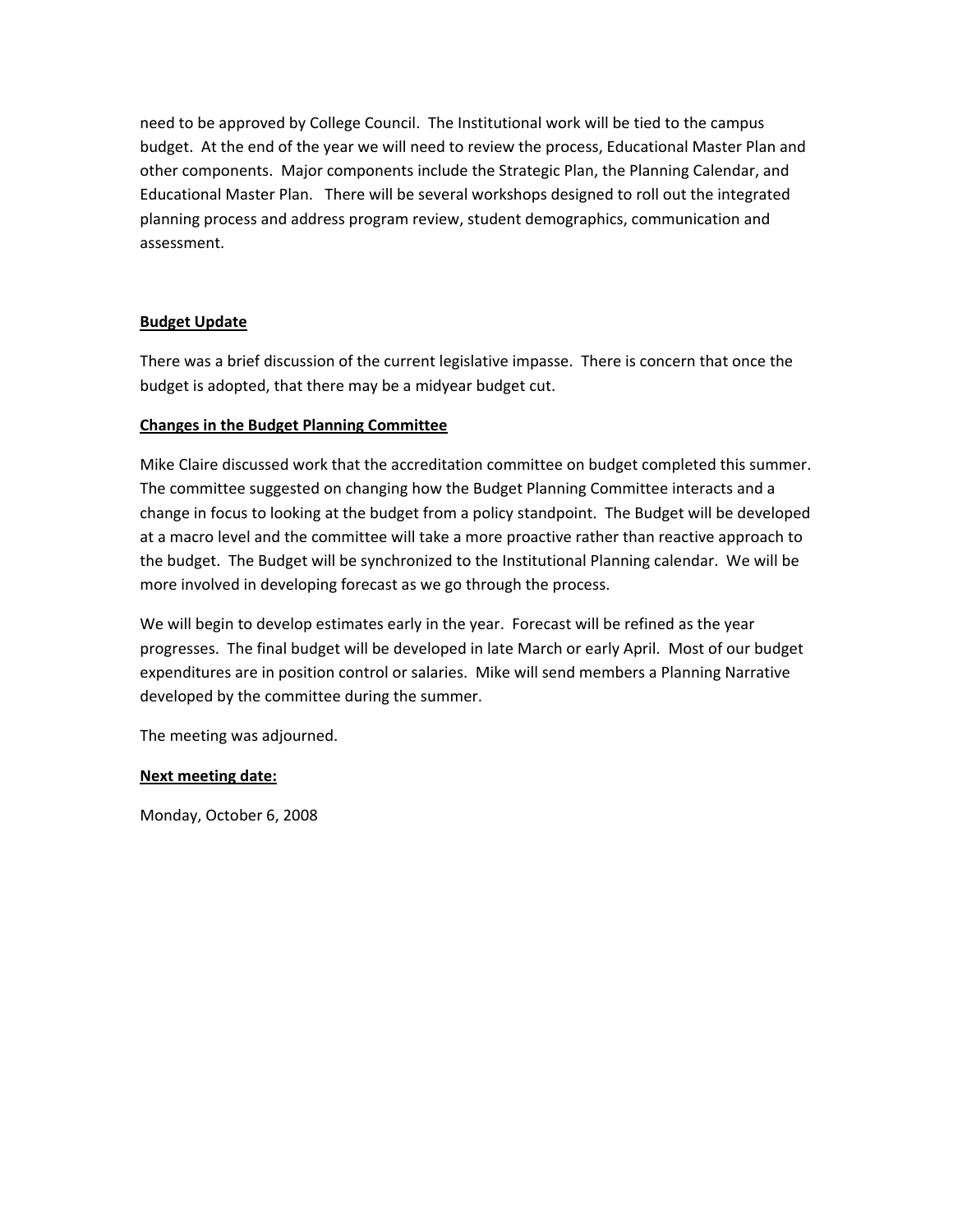# Budget Subcommittee Meeting Notes April 21, 2008

**Subcommittee members present:** Rick Ambrose, Jeremy Ball, Kathy Chaika, Mike Claire, Susan Estes, Arlene Fajardo, Jacqueline Gamelin, Jennifer Hughes, Maggie Ko, Christianne Marra, Virgil Stanford, Martha Tilmann, Henry Villareal

The meeting notes from April 7, 2008 were reviewed and approved.

# **FTES Target for next spring**

We need to bring our load as close as possible to the 525 goal. We will continue to do targets each semester from now on. After this go around it will become much easier and we will be better able to review enrollment patterns and make adjustments as needed.

The target for next spring 2009 will be close to the same target for fall 2008. The FTES targets are based on load for the division and the enrollment patterns in the division. It is important that we try not to offer too many courses of the same kind, which may result in low enrolled sections. We are still committed to courses that complete programs or transfer needs if possible. We will try to hold firm with having at least 20 students enrolled in most sections.

# **Additional faculty positions**

From the instructional side, there are nine retirements most of whom have requested a post-retirement contract. Every three post retirement contracts is equivalent to one fulltime faculty replacement. Whether or not we hire additional faculty replacements depends on our district wide faculty obligation with regards to our ratio of full-time faculty versus part-time faculty. We have already approved four new hires in the areas of music, political science, chemistry, and dental assisting. In order to have the dental hygiene program accredited we are required to hire a director and two support staff positions.

# **Old business**

There are still more org chart revisions that are needed. Revised versions will be brought back to the committee when completed.

We are still awaiting confirmation with regards to receiving an organizational chart of the District office.

### **New business**

In order to address a concern from the Educational Master Plan committee with regards to our accreditation recommendations, the committee reached an agreement to re-name this group. The committee will now be referred to as the: Budget Planning Committee.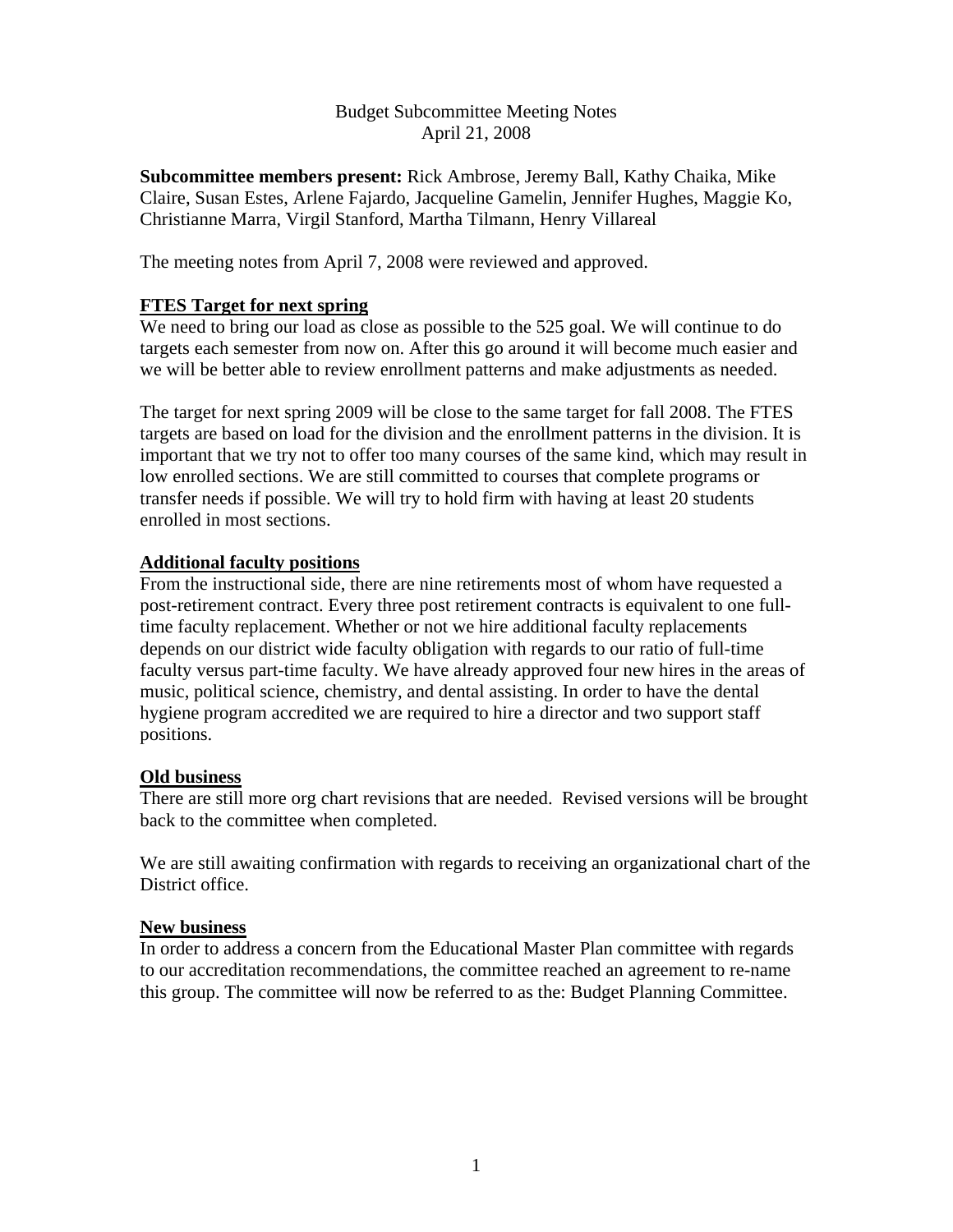The meeting was adjourned.

# **Next Agenda Items**

What do we want on our campus organizational chart and how should it look? The District office has requested that all campuses submit an organizational chart.

#### **Next meeting set for:**

Monday, May 5, 2008, 1:30 to 3:30 p.m., Bldg. 18, Rm. 206 (Faculty Center)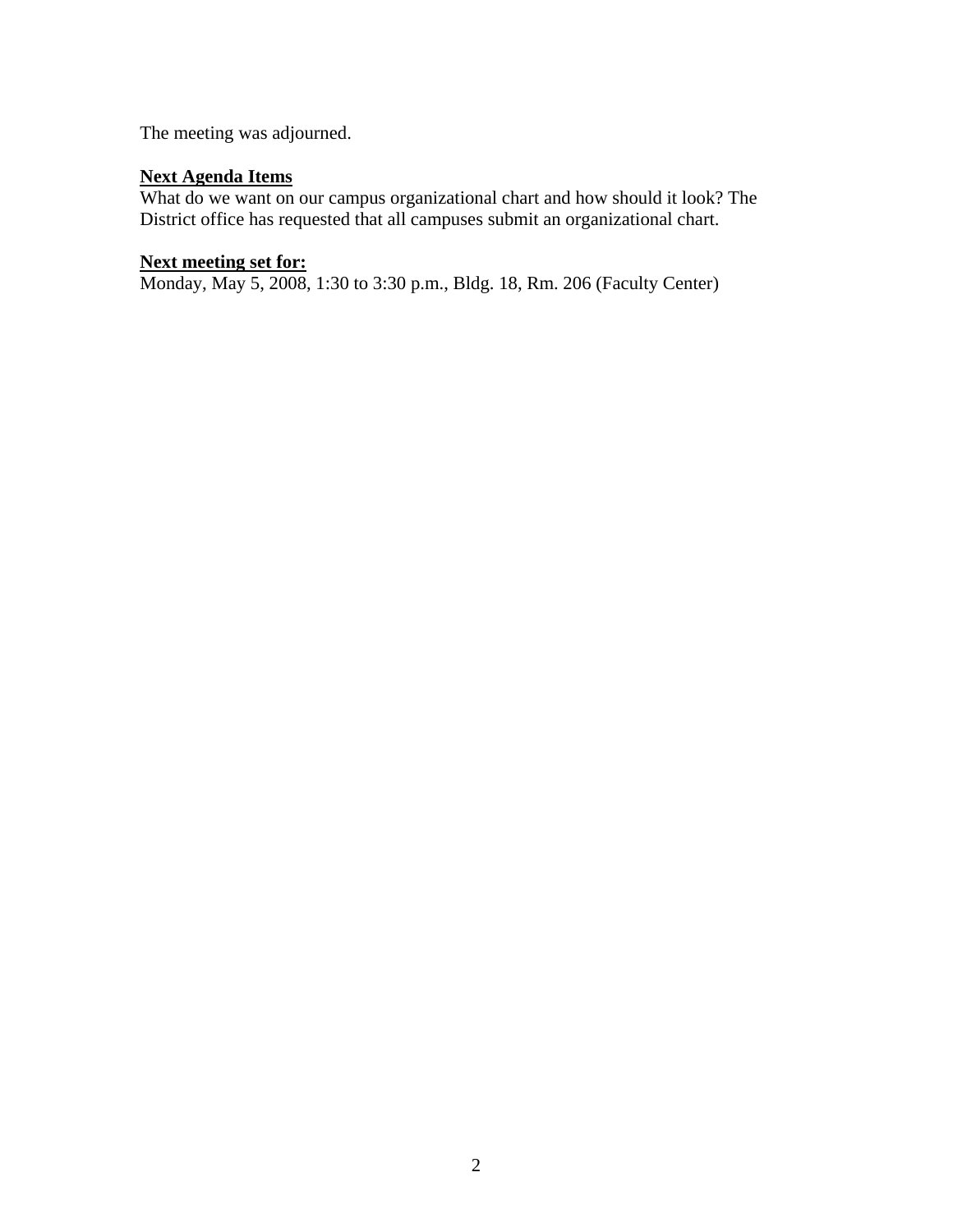### **Budget Subcommittee Meeting Notes April 7, 2008**

**Subcommittee members present:** Jeremy Ball, Mike Claire, Susan Estes, Arlene Fajardo, Jacqueline Gamelin, Jennifer Hughes, Maggie Ko, Christine Marra, Virgil Stanford, Martha Tilmann **Absent:** Rick Ambrose, Kathy Chaika, Henry Villareal

The meeting notes from March 24, 2008 were reviewed and approved.

# **Educational Master Plan**

The committee has been working on a template for how the plan will work. As part of this process, the group has explored and developed a set of dynamic relationships that ties the educational master plan with the other planning documents and processes on campus. The committee has gone through an extensive process of identifying all the current planning documents that we have and mapping out how they relate to each other. The Educational Master plan requires the development of an extensive environmental scan, both internal and external and a series of planning assumptions. This process will help us make sure that we're aligned with our goals.

Given the timelines and the amount of work needed to complete these tasks, a consulting firm, MAAS, has been selected to assist in the process. MAAS brings a lot of experience in this area. The Educational Master Plan Committee has been working with MAAS in order to meet the deadlines set out by the accrediting committee and removes us from warning status.

The educational master plan will incorporate work plans that go out to the divisions. The program review process will also be incorporated, which will feed back to the educational master plan. The most significant task will be gathering all the data necessary to establish the new process. MAAS will be helping with this effort.

The planning processes must be generally in sync with the accreditation cycle, which happens every six years. The committee has to determine when particular plans need to be revised or updated. The group also needs to take into consideration how these plans communicate with each other.

The model the group is working with now works well. At the program review level, for instance, instructional programs will identify needs for new faculty and/or equipment. These needs will then be discussed at the division level, and then passed up the chain with some sort of ranking.

As part of this process, the committee has identified three levels of planning that go on at the college: the educational master plan, which is institutional planning; the work plans; and program review. Up until this point, work plans have been done on an informal basis, but will now be more rigorous and have action steps. There's also a consensus that we need to build on our "Institutional Support Services." These areas include those that fall outside of the Student Services and Instruction areas. We also need to have more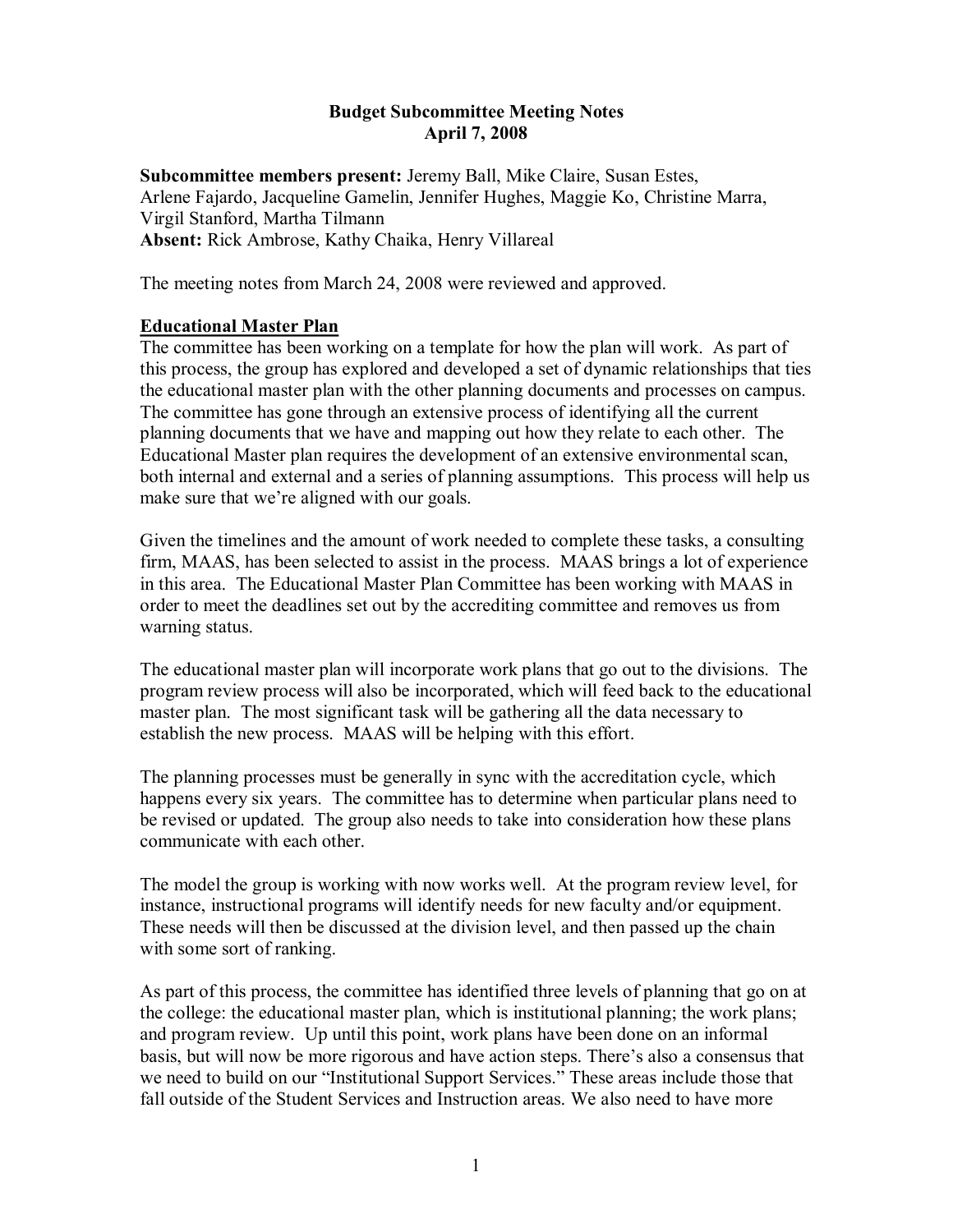transparency. Fundamentally, we need to be able to see the whole picture in order to make good decisions.

# **Comparative Report**

This was an informational discussion based on position control that shows how and where we are spending our campus funds compared to Skyline College. A majority of our funding is being spent on personnel. With the current budget situation, we need to be very diligent and aware of how and where we are spending our monies.

The committee reviewed the ratio of full-time equivalent students and FTE as they relate to administrators, instructional faculty, non-instructional faculty, and staff. We need to take a good hard look to see if funds may be better spent more efficiently. We also need to consider if we reduce the amount of funding spent on personnel without jeopardizing our educational institution and still be efficient as well as maintaining the quality of education we offer.

It was suggested that the District Office provide us with information comparing their budget with similar size Districts in the State. There was also a request to obtain an organizational chart of the District Office, which Virgil will ask for at the next District Committee on Budget & Finance meeting.

# **Budget Planning Calendar**

Virgil handed out a draft copy of the "Broad Planning Categories" calendar based on a three-year rotating cycle for program review. This draft document has been developed as a part of the Educational Master Plan process. The college will develop a detailed annual planning calendar that will include and be integrated with the budget planning process.

# **Organizational Charts**

The committee reviewed the remaining charts presented today. There are still more revisions are needed. Revised versions will be brought back to the committee when completed.

The meeting was adjourned.

# **Next Agenda Items**

FTE's target for next spring Possible additional faculty positions as a result of retirements

# **Next meeting set for:**

Monday, April 21, 2008, 1:30 to 3:30 p.m., Bldg. 1, Rm. 115 Monday, May 5, 2008, 1:30 to 3:30 p.m., Bldg. 18, Rm. 206 (Faculty Center)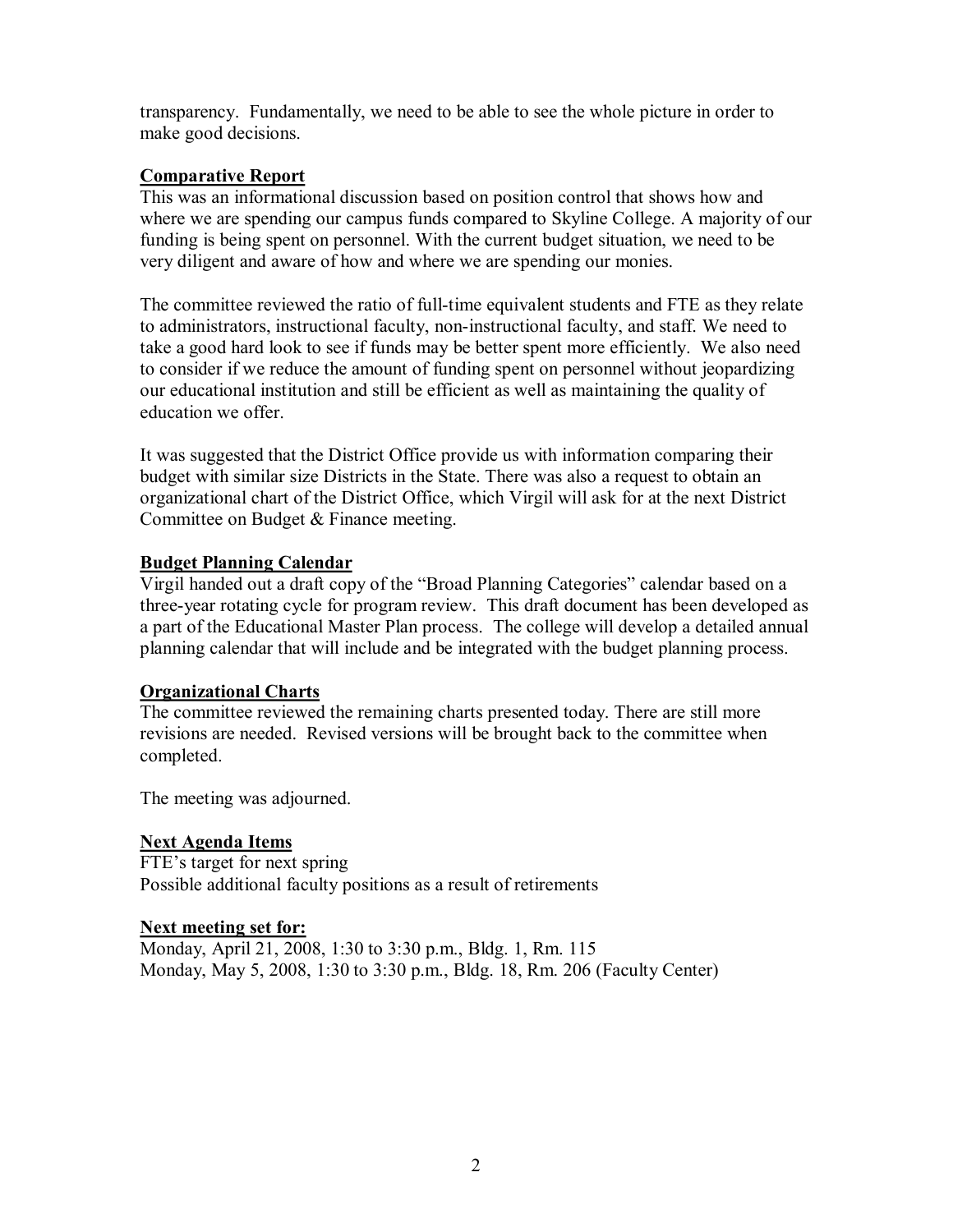### **Budget Subcommittee Meeting Notes March 24, 2008**

**Subcommittee members present:** Rick Ambrose, Kathy Chaika, Mike Claire, Arlene Fajardo, Jacqueline Gamelin, Jennifer Hughes, Maggie Ko, Christianne Marra, Virgil Stanford, Henry Villareal, Andrew Collins (Student Senate), Diane Bennett (in the absence of Jeremy Ball) **Absent:** Susan Estes, Martha Tilmann, Jeremy Ball

The meeting notes from March 3, 2008, were reviewed. The committee suggested changes to the meeting notes, which were adopted.

# **Organizational Charts**

The organization charts with current staffing positions were presented for the following areas: Student Services, Instructional and Business Services. The committee reviewed these charts and some corrections were noted. A revised copy will be brought back at the next meeting.

Organization charts that fall under the President's office and KCSM will be submitted at the next meeting.

This chart gives an overall picture of our classified staffing levels. This will help us in the future to better review and determine classified needs when classified position requests are brought to the committee.

# **Educational Master Plan**

In the absence of Jeremy Ball, President Mike Claire gave a brief update on the status of this project. One area the Educational Master Plan Committee needs to address is the way the college links new building construction plans built to the master plan. Specifically, we need to address the how and why a construction project fits into our educational needs. The college has established an accreditation oversight committee, which will oversee the response to the visiting team's recommendations. CSM will also be utilizing the same consultant that Canada College is using to assist us in meeting the recommendations of the accreditation team. Canada College was also put on "warning" status.

### **Planning process for Classified Position Request**

The committee discussed the need to develop a more formalized process with written policies for classified position request similar to the program review process currently used for faculty. It was suggested that we come up with a proposed draft incorporating the current process for program review that will also include classified staffing requests. It was also suggested that a timeline for when classified staffing request are to be submitted be developed. It was suggested that requests be due by December, which would allow for review by the appropriate committees. The requests would then be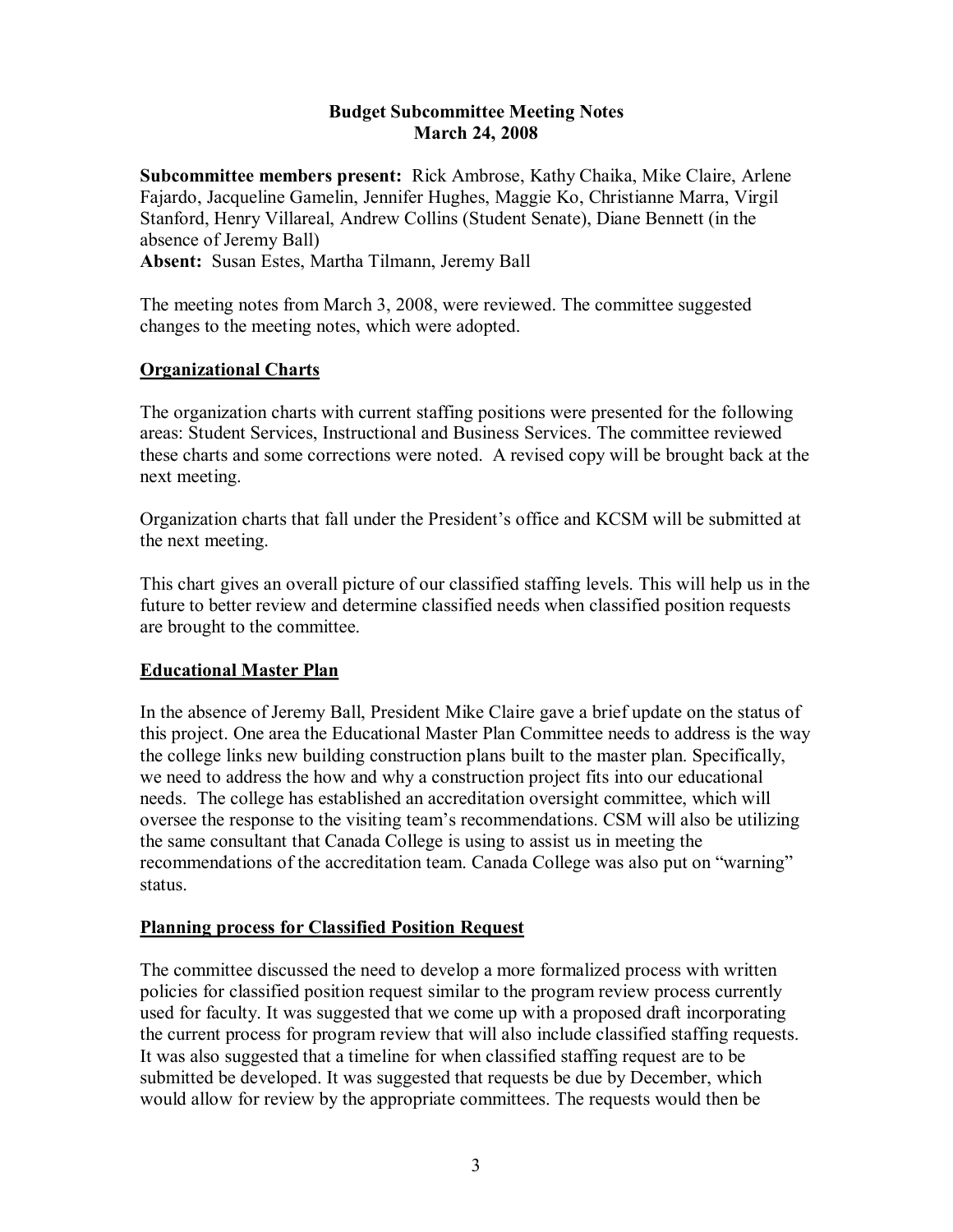forwarded to the budget subcommittee. These requests would be for positions needed in the next fiscal year.

The committee expressed a desire to ask the consultants working with the Educational Master Plan committee to review and make some recommendations on our current process for program review, faculty position requests and classified position requests, how those requests tie into what will become the annual work plan. All of these components will support our Educational Master Plan.

# **Old Business**

Comparative report on Skyline versus CSM for us to review will be presented at our next meeting.

The meeting was adjourned.

# **Next Agenda Items**

Educational Master Plan update Comparative Report CSM/Skyline Proposed draft of classified position request process and timelines CSM Budget and Planning Calendar Organizational charts for President's Office and KCSM

Next meeting dates: Monday April 7, 2008 Monday, April 21, 2008 Monday, May 5, 2008

Time: 1:30 p.m. to 3:30 p.m.

Location: Building 1-115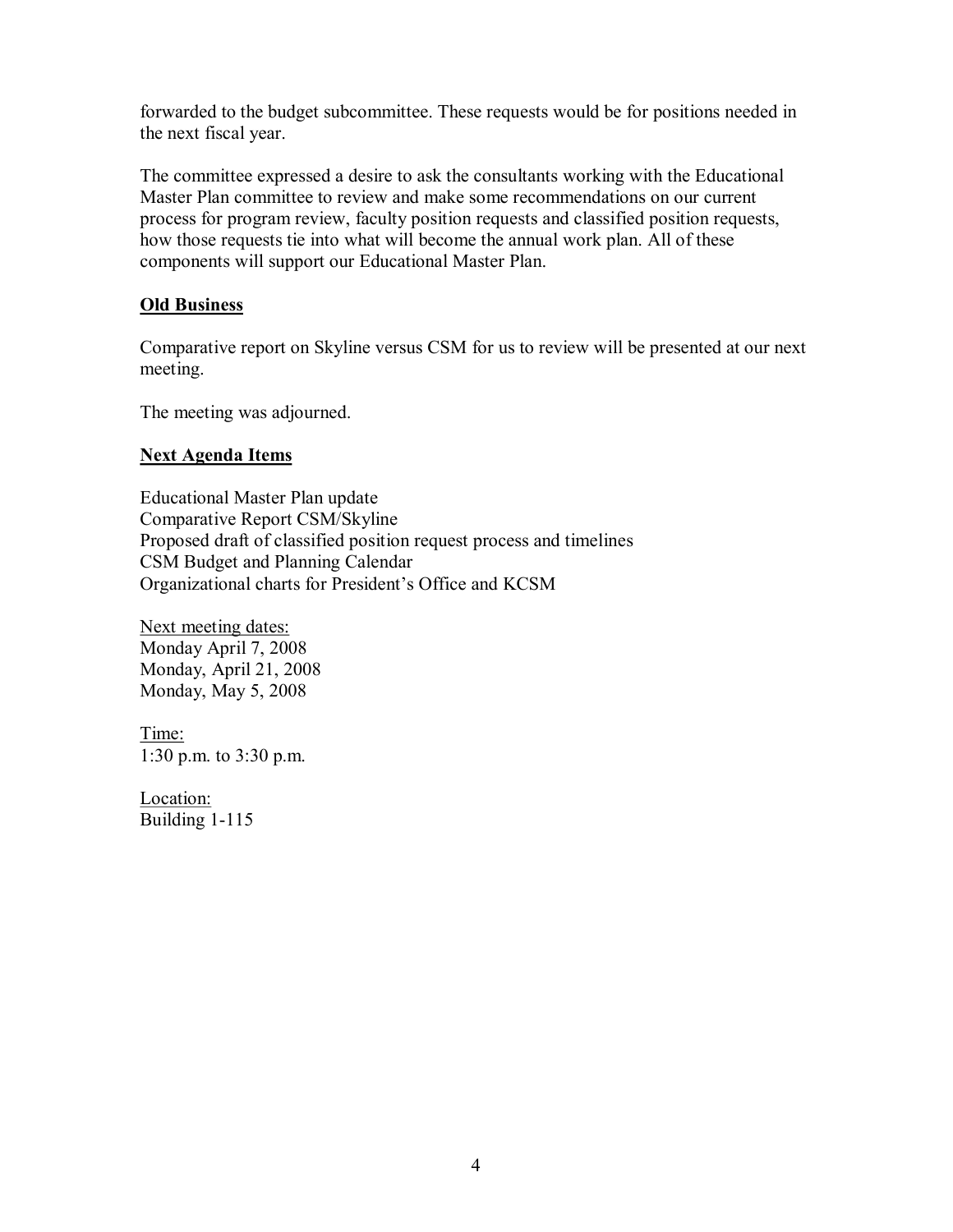# **Budget Subcommittee Meeting Notes March 3, 2008**

**Subcommittee members present:** Rick Ambrose, Jeremy Ball, Kathy Chaika, Mike Claire, Susan Estes, Arlene Fajardo, Jacqueline Gamelin, Jennifer Hughes, Maggie Ko, Virgil Stanford, Martha Tilmann, Henry Villareal, Andrew Collins (Student Senate) **Absent:** Christianne Marra

The meeting notes from the February 4, 2008 meeting were reviewed. Changes suggested by the committee were made and the revised meeting notes were sent out on February 28, 2008.

# **Program Improvement and Viability Process**

As requested by the committee at the previous meeting, Susan Estes presented supporting evidence and a cover letter to be forwarded to the Academic Senate. Two key factors triggering the PIV process are enrollment trends and Load. A low load is a sign of cost inefficiency. The state funds colleges based on the assumption that courses maintain a load of 525 or 35 students in a section. A load below 525 results a negative impact on the College's budget.

The programs recommended for the PIV Process fall below a load of 525 and have had low enrollment for at least two semesters. Undergoing the program viability process is not a recommendation for continuing or not continuing a program; instead, it is a recommendation that the program conduct an in-depth examination of its current condition and then determine whether or not there are constructive, feasible ways in which to revitalize, renew, or even reinvent the program.

The supporting documents provide enrollment data based on census data for Spring 2007 and Fall 2007. Also included are enrollment data as of January  $31<sup>st</sup>$  for Spring 2008.

Consensus was reached to forward these programs and backup information to the Academic Senate with the recommendation requesting that the program improvement and viability report be completed by December 1, 2008.

As the college addresses the accreditation recommendations concerning the integration of its planning process, the Program Improvement Process, should be linked with the Education Master Plan.

Committee members indicated a need for an environmental scan to inform their decision making. This information would help us plan curriculum offerings to meet student needs.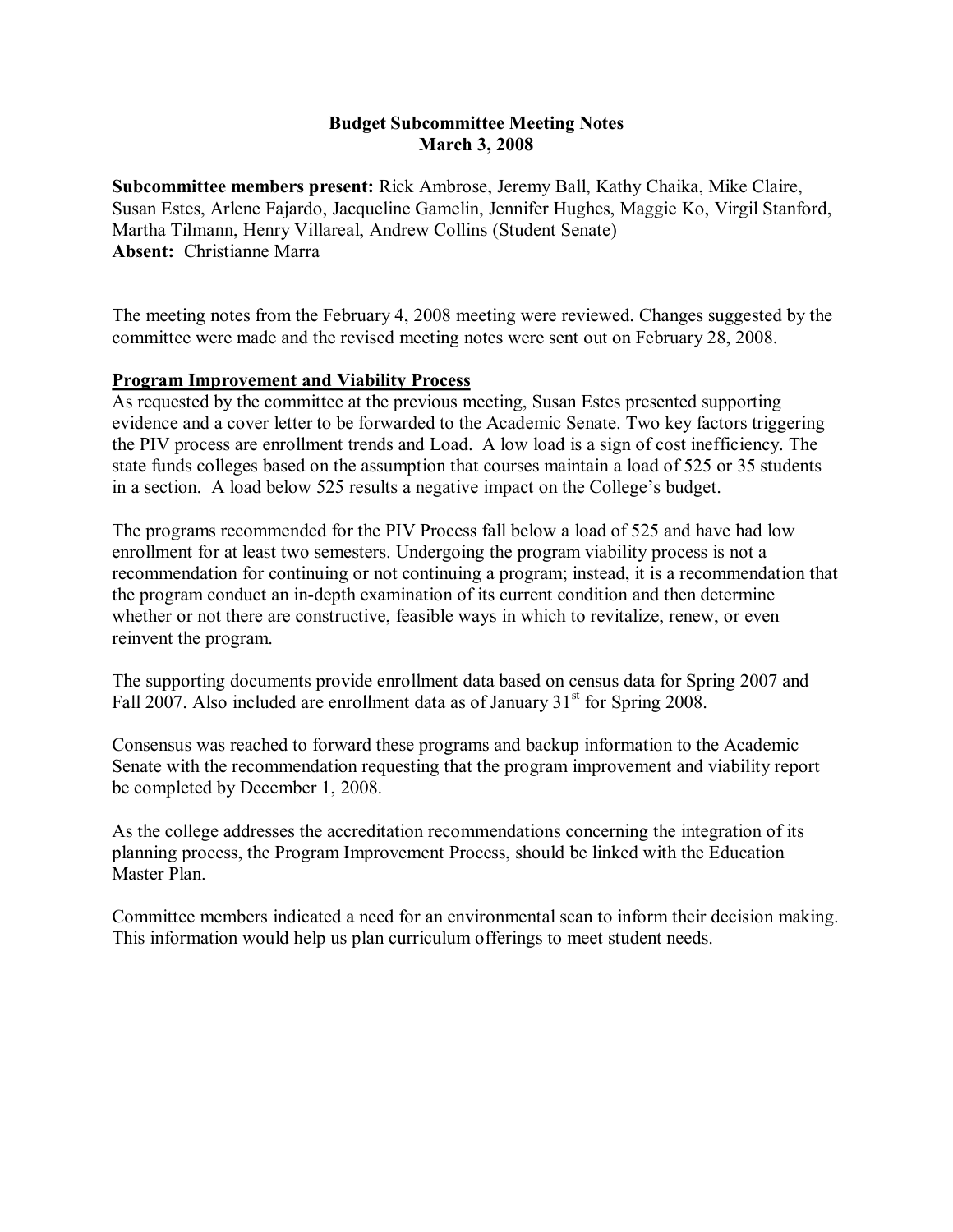# **Distribution of 2007-08 Mid-Year Budget Report**

Virgil distributed the mid-year budget report.

## **Old Business**

Organizational charts with support staffing levels in each area will be sent.

# **Next Agenda Items:**

At the next meeting, a financial status report for CSM will be presented.

It was also reported that we have learned that we cannot charge post-retirement benefits to categorical or grant funds, which would free up general fund monies. This is because of the GASB regulations (Government Accounting Standards Board). There may be changes coming in July 2009.

Additionally, at the next meeting Jeremy will explain how our goals and objectives fit into the strategic planning process. He will also update the committee on the educational master plan and where we fit into the plans for the future.

The meeting was adjourned.

Next Meeting Dates: Monday, March 24, 2008 Monday, April 7, 2008 Monday, April 21, 2008 Monday, May 5, 2008 Time: 1:30 p.m. to 3:30 p.m. Location: Building  $1-115$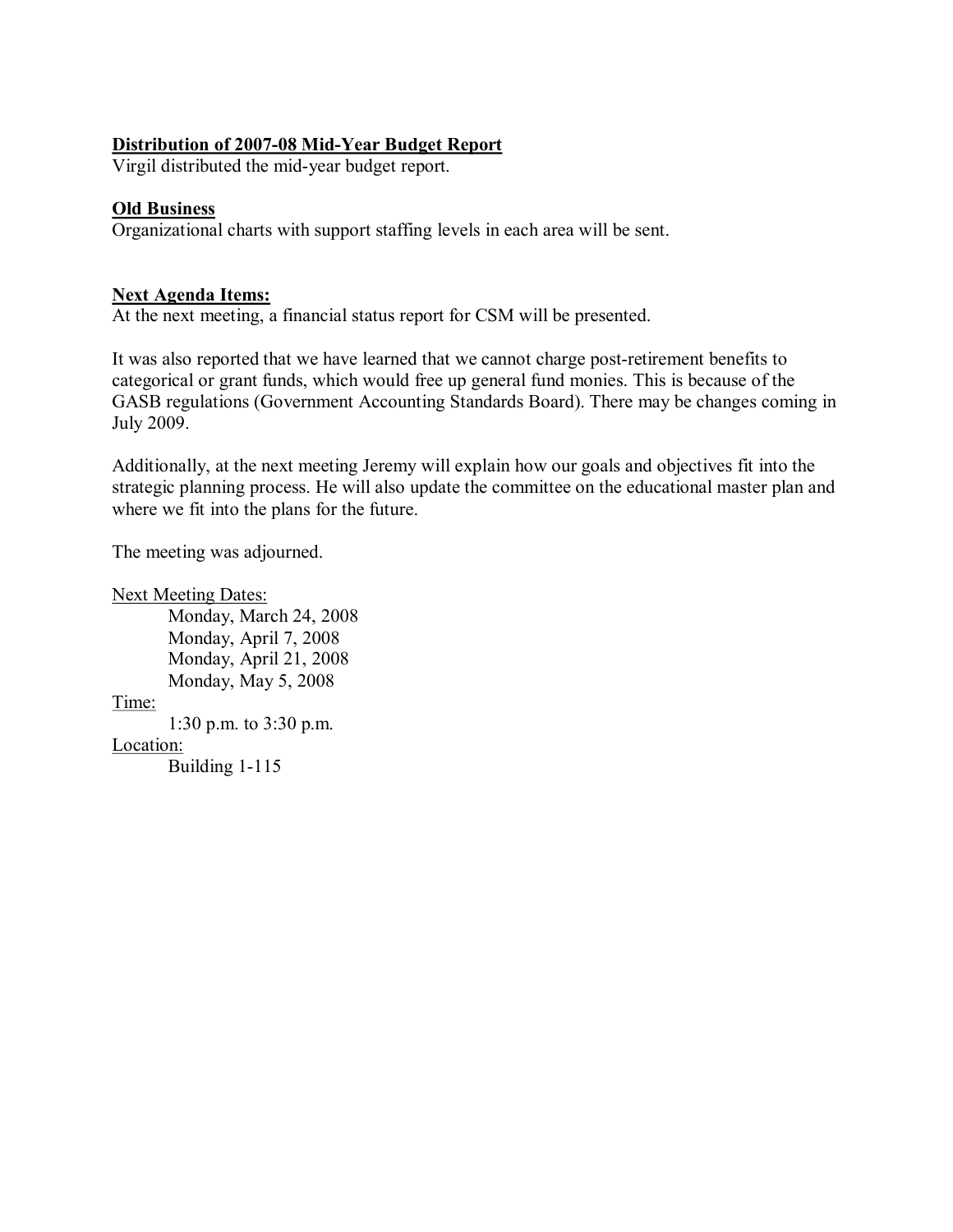## **Budget Subcommittee Meeting Notes February 4, 2008**

**Subcommittee members present:** Rick Ambrose, Kathy Chaika, Mike Claire, Susan Estes, Arlene Fajardo, Jacqueline Gamelin, Jennifer Hughes, Maggie Ko, Christianne Marra, Virgil Stanford, Henry Villareal **Absent:** Jeremy Ball, Martha Tilmann

The meeting notes from the December 10, 2007 meeting were reviewed. Additional changes were requested.

# **Recommendation on unfunded/addition of classified positions**

The committee discussed three vacant classified positions: CSM Connects, program services coordinator, a division assistant and a staff assistant position.

President Mike Claire gave a short run down on how CSM will now be looking at vacant classified positions. With the enrollment and budget issues we are currently facing, any classified position that becomes vacant will undergo a review to determine if moving the position to another area would better suit our needs at this time or if the position is one that is still needed. If the position is not needed, it will be determined if the position can be used better elsewhere.

Classified positions become vacant when a current employee moves to another position, resigns, or retires. This is really the only time that the campus can review and evaluate the needs of the position and not impact an employee.

Currently, there is a vacant program services coordinator under the VP, Student Services due to the former employee taking another position. The current plan is that CSM Connects will remain functional but at a lower-level of staffing.

Jennifer Hughes, VP, Student Services, recommended that because CSM's Strategic Plan emphasizes FTES placing the program services coordinator, outreach specialist, under the Public Information Office, would be a much better utilization of this position and in order to better address the needs of the college and the steady decline in enrollment.

The primary responsibilities of this position will be for inreach and outreach, as well as the development of a campus ambassador program. The position will also assist in carrying out a variety of activities, such as Operations Welcome Mat, PEP, outreach activities at the high schools, the community and business agencies. This position will report directly to the Director of Marketing and Development.

This position is currently being performed and funded by a short term temporary employee and is not a permanent position. In order to continue our efforts to increase enrollment and have a continued presence in the community, this position needs to become a permanent, full-time position.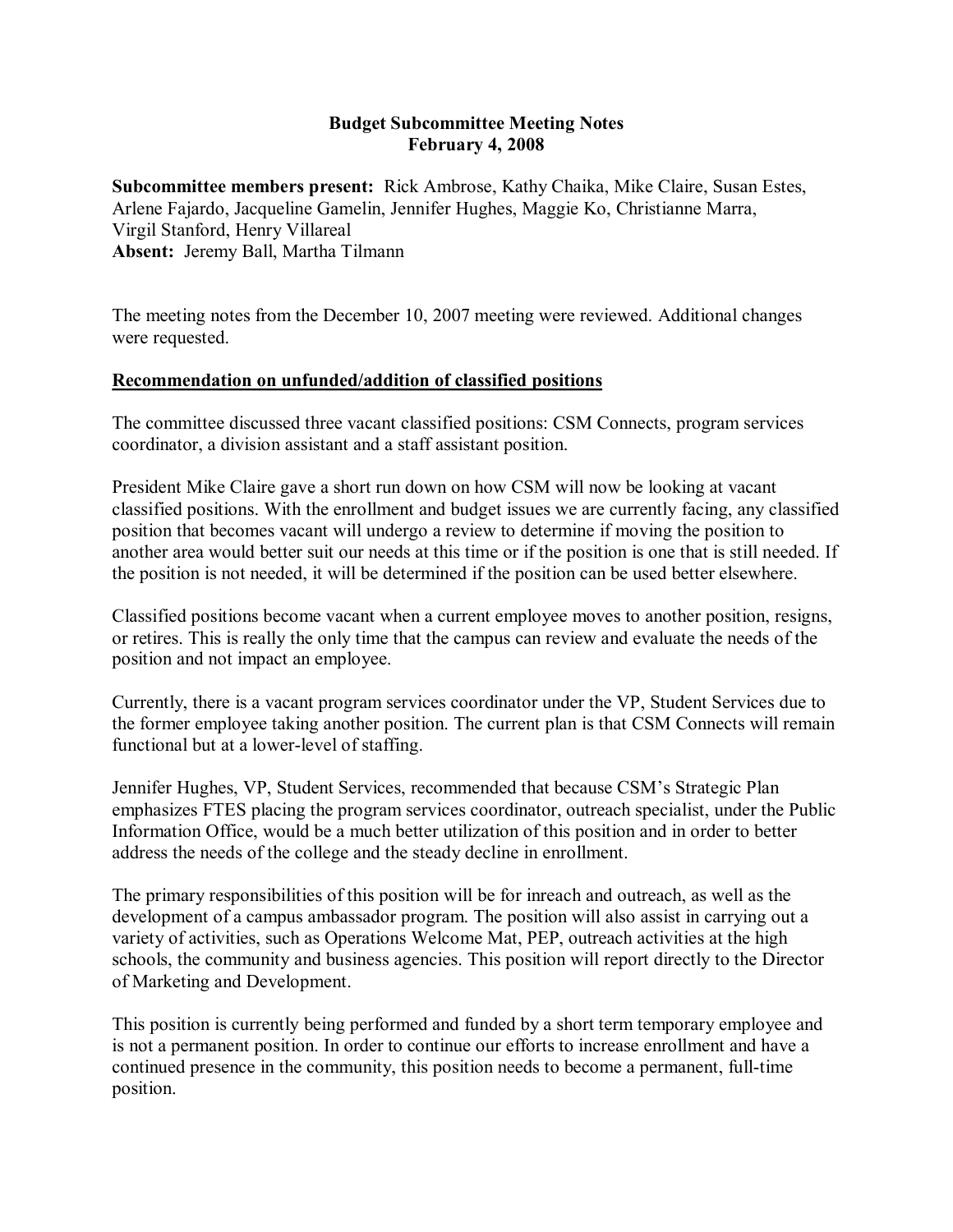In addition, Beverley Madden, Director of Marketing and Development, has brought forth a recommendation for a permanent, full-time Promotions & Web Content Coordinator. For the past few years, this position filled by a short-term employee on a part-time basis. It is highly important for our long term strategic planning and marketing efforts, which will support our enrollment growth goals, that this position be made permanent and full-time. This position will work with all divisions, departments, and instructors in supporting the development and updating of their Web sites. Based on student surveys, our current CSM website is perceived as poorly functional and needs major renovation.

Jeremy Ball, Jacqueline Gamelin and Rick Ambrose all expressed concern with funding these classified positions given the current budget situation, the new administrative restructure, and the reduction in class sections.

It was explained that there would be no additional budget impact. The program services coordinator position is just a relocation of the current position under a different department. Currently, there are two additional vacant classified positions at the college: a staff assistant and as a result of the administrative restructure, a vacant division assistant position. By not filling the division assistant position and staff assistant position, we will cover the budget of the new requested position for a "Promotions & Web Content Coordinator". The two short term temp positions will be eliminated.

There was consensus on moving forth on these two positions. Jackie Gamelin requested that a complete and detailed organizational chart of all support staff, including administrators, managers, and supervisors, in each division and department be sent to the committee members.

The discussion on this topic lasted for most of the meeting and, as a result, the committee did not get to the other agenda items. It was suggested that we try and have another meeting before the next regularly scheduled meeting on March 3. The backup documentation and justification that was to be presented by Susan Estes, VP, Instruction with regards to the four groups to complete the program improvement and viability process, will be sent to all committee members for review before our next meeting, since we were unable to get to this agenda item.

The meeting was adjourned

Next meeting dates: Special meeting prior to March 3 is being arranged via email.

Monday, March 3, 2008 Monday, March 24, 2008 Monday, April 7, 2008 Monday, April 21, 2008 Monday, May  $5, 2008$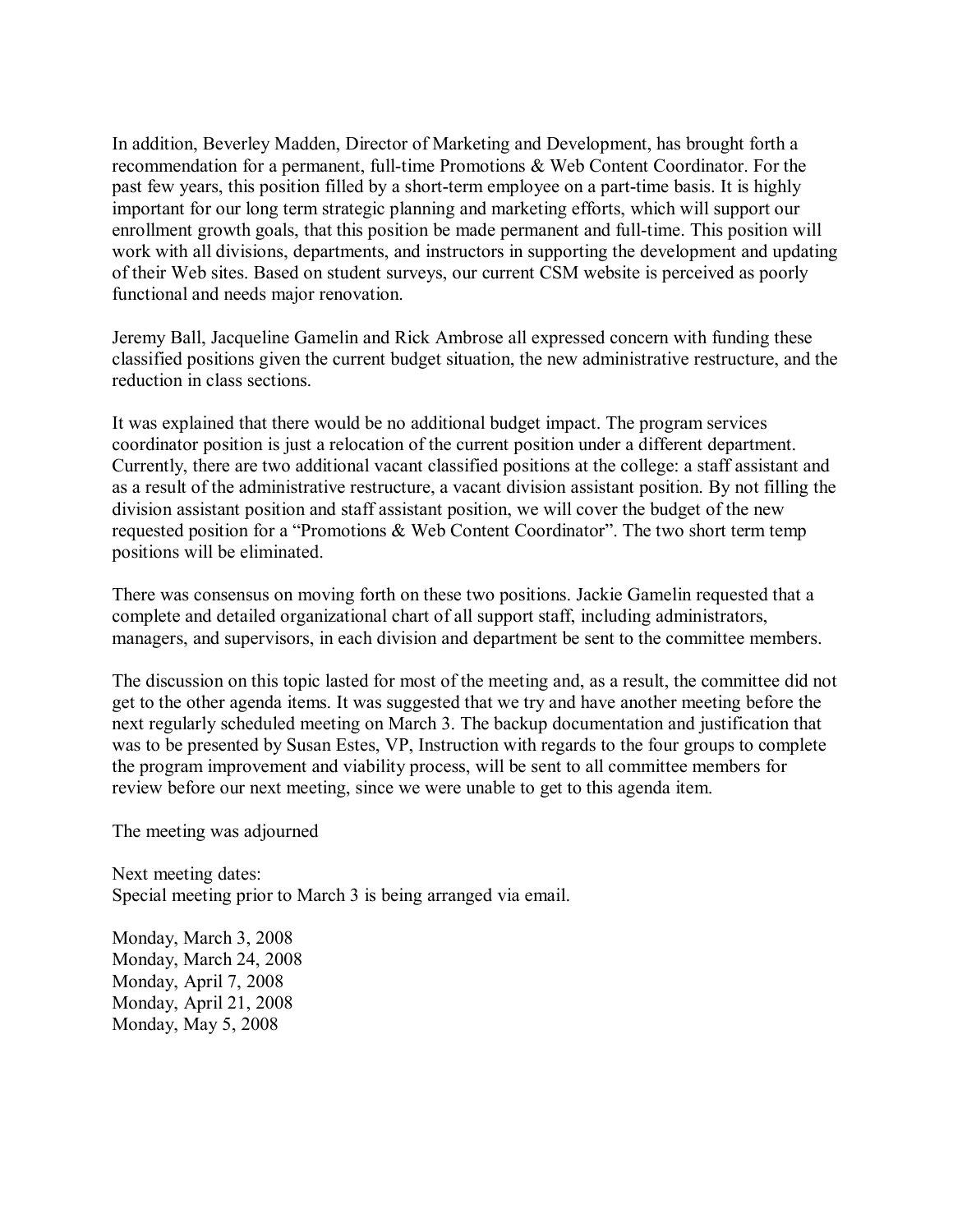# **Budget Subcommittee Meeting Notes December 10, 2007**

**Subcommittee members present:** Rick Ambrose, Kathy Chaika, Mike Claire, Susan Estes, Arlene Fajardo, Jacqueline Gamelin, Jennifer Hughes, Maggie Ko, Christianne Marra, Virgil Stanford, Henry Villareal **Absent:** Jeremy Ball, Martha Tilmann

The meeting notes from November 19, 2007 were reviewed. Suggested changes were requested. Changes were made and the revised meeting notes were sent out on December 12, 2007. No further edits were submitted.

#### **New Business**

Virgil presented a Personnel Requisition request from Community Education requesting a twelve month (48%) Office Assistant II position.

Currently Community Ed has a vacant Assistant Project Director position which is at a higher level pay then the Office Assistant II position. However, at this time the Dean of Technology feels an Office Assistant II, who would handle the clerical duties of the program, are more in line with what is needed. Therefore, the Office Assistant II position is being requested in lieu of the Assistant Project Director position.

Normally the filling of a vacant classified position does not come to the budget subcommittee, it goes to cabinet. If in the future the program decides to fill the Assistant Project Director position, the issue will come back to the budget subcommittee for discussion and recommendation.

Funding for the position comes from Community Ed, which is a 3000 account, meaning it is self generated funds so no monies come from our general operating budget.

At the conclusion of this item, a request was made to add an agenda item forthe next budget subcommittee meeting to review CSM's total budget.

### **Program Improvement and Viability**

Susan Estes would like the budget subcommittee's agreement to forward to the Academic Senate at least three categories of program groupings that need to go through the program improvement and viability process. It would be too extensive of a list if done by just individual program. Combined with the time it takes to complete this process, we do not want to overload the Academic Senate. This process takes about one year to complete. We need to make it very clear that we are not talking about elimination of any programs, but instead reviewing those with low loads to see what can be done to increase loads and enrollment. The programs are in groups so they can work together and see if there is some redundancy and to see if there is the possibility of consolidating some of the class offerings to make them more productive and successful. In addition, some of these programs may be lacking the resources to succeed, and, if so, we need to explore what the College can do as a whole to assist these programs.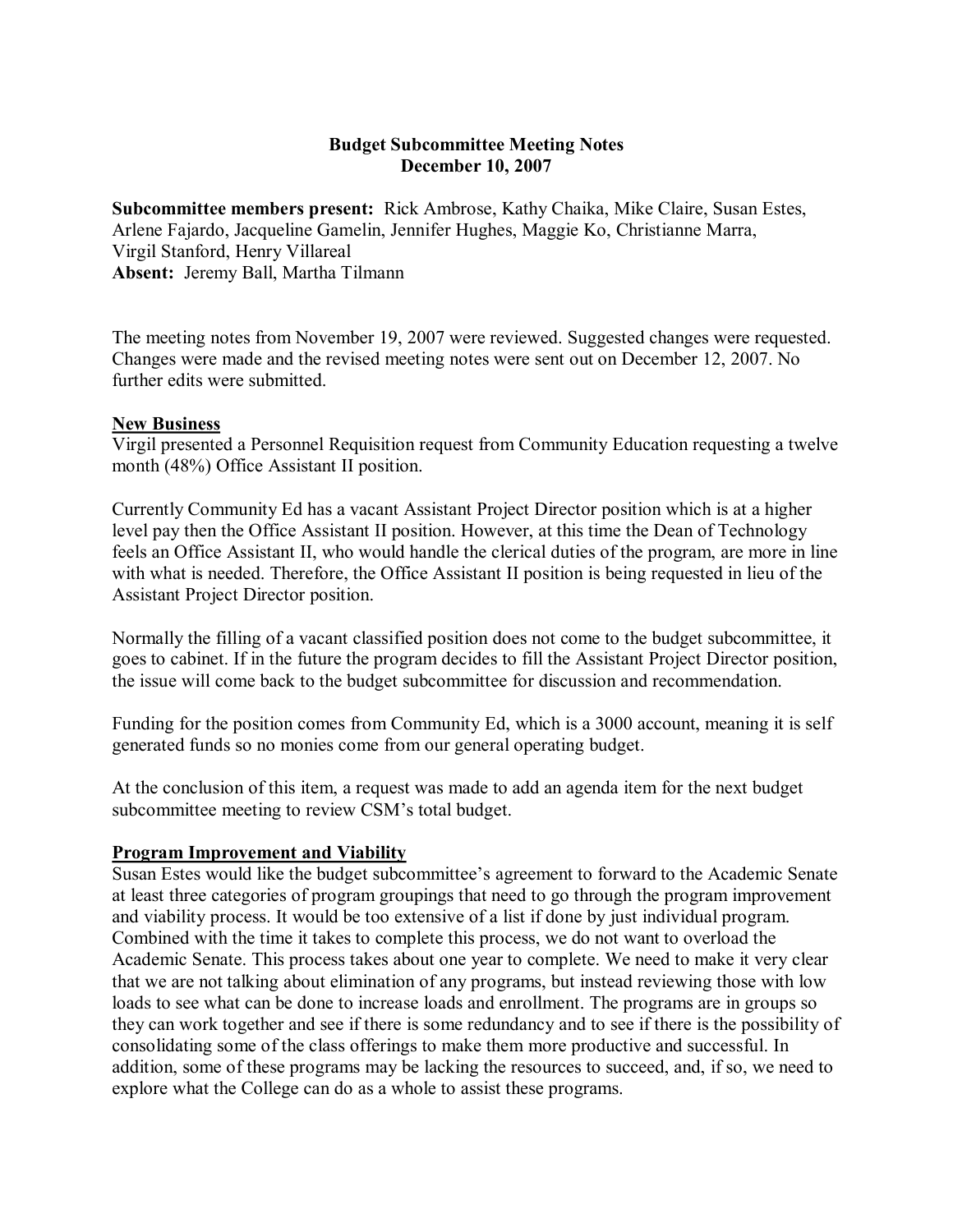The groups listed below all have low loads and also low enrollment. It has been recommended that Broadcasting Arts should be used for the Media Communications group during the program improvement and viability process for discussion and a resource tool because they have just completed the program improvement and viability process.

First group is the Media Communications area:

- Film Production
- Graphics
- Multimedia
- · Journalism

Second group is the Technology area:

- Manufacturing & Industrial Technology
	- $\checkmark$  Drafting Technology
	- $\checkmark$  Machine Tool Technology

Third group Foreign Languages area:

· German

Fourth group:

• Library Science

The committee recommended adding the fourth group, Library Science, at this time. The committee also recommended that these groupings be submitted to the Academic Senate, and its committees, including the curriculum committee, for program improvement and viability review.

Susan will provide backup data and rational in order to justify to the Academic Senate why the budget subcommittee is recommending that these groupings go through the program improvement and viability process. Susan will bring this back to budget subcommittee first for review and approval.

The meeting was adjourned.

Next meeting date: Spring 2008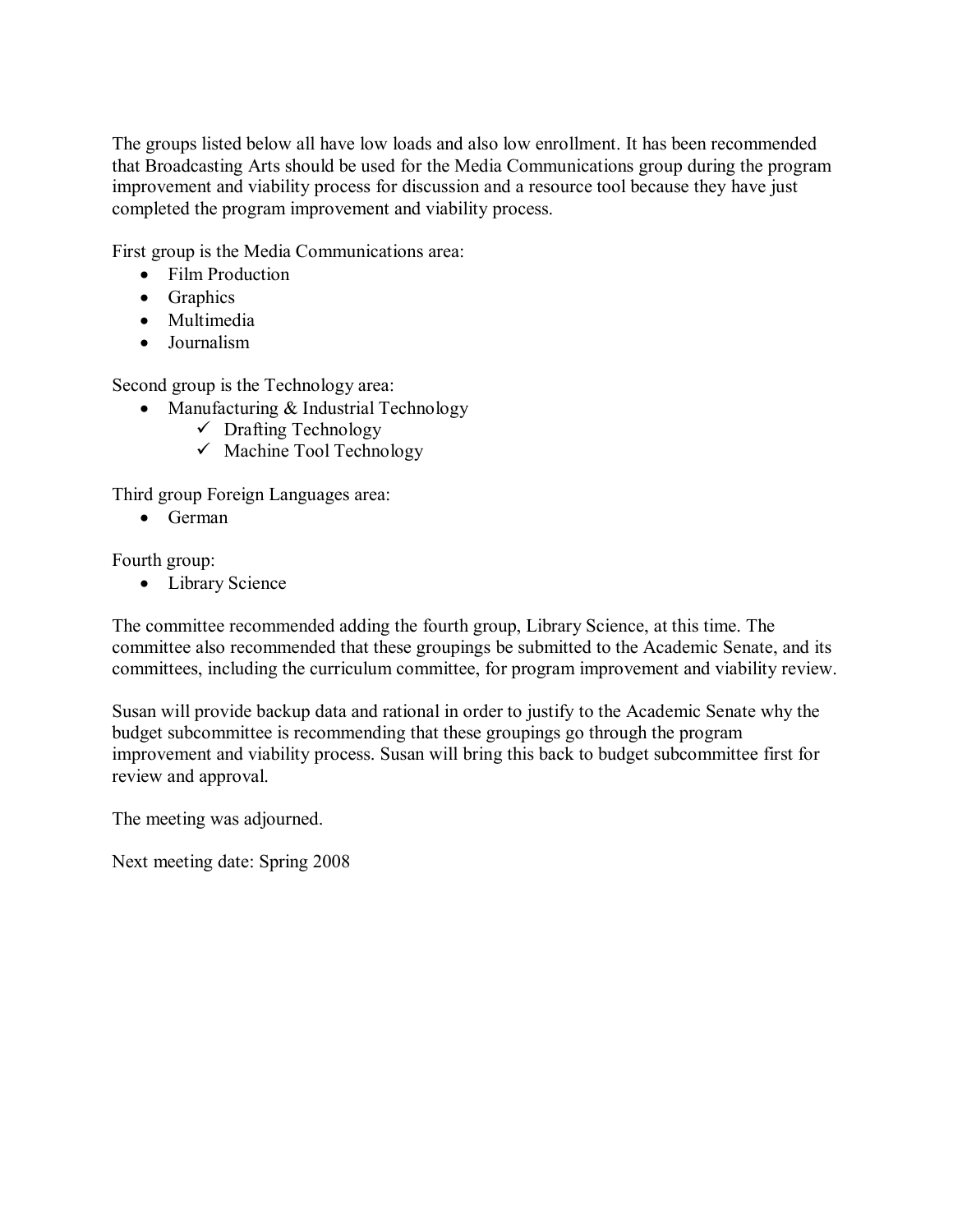# 19, 2007 **Budget Subcommittee Meeting Notes November 19, 2007**

**Subcommittee members present:** Rick Ambrose, Jeremy Ball, Mike Claire, Susan Estes, Arlene Fajardo, Jacqueline Gamelin, Jennifer Hughes, Christianne Marra, Virgil Stanford, Martha Tilmann, Henry Villareal **Absent:** Maggie Ko, Kathy Chaika

The Budget Subcommittee meeting notes of November 6, 2007 were reviewed and approved. No changes were made to the agenda.

# **New Faculty Positions for Next Year**

Mike reviewed and explained the hand out from our last meeting on "factors to consider" for full-time faculty hires which included a review of current projections of revenues and enrollment, as well as the overall financial condition of the college. Discussion included teaching loads, enrollment trends and the impact of the other campuses on our revenue projections. Mike further discussed the process involved in developing the recommended number of faculty positions.

College of San Mateo is facing another possible budget deficit this year and perhaps next year. The committee is concerned about what steps we will need to take to bring the budget into balance. Virgil reported that we need to continue to replace retiring faculty in order to meet our full-time faculty obligations as well as meet the needs of growing enrollment. Susan added that there are factors that need to be considered such as developing programs and the burden placed on current faculty.

Mike recommended that we hire at least 3 new faculty members in order to replace the number we expect to retire. In addition the budget subcommittee recommended that we hire additional faculty members if the number of retirees increases later in the spring.

### **1310 Discussion**

Virgil presented more in depth information on 1310 and related expenditures. These expenditures relate primarily to expenditures for adjuncts and over loads. These expenditures are running about \$1.2 million more than budgeted. In order to solve this problem we need to increase loads to reach our productivity goal of 540. Currently they have improved somewhat over last year, but have not met the budgeted goals.

We have our own reserve fund, in excess of \$700,000 dollars, that we will apply to this year's budget deficit, which will pretty much wipe out the reserve. In addition we are projecting a balance of \$280,000 available from the remaining enrollment growth fund balance. After spending all reserves there remains a projected shortfall of about \$600,000 for this year. Next year we will have no campus reserves available leaving us with a projected shortfall in excess of \$2,000,000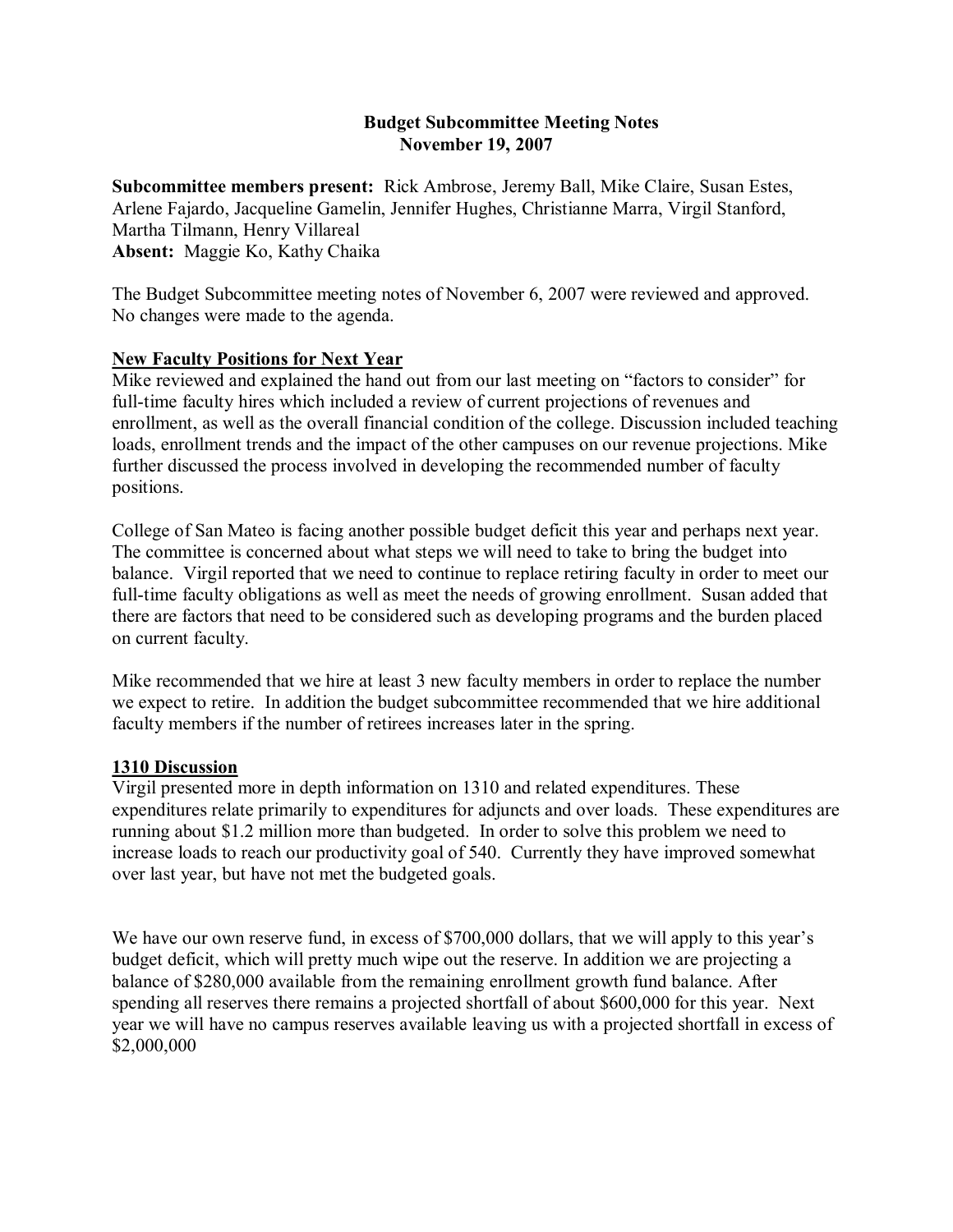Annual program review is very necessary and valuable but also accreditation wants to see us tie all of our planning together.

Need to put the program viability process in place by the end of the year to really be able to address and make recommendations on those courses that have a low load/low enrollment.

The budget subcommittee strongly encourages faculty to indicate their intent to retire as early as possible in order to determine the number of full-time faculty positions to be filled in the upcoming academic year.

We are looking at various ways to help our budget situation. Susan Estes will continue to look at how we can continue to reduce costs for this year, including reviewing low enrollment classes and seeing if we can increase our class offerings in areas such as Math/English where we have large waitlist. The college can no longer afford to continue with sections that have low enrollment outside of those sections that restrict the instructor to student ration as mandated by the state.

The program review/program viability discussion ran short of time will be continued at our next meeting.

The meeting was adjourned.

Next meeting date: Monday, December 10, 2007 1:30 p.m. to 3:00 p.m. Building 1, Room 115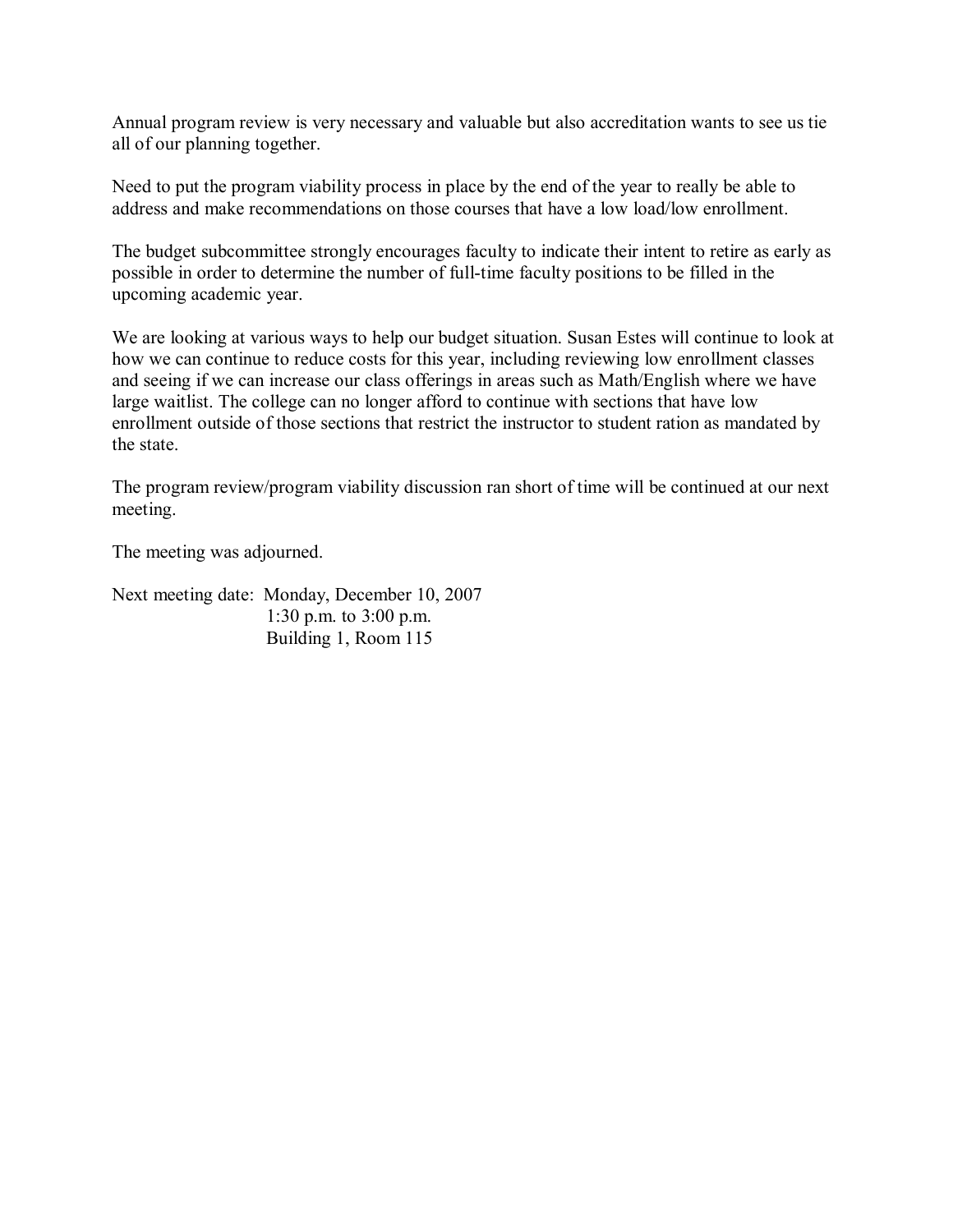### **Budget Subcommittee Meeting Notes November 6, 2007**

**Subcommittee members present:** Rick Ambrose, Jeremy Ball, Amber Bruce, Kathy Chaika, Mike Claire, Susan Estes, Arlene Fajardo, Jacqueline Gamelin, Jennifer Hughes, Maggie Ko, Christianne Marra, Virgil Stanford, Martha Tilmann, Henry Villareal **Absent:** Amber Bruce, Maggie Ko

The Budget Subcommittee meeting notes of October 8, 2007 were reviewed and one change was made on the second page, sixth paragraph. The first sentence was changed to read, "As part of the Accreditation process, we need to develop a multi-year budget plan." The rest of the notes were approved as presented.

### Discussion on multi-year financial plan

Virgil presented reports with that show a comparison of the college's budget and FTES over several years, beginning with 2002-2003. Virgil also presented the 2007/08 adopted budget, which is based on resource allocation assumptions and a multi-year projection that Kathy Blackwood developed in conjunction with the campus business officers. One of the preliminary recommendations from the accreditation visiting team was that the college must develop a multiyear financial plan. For the current fiscal year, we are estimating a 3.5 percent FTES growth at this time. This estimate will be reviewed throughout the year, and could impact us over the next 2 years. As of this time we are estimating 2 percent growth for FY O9 and for FY 10. These estimates will be revised as information becomes available.

The committee also reviewed the current 07/08 site allocations with adjustments. The District is giving the college \$1 million in additional funds for this year to help cover the shortfall. College of San Mateo will also use all of its prior year reserves estimated at \$700,000 plus.

Mike Claire suggested that we develop additional data for past years that backs out the COLA in order to obtain a better picture of what has happened to our budget. Fiscal year 2006/07, ended with a \$275,500 deficit.

### Update 1310's

Virgil presented information summarizing past budget trends starting with 2002/03 and going through 2006/07. He also presented information on the current year shortfall in the 1310 budget which funds adjuncts and overloads. He will follow up with more detailed information at future meetings.

There is still a \$1.2 million problem this current year with the 1310s that needs to be addressed. A better estimate will be available later on and hopefully we will have higher productivity in spring. Any increase in productivity will not be enough to cover the full \$1.2 million problem in this current year.

Susan Estes presented handouts on fall 2007 reassigned time for all instructional and counseling areas. This is for information only.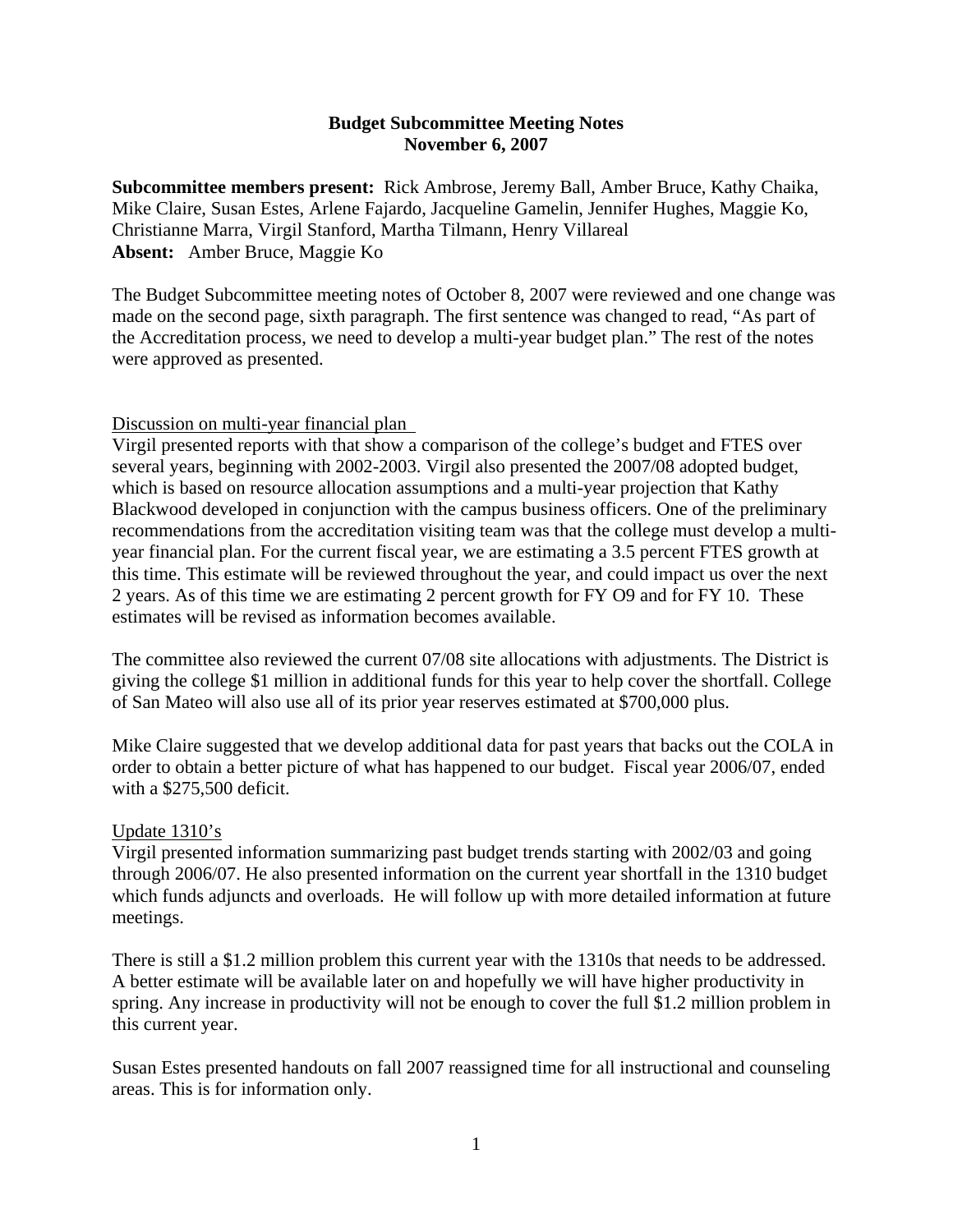Review of low load programs.

Susan Estes presented a report on spring 2007 load. The committee needs to review and address those areas with a very low load and discuss what to do in these areas. Some will have a low load due to student/teacher ratio required by law. The College needs to continue to work to increase loads in order to balance budget cost and revenue.

The committee received the document on the suggested process to determine program viability. This is an ongoing process and the committee will continue to look at this issue during the coming year.

The college also needs to focus on student retention. Student Services is currently developing a survey/questionnaire for student feedback. The survey will ask students how the college can better assist them and meet their needs. It would also be beneficial to see if John Sewart can get data on the number of students that withdraw and what courses seem to have a high withdrawal rate each semester.

Mike Claire presented a draft of factors that should be considered for full-time faculty hires. The new division consolidation and the determination of additional staffing needs are still being reviewed. Mike will be meeting with the appropriate constituencies to discuss further.

The meeting was adjourned.

Next meeting dates: November 19, 2007 December 10, 2007 Time: 1:30 p.m. to 3:00 p.m. Location: B1-115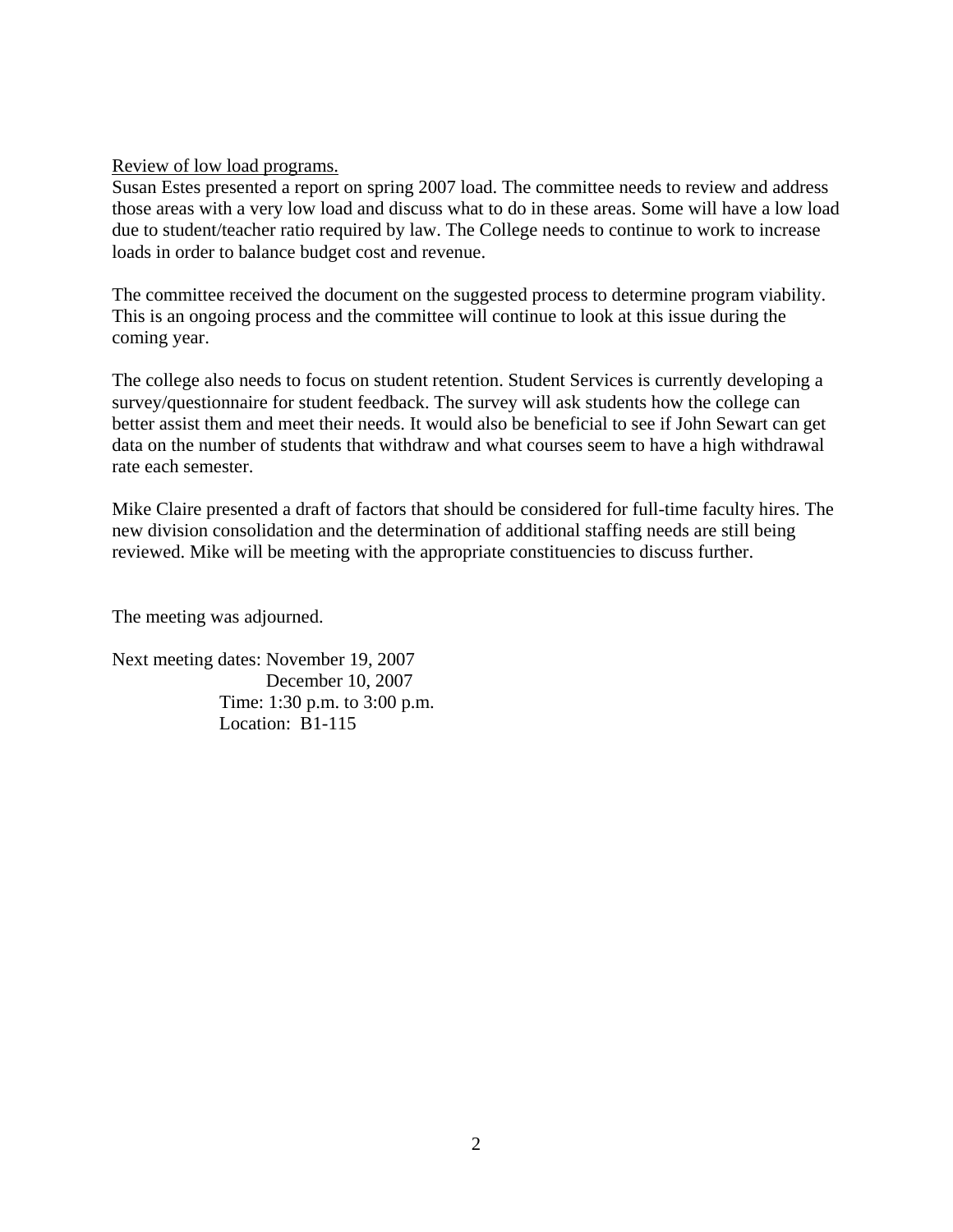## **Budget Subcommittee Meeting Notes October 8, 2007**

**Subcommittee members present:** Rick Ambrose, Amber Bruce, Kathy Chaika, Mike Claire, Susan Estes, Arlene Fajardo, Maggie Ko, Christianne Marra, Virgil Stanford, Martha Tilmann, Henry Villareal

**Absent:** Jeremy Ball, Jacqueline Gamelin, Jennifer Hughes

The Budget Subcommittee meeting notes of May 14, 2007 were reviewed and approved. No changes were made to the agenda.

Starting the meeting, Virgil welcomes the new members, Amber Bruce, Student Senator and Susan Estes, Vice President Instruction.

Update on the District Committee on Budget & Finance

Virgil provided an update on District Budget and Finance Committee meeting. Primarily the discussion was around the new budget that was adopted by the state two months late. Because of this we do not have confirmed actual figures that we will be receiving. Should be receiving additional funds from the state for instructional equipment, lottery money, but this exact figure is not available yet.

The Community College budget didn't change dramatically; there was 2% enrollment growth on selected categorical (DSPS, EOPS, CARE and Matriculation), state proved a 4.53% cola. The state did take 80 million dollars out of the 2007-08 base from the community colleges, the 80 million dollars was added to our budget last year for stabilization, because the last few years the community colleges had not been growing significantly in enrollment, and a number of schools declined. CSM and the entire district did increase the enrollment, but we are still significantly under the cap. Last year, the district did transfer the summer enrollment into last fiscal year. This year there won't be any significant growth in term of actually getting enrollment growth funds.

We did have a short fall last year. The district gave us some one-time funds to cover our short fall. These one- time funds do not get built into the operating budget, because it is not on-going funding.

Skyline College also received monies this year to cover their short fall.

Virgil provided an update on today's overall budget situation, we knew that we were facing a short fall. At the end of the year, the district took all the funds that we normally get from rentals, international students, cosmetology, etc., it runs about \$124,000 a year, to cover our deficit, and this still left a deficit of about \$122.000, which the district picked up. This year we have a carryover and with the district picking up the \$122,000 deficit, meant we would not have to get into our reserve fund, which could have put us in a larger deficit this year and future years.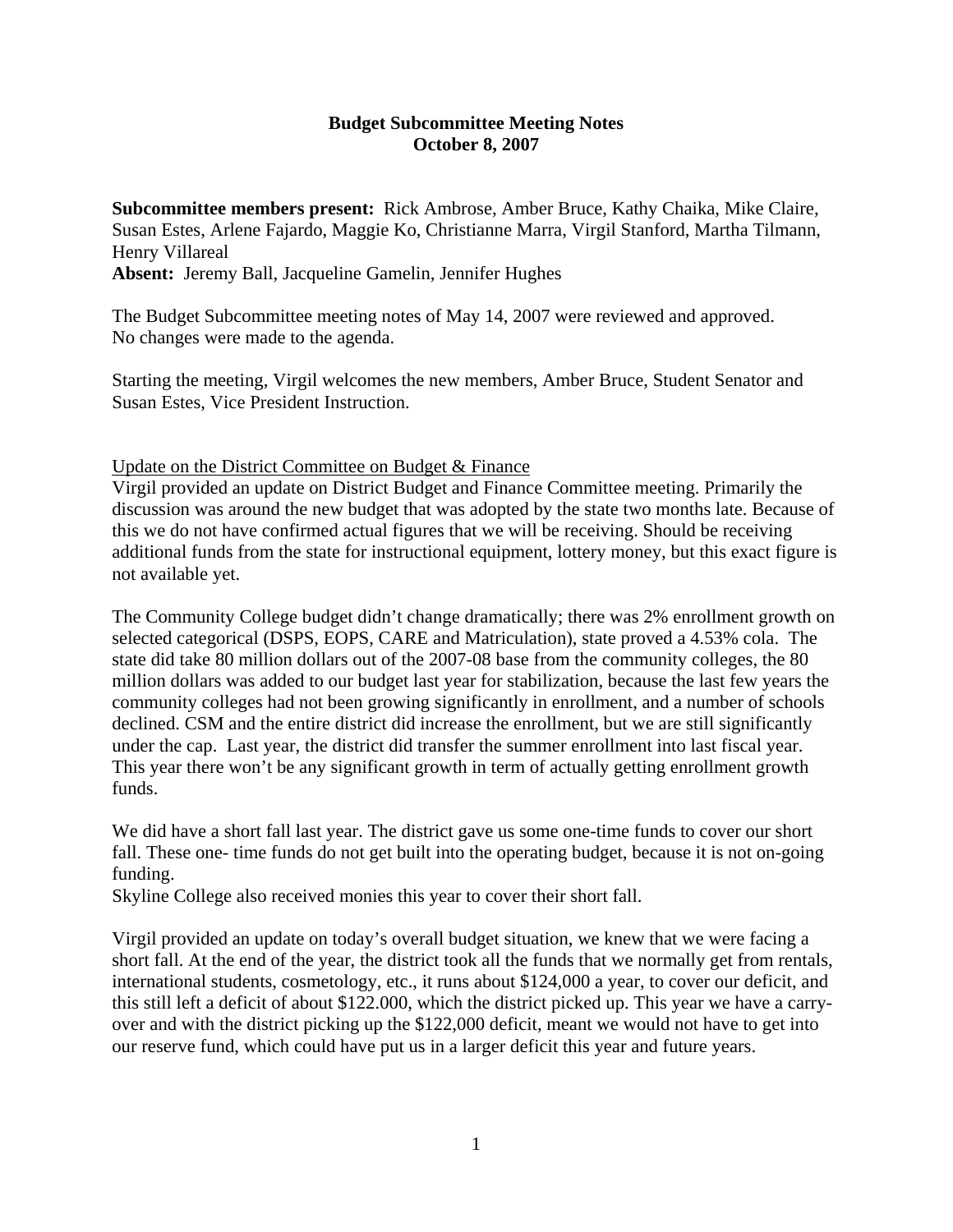One thing that we were working toward was significantly increasing our load, because that saves the 1310 dollars. We have made progress in that area, the last hyperion report that Virgil looked at, it was 505, our goal was 540 which we are still have quite a way from and still have a lot of work to do in this area. Canada's load was right at 525, which is supposed to be the magic number. Skyline's load was 560. The Hyperion report is available on line/Banner to all staff.

Virgil provided more information about the budget for this year, our original estimation that we would still need to cut approximately one million dollars from our budget, some of this can come from reassign-time, moving of general fund monies over to matriculation. Taking on Coastside and Dental Hygiene programs, those two together is about \$200,000 added to our budget. Talking to Math/Science, the Dean thinks that we might have some money left and might not need as much as we originally thought. Don't know how much the savings might be at this point. What we originally budgeted for 1310, we are estimating that our 1310 may end up at around one million short from what we hoped for.

Couple of other things that have impacted us:

 1. The bad debt charges went up significantly about \$107,000 from last year. 2. The parking fund deficit, we now have increased the parking fee to \$35 in spring, \$40 next fall, students will be able to purchase a permit for 2 semesters for \$70.

Last year, the deficit was over \$100,000 dollars, so right now, not knowing exactly what figure will be coming in, salary increases, and we are still looking about a \$100,000 deficit. The district has given one million dollars to the budget, but we hoped to receive 1.6 million not counting the \$200,000 for the special programs.

We have our own reserve fund, roughly about 700,000 dollars, that we will apply to this year's budget deficit, which will pretty much wipe out the reserve. We still have budget issues, it hasn't been fixed, it hasn't gone away, and will not go away.

As part of the Accreditation process, we need to develop a multi-year budget plan. In working with the district and the other colleges we have this plan developed and will discuss in a future meeting.

We are looking at various areas to help our budget situation. Susan Estes will continue to look at how we can continue to improve the load this year. Review low enrollment classes, see if we can increase our class offerings in areas such as Math/English where we have large waitlist.

Vigil explained that everything that we have gained this year is going to be restoration dollars. However, we won't get any growth monies, because we borrowed from last year.

Susan Estes asked, when would we get the restoration and growth monies? Virgil stated that the restoration monies will show up next year and the growth monies if there is any will not happen until we are over the 2000 FTES.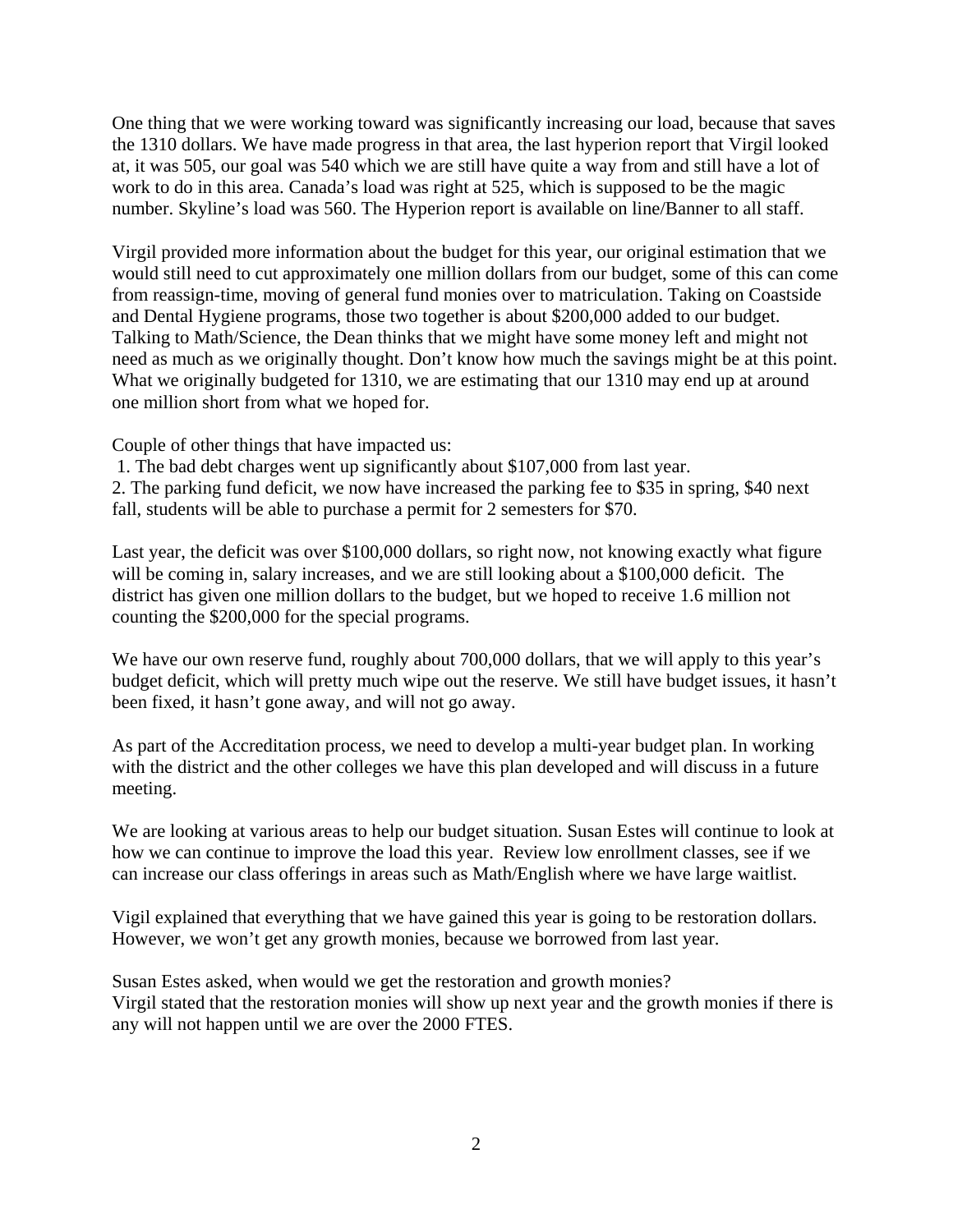# Program Review, Program Viability

Susan led the discussion with program review also if it also includes program improvement viability component. Will need to wait until we hear back from the Academic Senate, to see what work has been done in this area with making program viability part of program review. Do we have triggers built into the program improvement viability review, if not we should incorporate some long-term solutions in this area.

Susan shared her point that the only way to get our load up and really get our budget under control is to take a very hard look at programs that have a very low, low enrollment and that fixing our program improvement viability with triggers is needed. Susan provided a list of canceled classes for the fall 2007.

Mike Claire stated that he would be speaking with the Division Deans, would like to have the budget subcommittee more involved at the first stage when determining the needs/recommendations of additional full time faculty positions.

Next meeting agendas:

- Discussion on multi-year financial plan (Virgil Stanford)
- 1310 update and discussion (Virgil Stanford)
- Review of low load programs (Susan Estes)
- Comparative spread sheet for reassigned time (Susan Estes)
- Develop recommendation for number of fulltime faculty members (Mike Claire)
- Review additional staffing needed with the new Division consolidation (Mike Claire)

Next meeting dates: November 19, 2007 December 10, 2007 Time: 1:30 p.m. to 3:00 p.m. Location: B1-115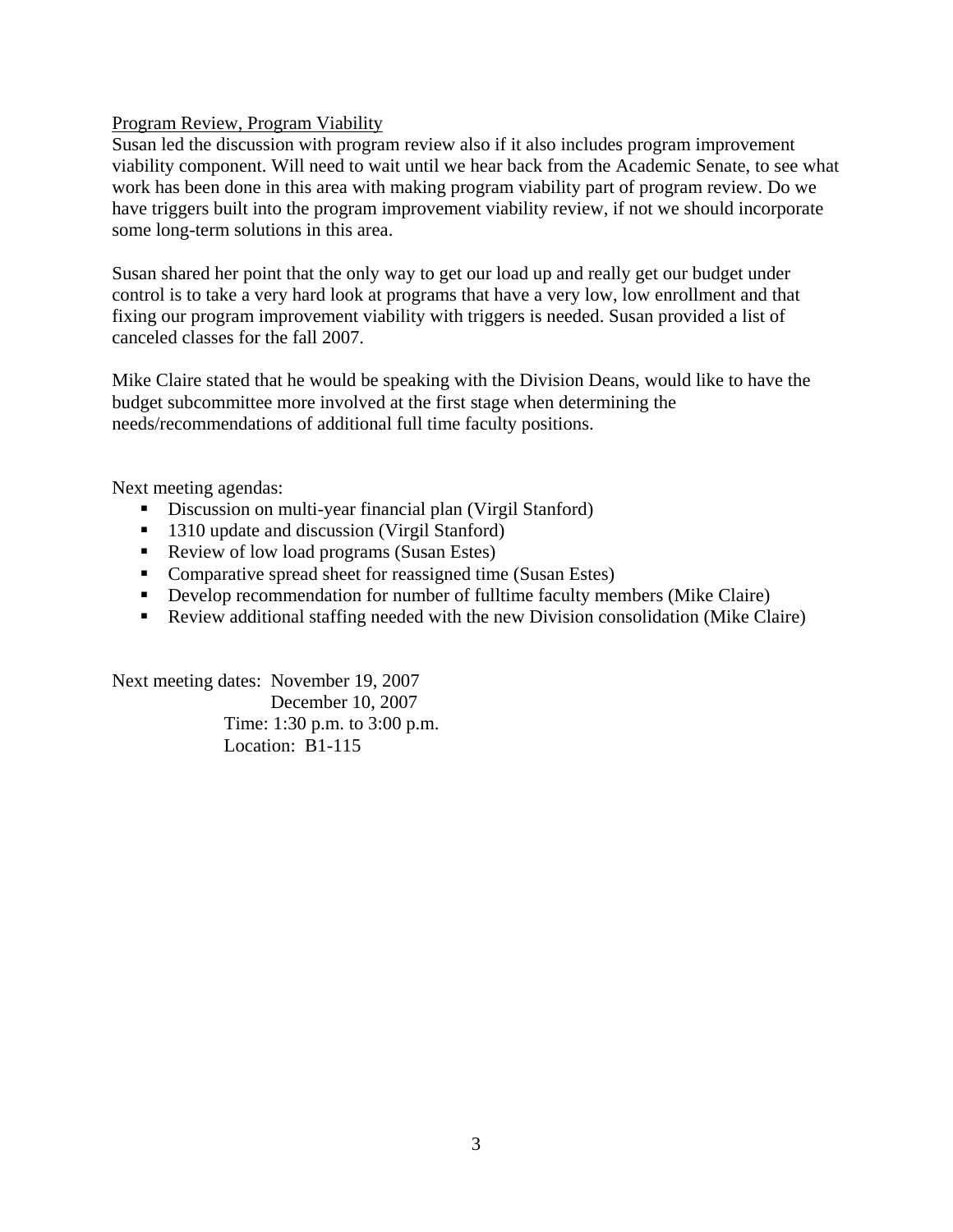## **Budget Subcommittee Meeting Notes May 14, 2007**

**Subcommittee members present:** Rick Ambrose, Kathy Chaika, Mike Claire, Arlene Fajardo, Jacqueline Gamelin, Maggie Ko, Christianne Marra, Grace Sonner, Henry Villareal

**Absent:** Jeremy Ball, Jennifer Hughes, Virgil Stanford, Martha Tilmann

This meeting was conducted by Grace Sonner in the absence of Virgil Stanford.

The Budget Subcommittee meeting notes of April 23, 2007, were reviewed and approved with the suggestion to change the wording of "membership list" to either "Organizational Memberships or Institutional Memberships."

No changes were made to the agenda.

# **Continue Discussions on Budget Revisions**

The Institutional Membership list will be brought back to Management Council for one more review to make sure no further cuts can be made in this area.

Grace presented a hand-out from Virgil with the budget reduction plan summary. Currently, there is a deficit of \$98,000 for 2006-07, but this may still change.

So far, \$953,875 in savings has been identified for 2007-08, mostly due to the fact that 65 class sections have been marked for cancelation. Fifty of these sections were added last fall/spring, so this is ultimately a net loss of 15 sections. In addition, some sections have also been consolidated (e.g. two sections of the same class, one with 15 enrolled students and the other with 10 enrolled students, have been combined to make one section with 25 enrolled students). This is less of an impact on the students. Some additional savings will come from retirements and replacements that are coming in at a lower salary. In addition, there is discussion about moving instructional material cost to lottery funds, which will free up some Fund 1 monies.

Grace will send a list of all canceled sections. Grace will also speak with Susan Estes to find out why CSM doesn't offer an English 100 transferable course for non-native speakers when a comparable course is offered at Skyline.

Mike reviewed the non-represented, classified positions. Currently, there is one vacant position that will not be filled. Non-represented and other classified positions will continue to be reviewed for further potential savings. There will also be some savings from two certificated retirements in the Counseling, though one has requested a postretirement contract.

Henry gave an update on how summer and fall enrollments are currently doing. Compared to last year, CSM's summer enrollment is down 7 percent and fall is down 12 percent. Summer and fall registration is still taking place, so these numbers may change.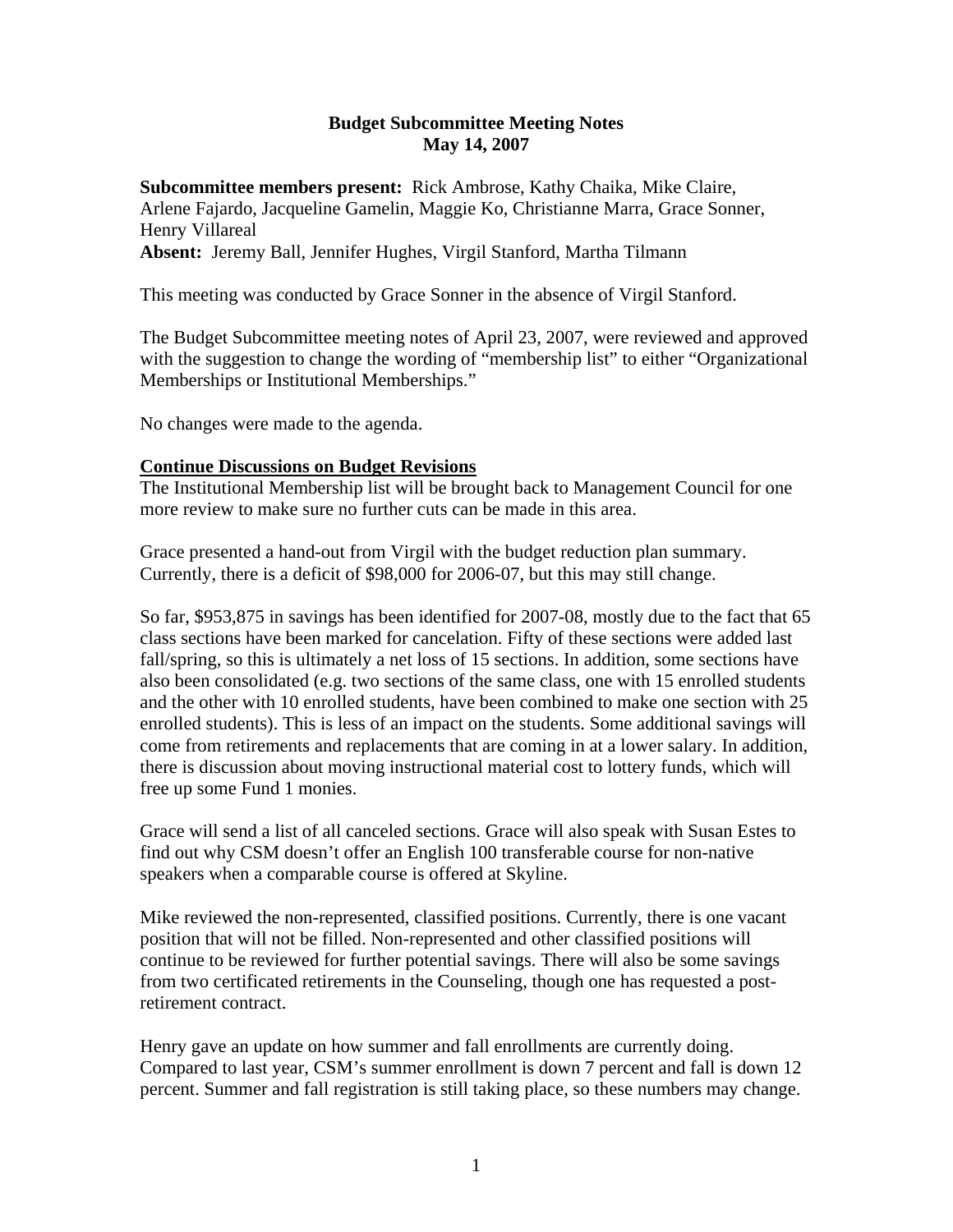The college needs to strengthen recruitment and outreach and increase in-person contact. Henry will continue to send updates on enrollment. It is also very important that the college focuses on student retention. We need to retain students and increase our load to at least 525.

In September we will have a better picture of the budget situation and know what the next steps will be. Deans will be able to have a better picture on how divisions are with regards to program improvement and viability.

Rick Ambrose will check with the Academic Senate to see if program review includes program viability and will report back at the first fall meeting. Vic Krimsley, dean for special projects, will be doing an analysis of enrollment on a per section basis. This may help in determine why enrollment has continued to decline over the years.

Next meeting agendas:

- Grace will provide a list of all canceled sections.
- Update on the District Committee on Budget  $&$  Finance Meeting (Virgil)
- Rick will check with the Academic Senate to see if program review also includes program viability.
- Update on enrollment (Henry)

Next meeting will be in fall 2007

The meeting was adjourned.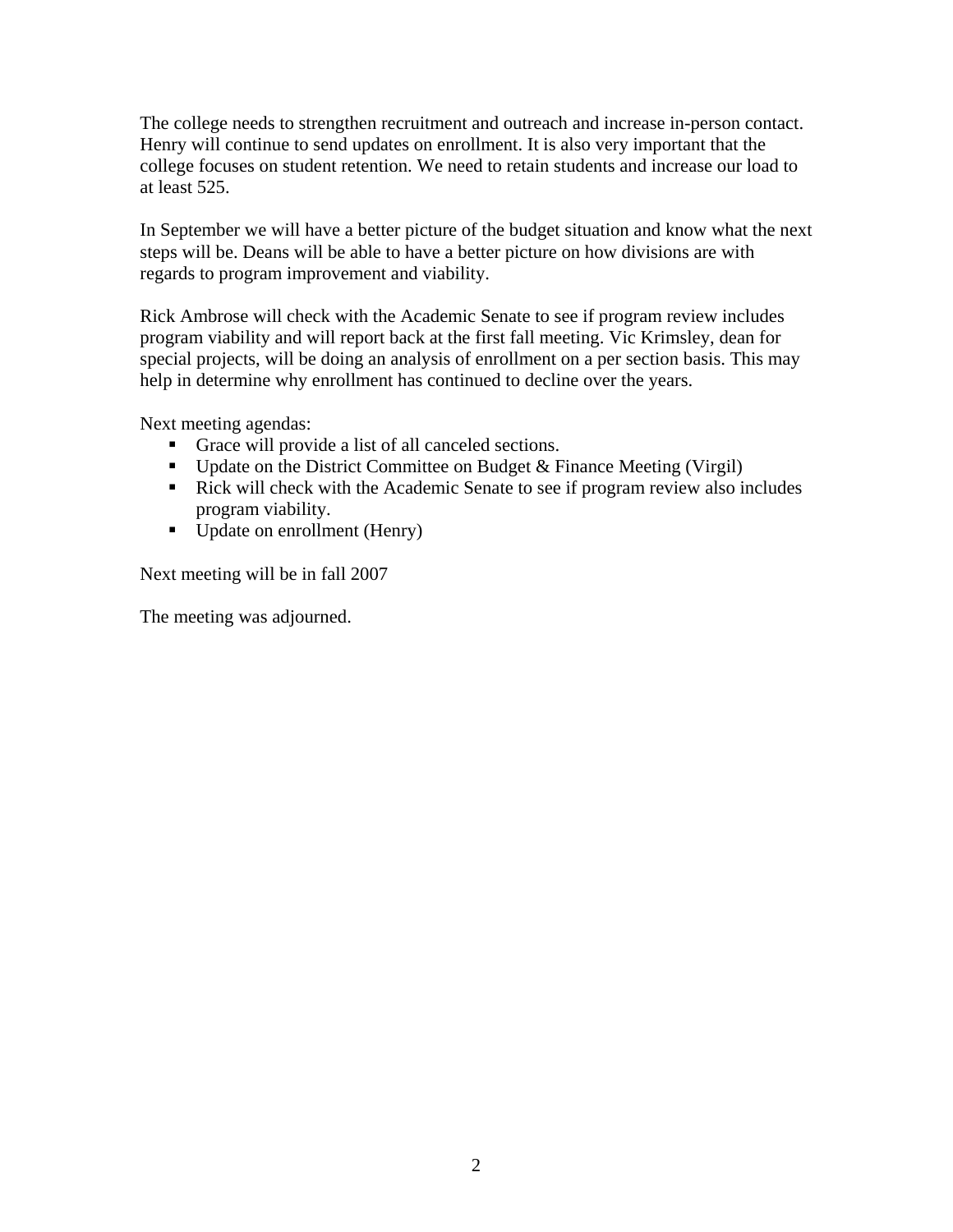# *Budget Subcommittee Meeting Notes*   **April 9, 2007**

**Subcommittee members present:** Rick Ambrose, Jeremy Ball, Mike Claire, Arlene Fajardo, Jacqueline Gamelin, Jennifer Hughes, Maggie Ko, Christianne Marra, Grace Sonner, Virgil Stanford, Martha Tilmann, Henry Villareal **Absent:** Kathy Chaika

The Budget Subcommittee meeting notes of March 19, 2007 were reviewed. No changes were made to the meeting notes or the agenda.

Organizational Charts were distributed to members and the members requested more time to review information for future discussion.

### **Continue Discussion on Possible Ways to Reduce The Budget:**

Virgil provided an updated budget report with additional information for next year. We continue to face a deficit of 2.3 million dollars.

Budget Reduction Possibilities: including reduction of sections, move some general fund expenses to matriculation. Using lottery instructional materials funds to offset some general fund expenses will be much smaller this time. Charge Community Ed a flat annual amount in lieu of postage and other services. Continue to seek support from Skyline and Canada to help fund the Study Abroad program.

Grace Sonner will meet with Deans and develop a plan for reducing the number of classes, to look at using other sources of funding were possible, such as basic skills and lottery funding. She will also look at the possibility of reducing faculty release/resigned time.

Jennifer Hughes will work with her Deans to identify any possible savings, such as transferring cost to the matriculation fund.

### **Parking Fund Proposal:**

Virgil led a discussion on increasing the parking fee with a proposed increase from \$30 to \$40. This would cover the current deficit in the parking fund and next year we should not have a deficit.

The meeting was adjourned.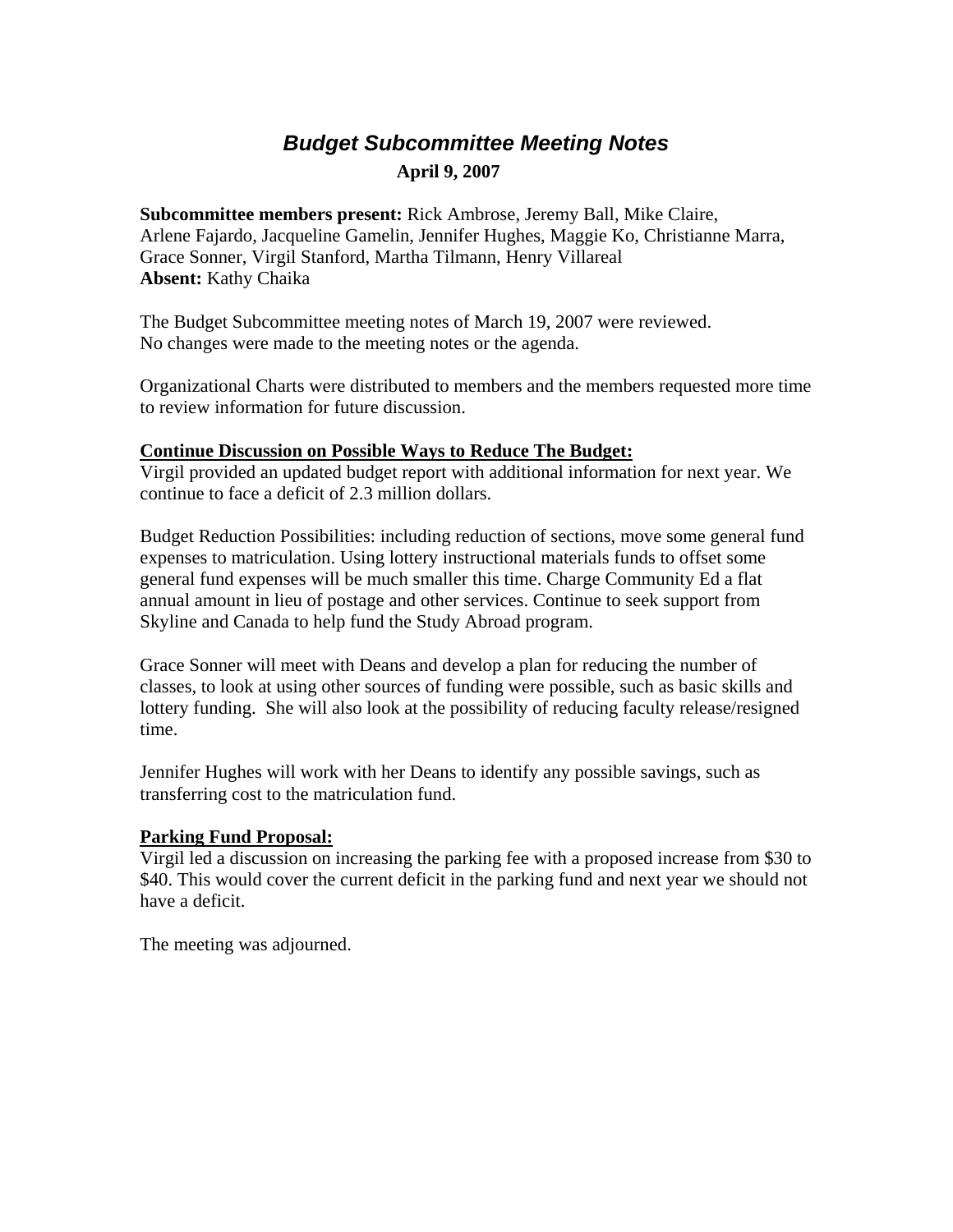# *Budget Subcommittee Meeting Notes*   **March 19, 2007**

**Subcommittee members present:** Rick Ambrose, Jeremy Ball, Kathy Chaika, Mike Claire, Arlene Fajardo, Jacqueline Gamelin, Jennifer Hughes, Maggie Ko, Christianne Marra, Grace Sonner, Virgil Stanford, Martha Tilmann, Henry Villareal

The Budget Subcommittee meeting notes of March 5, 2007 were reviewed. No changes were made to the meeting notes or the agenda.

# **Retention and Projected Deficit**

Jackie Gamelin proposed adding a mandatory one-unit orientation course that will assist students and help with dropout rate.

Jeremy Ball suggested a one-unit combined orientation and e-portfolio course. This course set up would allow students to view their progress from previous semesters. The course will also be helpful in decision-making during their college years.

Jackie suggested marketing toward the increasing senior and early retiree population through off-campus, on-line and telecourses.

Martha Tilmann mentioned that there are a lot of senior centers and community centers in the area. Community Ed focuses on providing these services and courses. We try to look at what we can offer as an educational institution and what we can do differently and better for this population.

### **Low Enrollment Programs**

Grace Sonner presented information and led a discussion on low enrolled programs and the impact those programs have on the budget.

### **Vacant Classified Positions**

Virgil provided a listing of classified positions that are vacant but funded. Virgil led a discussion on funding distribution. Based on Grace's research, there are faculty vacant positions as well due to faculty retirements. We will need to look at it from the entire organizational level. An organizational chart will be needed for the next meeting to help inform the discussion. Discussion on this topic will continue in the next meeting.

### **Faculty Release Time**

Grace Sonner provided information on faculty release time.

For the next meeting, members are to review the information presented and to make suggestions based on the information.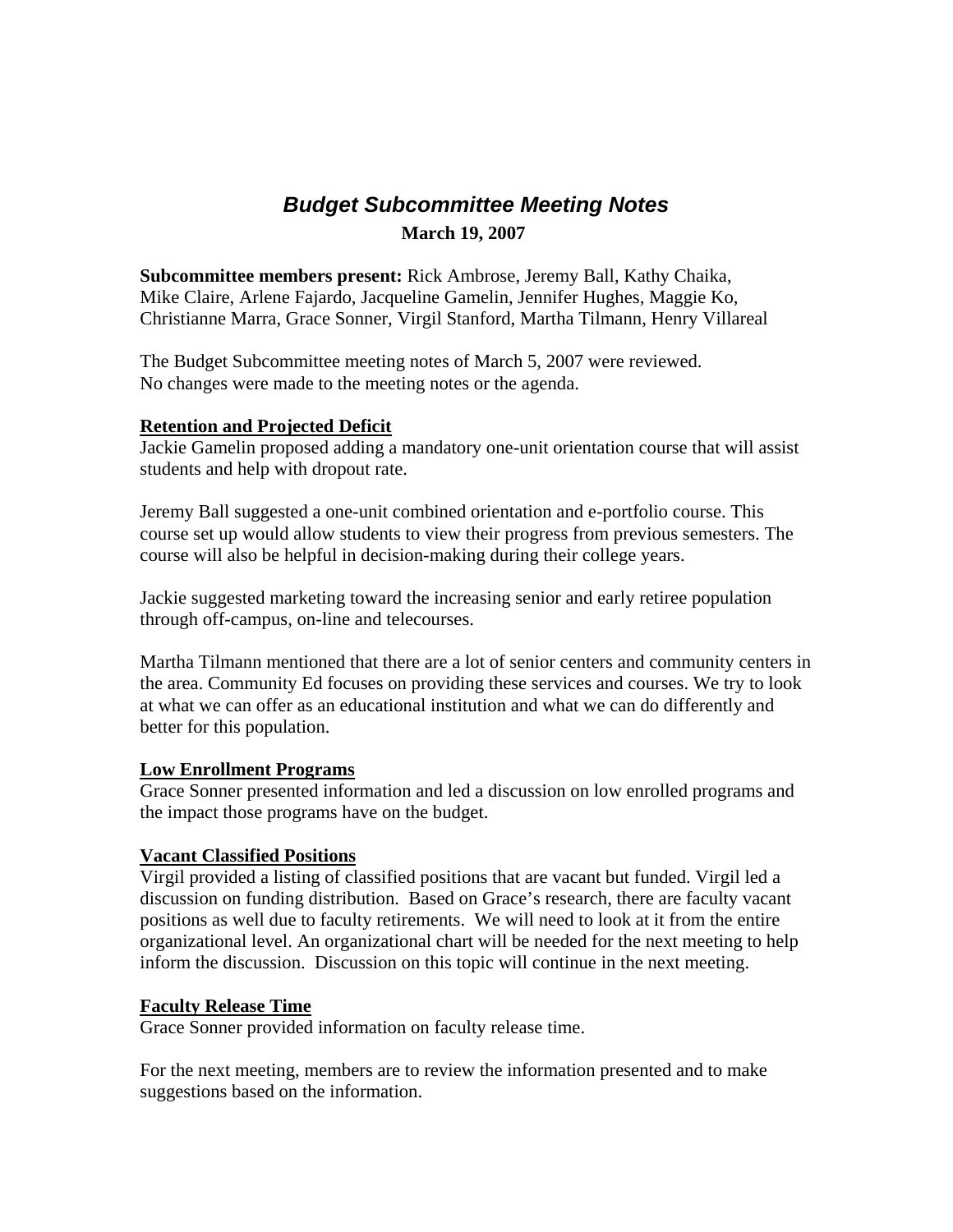Also organizational charts are to be distributed at the next meeting. The meeting was adjourned.

## **Budget Subcommittee Meeting Notes March 5, 2007**

**Subcommittee members present:** Rick Ambrose, Jeremy Ball, Kathy Chaika, Mike Claire, Arlene Fajardo, Jennifer Hughes, Christianne Marra, Grace Sonner, Virgil Stanford, Martha Tilmann, Henry Villareal **Absent:** Jacqueline Gamelin, Maggie Ko

The Budget Subcommittee meeting notes of February 12, 2007 were reviewed.

The following changes were made to the February 12, 2007, meeting notes:

- On page 2, paragraph 2,  $3 \& 4$ : Change "FTS" to "FTES"
- On page 2, paragraph 2, line #7: Delete the first sentence, "College as a whole stays in the pan," due to misinterpretation.
- On page 3, paragraph 6: Change "Physical Education" to "Ethnic Studies"; and,
- On page 3, paragraph 8, line #3: Change "Union policy" to "Ed Code".

No changes to the meeting agenda.

CSM's budget has declined as a result of declining enrollment and the impact of the new Resource Allocation Model, we are faced with having to reduce campus general fund expenditures.

### **Brain storming session on possible budget reductions**

- 1. Retirements and discussion with district as to whether any incentives might be available to encourage retirements if appropriate.
- 2. Matriculation fund-if increases proposed by in Governor's budget, could be used to help off set some general fund cost.
- 3. Low enrollment sections: Analyze and reduce courses with low numbers of students.
	- a. Review and see about adding more core classes in the afternoon.
- 4. Reassign time:
	- a. Assign faculty to work on other projects when classes are cancelled.

During the session there were ideas for increasing enrollment

- 1. Look into changing the start date for the fall semester
- 2. Develop new strategies for student retention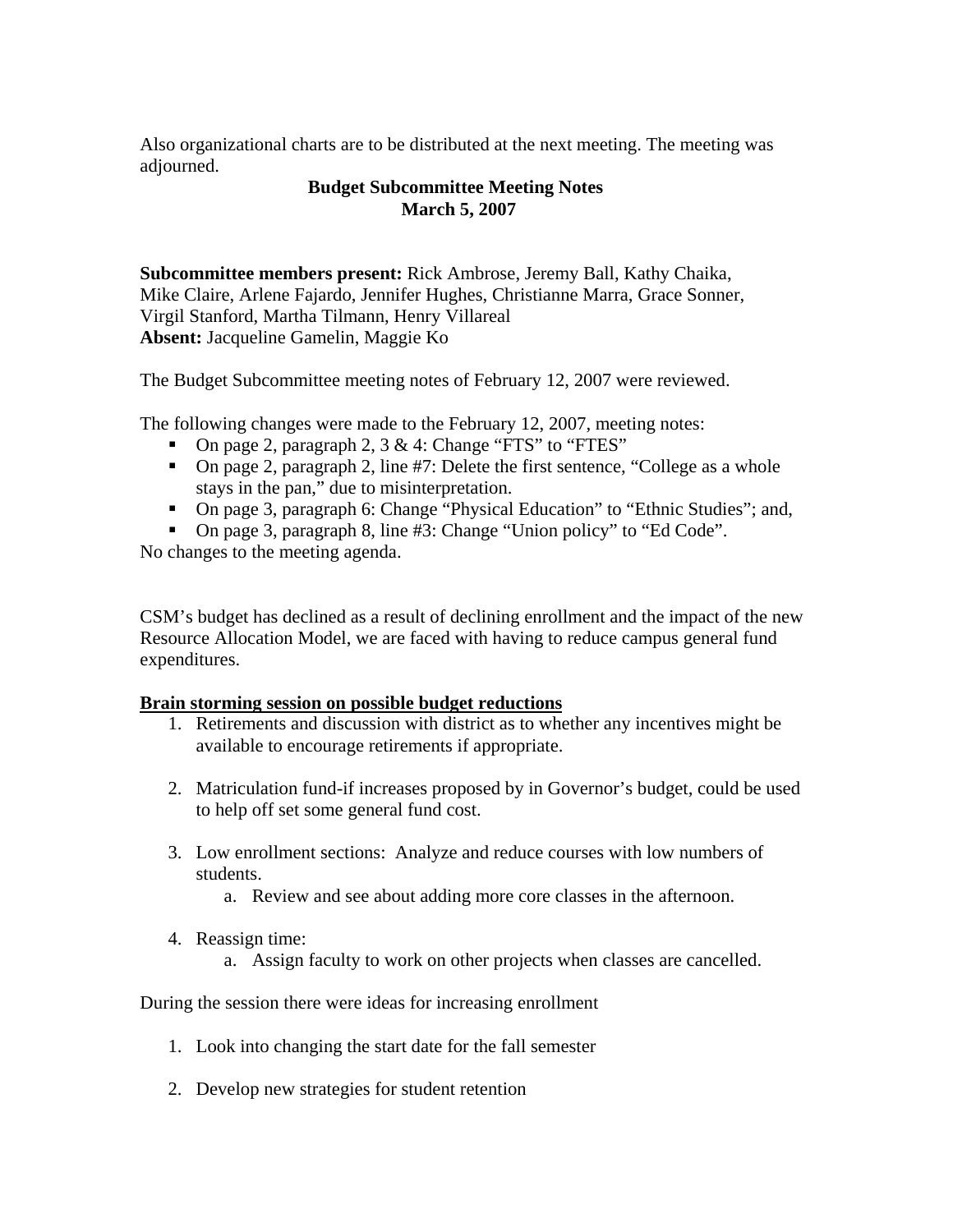3. Determine what our high school participation rates are and whether we think they are reasonable.

Information requested for the next meeting:

- List of low enrollment programs
- List of all vacant but funded positions
- Information on faculty release time

The meeting was adjourned.

# **Budget Subcommittee Meeting Notes February 12, 2007**

**Subcommittee members present:** Rick Ambrose, Jeremy Ball, Kathy Chaika, Mike Claire, Arlene Fajardo, Jacqueline Gamelin, Jennifer Hughes, Maggie Ko, Christianne Marra, Virgil Stanford, Martha Tilmann, Henry Villareal Absent: Grace Sonner

The Budget Subcommittee meeting notes of October 16, 2006 were reviewed. No changes to the meeting notes or the agenda.

New members Jennifer Hughes, Kathy Chaika, and guest Louise Piper were introduced.

### **Governor Proposes 2007-08 State Budget(Report back from district meeting)**

Virgil provided an update on the Governor's Proposed Budget and handed out copies of the State Budget Update #1, dated January 10, 2007. Virgil explained that the proposed budget doesn't have new money for community colleges. The new budget does contain an estimated COLA of 4.04 percent, which is coming from Prop 98 funding.

The community colleges are estimated to receive 11.06 percent of Prop 98, which is the largest amount the system has ever received. Because Prop. 98 is based on attendance and enrollment, it usually doesn't see significant growth. The COLA increase eats up most of the community college's allocation. Basically, we received a large piece of the shrinking pie. The 4.04 percent COLA eats up most of that allocation.

The good news is that the \$20 per unit fees are still in place, which is about one quarter of the national average of about \$80.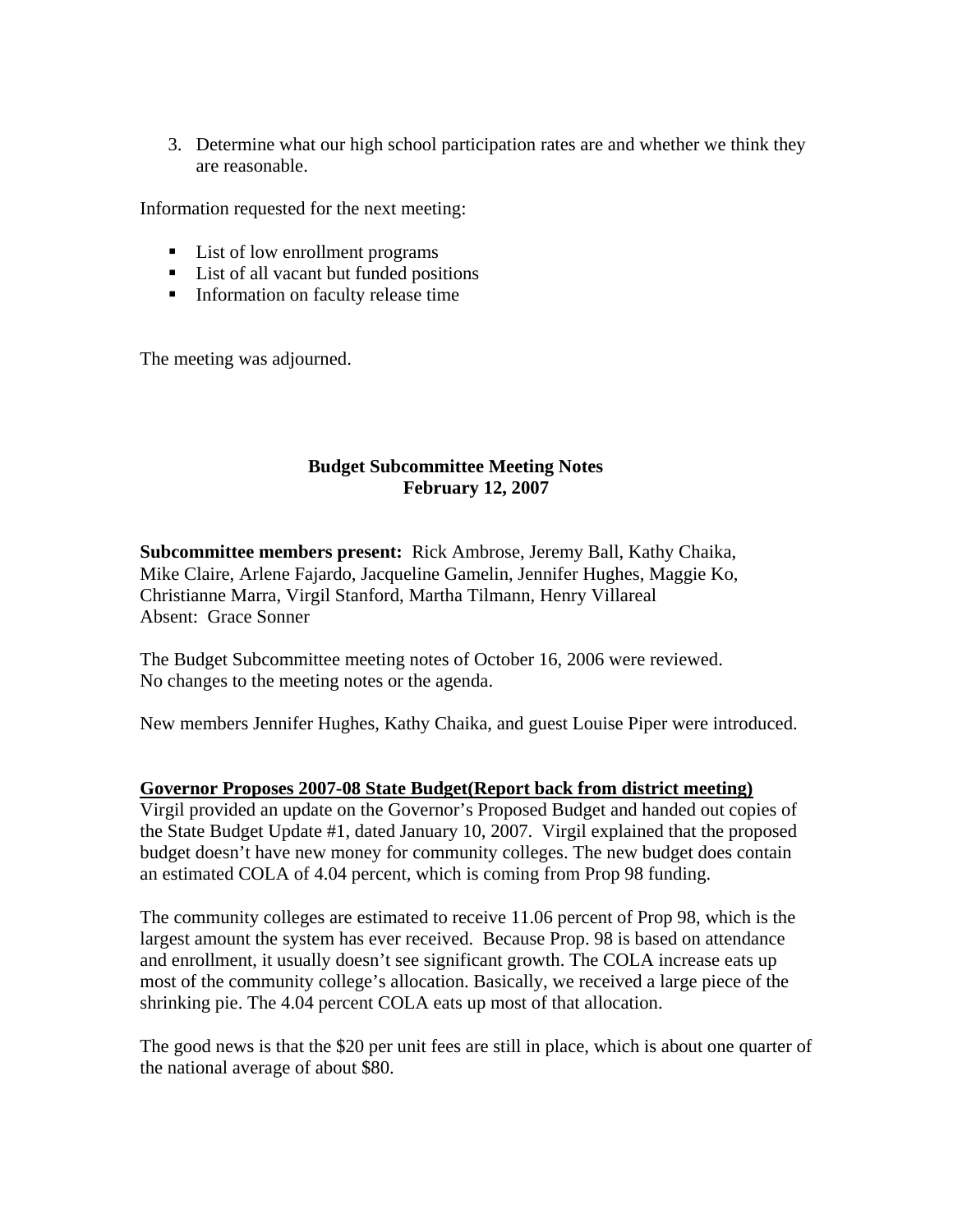The governor's budget has \$33 million allocated for matriculation, counseling, and placement; \$19 million dedicated to additional counseling & tutoring for at risk students that might help us in keeping the students that we have; \$9 million has been set aside for nursing initiatives, though we are not exactly sure how that it is going to work in terms of rules and restrictions; and \$33.2 million has been allotted to offset the reduction in fees.

This year, Prop. 98 is 11.06 percent smaller because the governor has taken money to fund transportation for the K through 12 system. This change may still have to go through the Legislature so it's not definite yet.

# **CSM budget out look for 2008**

Virgil presented and handed out an early 2007-2008 Budget Scenario analysis. At the last budget subcommittee meeting in October, the committee learned that because of the state budget, the College may see a "hit" of one million dollars. Looking at the budget for this year and next year, the committee discussed reducing the budget for the coming year. If there isn't considerable growth, there will be a budget problem. We had some growth, but not enough to keep up with our budget.

Mike Claire added that the College made the decision last year to try to maintain the size of offerings and the size of college operations in the hopes of growing enrollment. We made the attempt with FTES funds and hoped that enrollment would grow. For instance, we added 50 additional sections last spring and we took what we thought that was a reasonable chance. We didn't get the growth that we needed, but we did see growth in the sessions that we offered and generated a respectful amount of FTES. We need to stabilize our growth. The College took its largest hit two springs ago when we lost about eight percent of our enrollment. We took the chance to try to "grow out" the problem, but it didn't work. It is a continuing problem, and one that we will discuss in the future.

# **Early 2007-08 budget scenarios**

The scenarios showed the current budget status and projected next year's budget with same-level funding.

Virgil mentioned: From the standpoint of the current year, the projected expenditures are in excess of \$2.2 million. This year we have to off set that with FTES enhancement funds. We're not sure how much FTES funds will be used, but \$190,000 was used last year. There is one-time funding from the state, \$598,000, which will apply to this deficit. Prior year ending balance is in the budget, but I took it out of the budget to show as a separate item. Because of this \$819,000 carryover, we can expect to have almost none of that next year. At this point, I would project zero or less than \$50,000. We have a reserve from prior years that Shirley held back—\$600,000—and we will need \$490,000 of that to balance our budget for this year.

At this point, we've estimated savings of \$125,000. Applying all of that, it leaves us a credit balance of \$4,698. As I said, this is early even for estimating with all kinds of things that are going on. We don't know exactly what the ending total will be, but it puts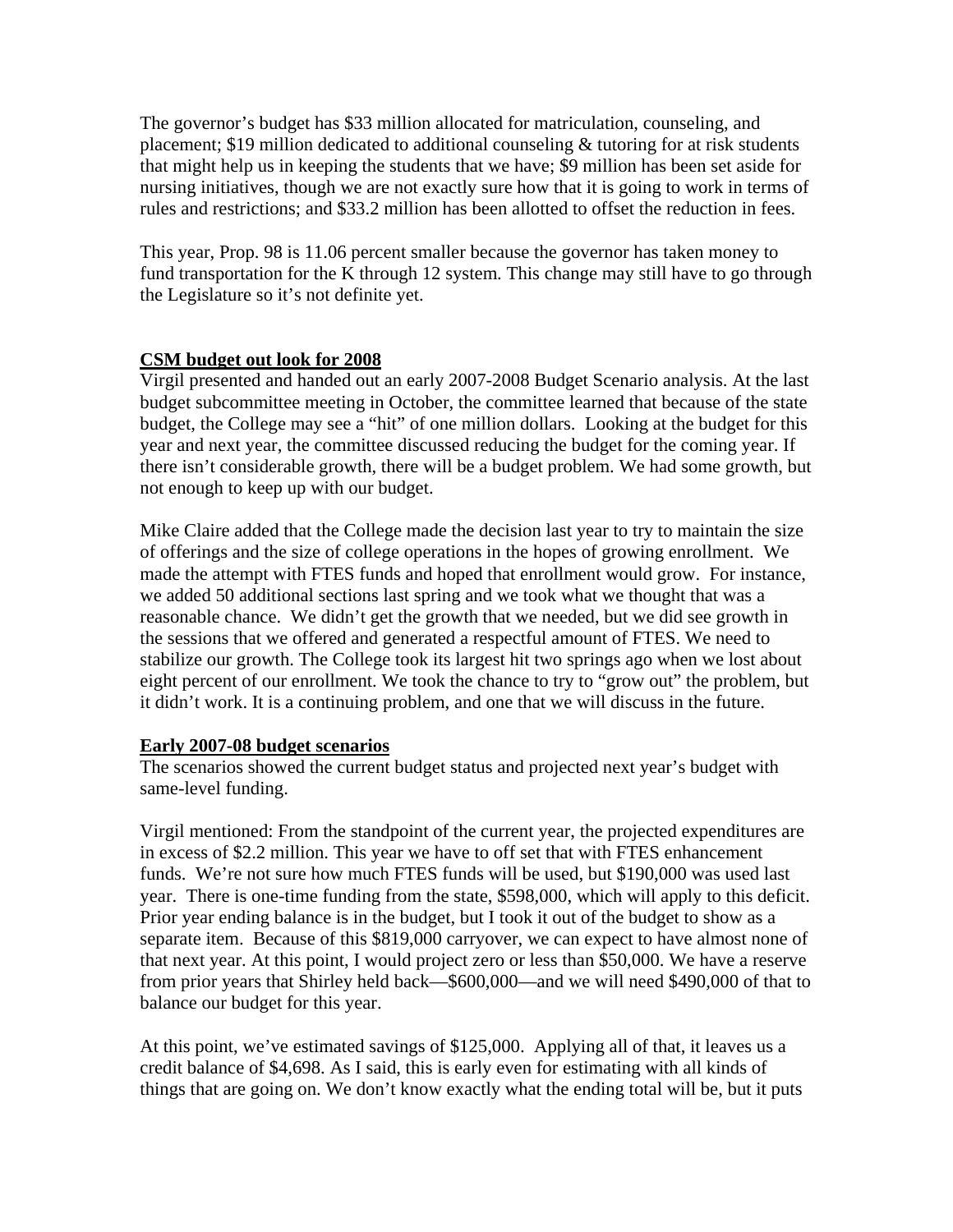us in the ballpark. Looking at the dollars that we have to balance this year's budget and then projecting the same budget into next year, we don't have those dollars next year. We will have some of FTES growth funds. We will not have any one time state funding and a very low prior year balance. This leaves us in a situation of being \$2,218,591 in the red for next year. Looking at our projected expenses, the largest amount comes from the hourly instruction. Last year, hourly instruction totaled \$5,608,797. We did fill a few new positions, but even this year's expense is at \$5,800,088 estimated. The adopted budget shrank because every time an unexpected expense comes up, we have to take it from our general fund.

We have expenses for classes 70 or more, classified salary, and instructional expenses over budget. There was an estimated overage of \$12,549 in the coaching area. The South Bay budget short fall also impacted us because of the FTES we purchase from them annually, or an estimated \$40,822. There are also contract and rental expenses of \$3,741 and estimated bad debt of \$75,913, which is the same figure we used last year. We can't really say it is just an instructional problem because funding for all the things we do comes from one pot. With positions upgraded, new positions added, somebody moved from a 50% position to a 100%, all these additional costs are coming from one pie and this pie is shrinking.

Henry asked how the College's FTES funding is distributed. Virgil responded that it is distributed from the District.

Jackie asked what happens to money that is budgeted but is not spent. Is the money reallocated? Virgil asked the district this question and they said it goes back to the pool and is re-distributed. This year, after the allocation, our share of this fund was negative \$180,000.

The committee discussed this situation and agreed that student retention is the goal in fixing our budget.

### **Utility follow-up**

Jackie provided an update on the capitalization of utility costs for construction.

### **New faculty positions**

Mike explained that new faculty positions are determined by program review, a process embedded in the College's systems. Requests go through approval and develop a recommendation. The requested areas for this year are Math, English, Cosmetology and Ethnic Studies.

Mike suggested that the Budget Subcommittee be proactive in the process in projecting number of positions needed by looking at our financial picture before planning and making a recommendation. This process should be early in the Fall, possibly in October, so information can be forwarded to the College Council in November for approval.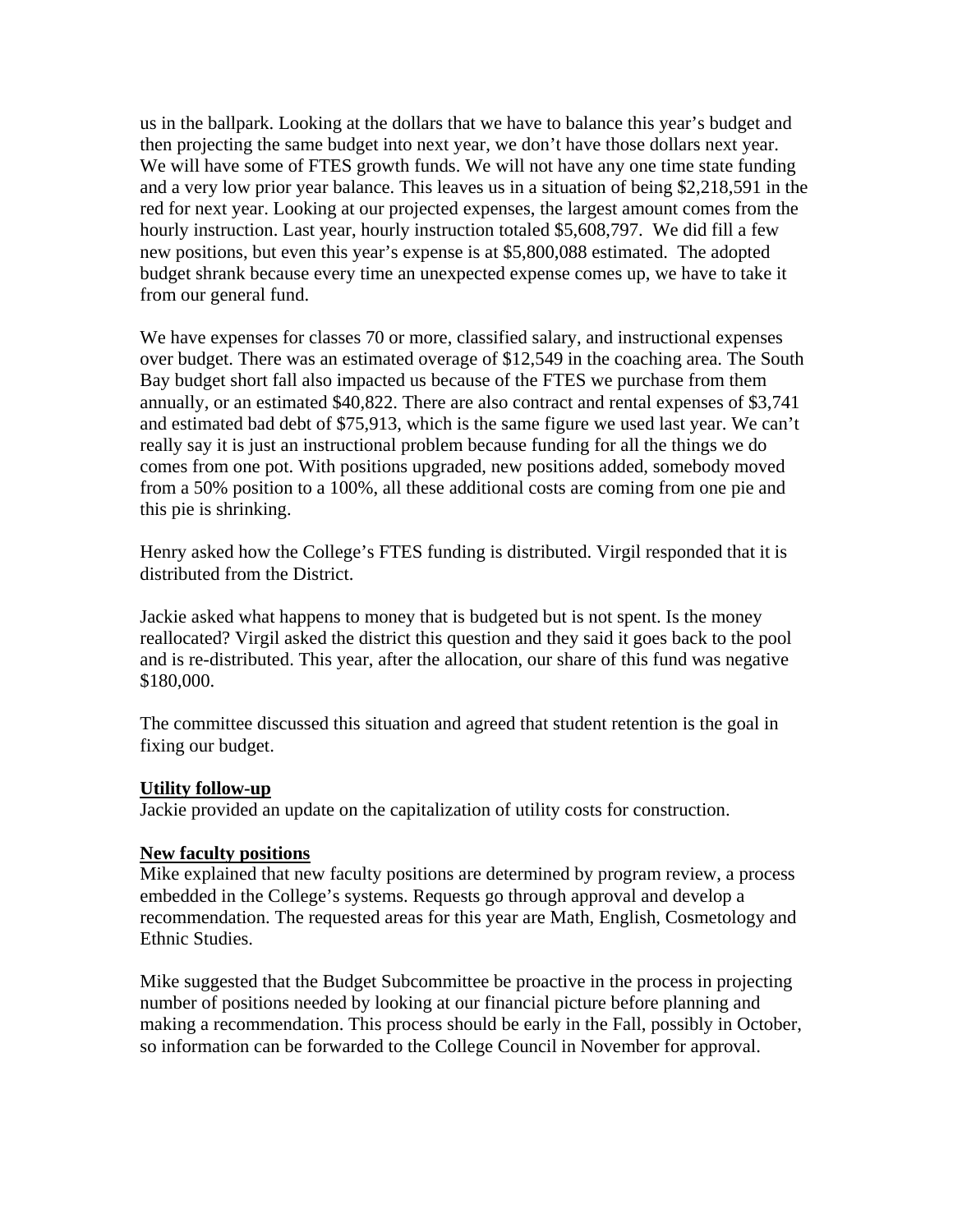## **Proposed permanent positions for child development**

Louise Piper, Director of the Child Development Center, presented to the committee the needs for converting 2 Short-Term hourly classified positions to permanent 10 month positions. By doing this, they would no longer be in violation of Ed Code regarding the on-going use of short-term hourly staff and sufficient staffing during program operating hours from 7:30am to 5:00pm.

Three options were presented by Louise and after discussion all committee members are in favor of option one.

Option 1: "One full-time permanent Teacher position at Grade 16, Step 1 would cost \$30,200, and 1 full-time permanent Associate Teacher position at Grade 11, Step 1 would cost \$25, 140. Total cost: \$55, 340. (Child Dev. Center budget could continue to support \$32,900 each year) Cost to CSM: \$22,440."

The meeting was adjourned.

# **Budget Subcommittee Meeting Notes May 1, 2006**

**Subcommittee members present:** Rick Ambrose, Mike Claire, Jacqueline Gamelin, Patricia Griffin, Shirley Kelly, Maggie Ko, Christianne Li, Christianne Marra, Jan Roecks, Virgil Stanford, Henry Villareal **Absent:** Tania Beliz, Arlene Fajardo, Tom Diskin, Martha Tilmann

The Budget Subcommittee meeting notes of April 17, 2006 were revised and forwarded to the committee members:

 Additional information has been added to paragraph three. Also, an additional paragraph, paragraph number five, dealing with capital projects/utility costs has been added.

The District Revenue and Expenditure Assumption as of April 27, 2006 was distributed to the committee members. Virgil Stanford mentioned that the districts' assumption is that SB 361, which will change the current formula for community college funding, will pass.

Virgil also reported that the cogeneration plants at CSM and Skyline are not working due to technical problems. Consultants are working on the problem. Jacqueline Gamelin distributed information regarding the cogeneration plants.

Capitalization of utility costs for construction was discussed. Facilities' position is that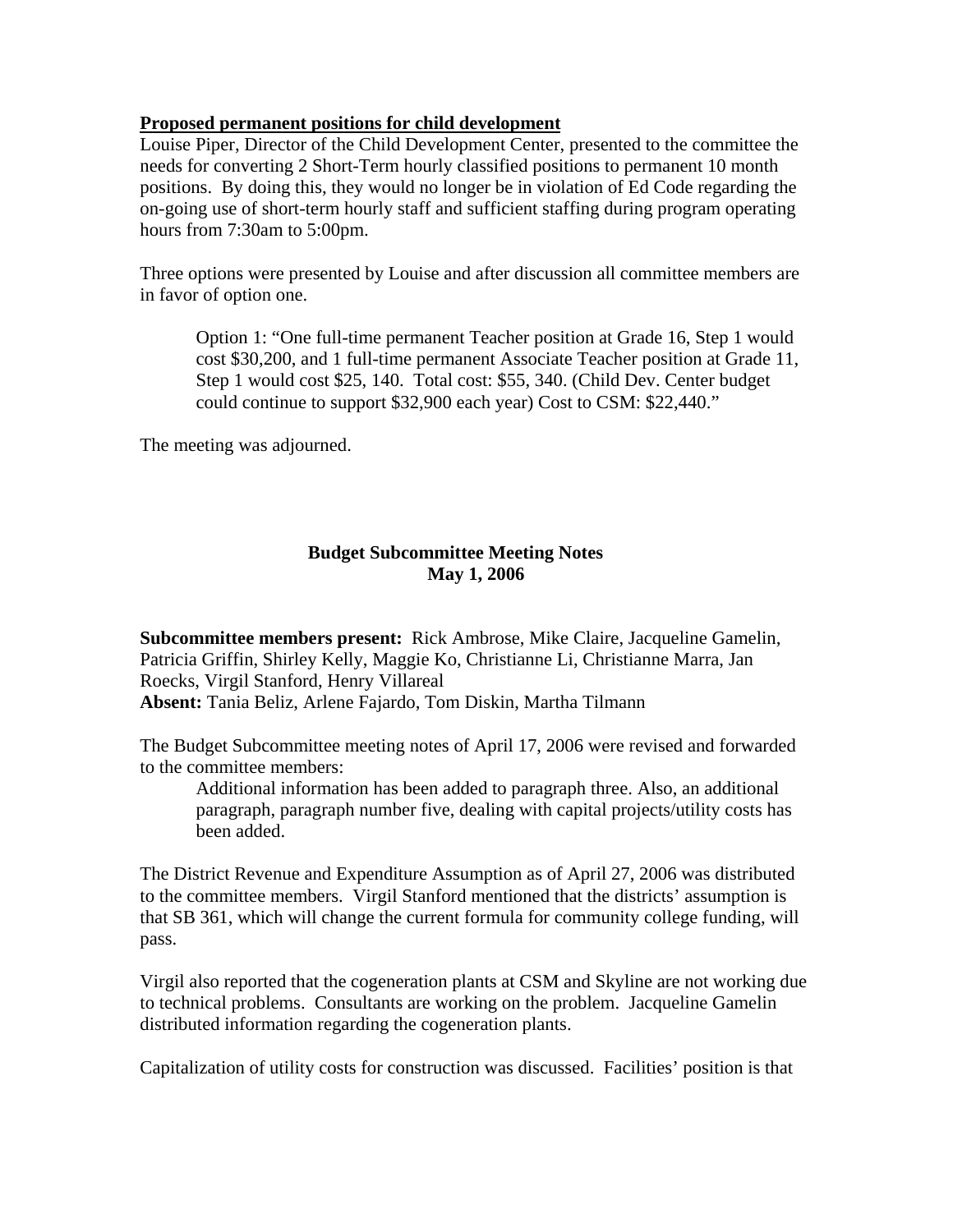there is no way to project utility construction costs as meters were not installed. The Facilities Department is to look into this issue for future construction projects. Members of the Budget Subcommittee indicated that they would like Linda Da Silva to discuss this issue at a future meeting.

Next meeting agenda: Invite Linda Da Silva as a guest to the Budget Subcommittee meeting.

The meeting was adjourned.

# **Budget Subcommittee Meeting Notes April 3, 2006**

**\_\_\_\_\_\_\_\_\_\_\_\_\_\_\_\_\_\_\_\_\_\_\_\_\_\_\_\_\_\_\_\_\_\_\_\_\_\_\_** 

**Subcommittee members present:** Rick Ambrose, Mike Claire, Tom Diskin, Arlene Fajardo, Gamelin Jacqueline, Patricia Griffin, Shirley Kelly, Maggie Ko, Christine Li, Christianne Marra, Jan Roecks, Virgil Stanford, Martha Tilmann, Henry Villareal **Absent:** Tania Beliz

Virgil Stanford welcomed the returning Budget Subcommittee member, Christine Li.

No changes were made to the meeting notes of March 13, 2006 or the agenda.

Kathy Blackwood, Chief Financial Officer, continued discussion of the P-1 report and the resource allocation model. Various questions were asked by the committee members related to the two scenarios and the budget allocation process. Kathy B provided information on different funding outcomes for next year based on different assumptions. Three scenarios were presented for discussion. The scenario differed with the key variable being enrollment and the state's distribution of equalization dollars. The budget subcommittee felt the middle scenario was the most reasonable. Because of enrollment declines, CSM loses some budget dollars under all scenarios.

# **Pat Griffin,VP of Student Services proposed the faculty positions:**

- 1. International Students (Gerry Frassetti's vacant position as a result of retirement)
- 2. Psychological Services (one full time position to supplement Arlene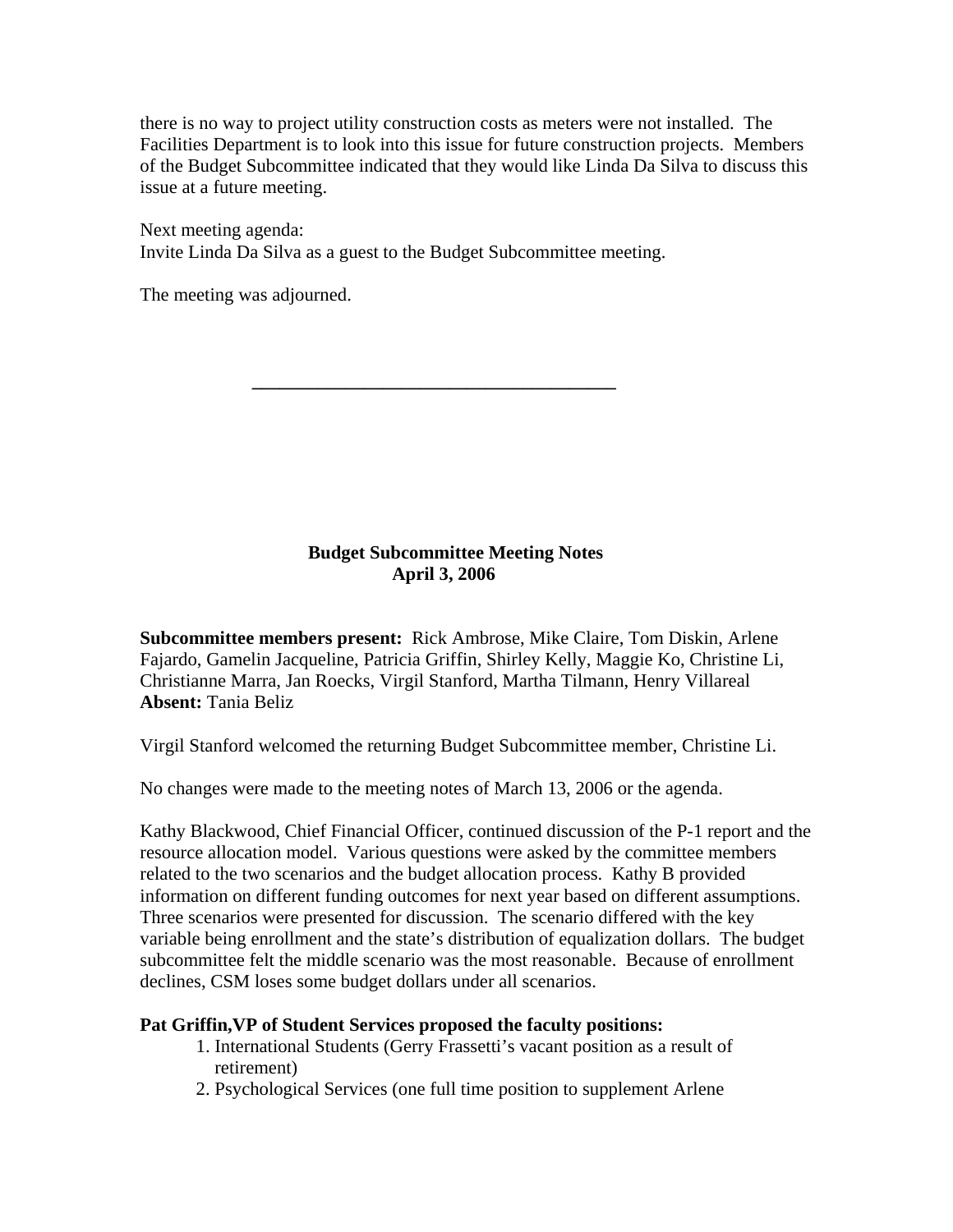Wiltberger and Tim Stringari's post retirement)

## **Mike Claire, VP of Instruction proposed the following faculty and classified positions:**

- 1. Library (Tim Karas's vacant position as a result of his recent resignation)
- 2. Athletic Trainer Physical Ed
- 3. Lab Technician Chem/Bio
- 4. Lab Technician ASTR/ISC
- 5. Division Assistant –Technology

Budget Subcommittee came to a consensus and recommended approval to the College Council of the following faculty and classified positions:

- a. International Students
- b. Psychological Services
- c. Library
- d. Athletic Trainer
- e. Division Assistant

At this time, recommendations on the two Lab Technician positions were deferred and additional information was requested from Instruction for further study.

#### **Next meeting agendas:**

- Continued discussion on two Classified Positions proposal (Mike Claire)
- Update on plan to increase enrollment (Mike Claire)

The next meeting date was set for April 17, 2006 from 1:00p.m.-2:30p.m.

The meeting was adjourned.

# **Budget Subcommittee Meeting Notes March 13, 2006**

**\_\_\_\_\_\_\_\_\_\_\_\_\_\_\_\_\_\_\_\_\_\_\_\_\_\_\_\_\_\_\_\_\_\_\_\_\_\_\_\_\_\_\_\_\_\_\_\_** 

**Subcommittee members present:** Rick Ambrose, Mike Claire, Tom Diskin, Arlene Fajardo, Gamelin Jacqueline, Patricia Griffin, Maggie Ko, Christianne Marra, Virgil Stanford, Matha Tilmann, Henry Villareal **Absent:** Tania Beliz, Shirley Kelly, Jan Roecks

No changes were made to the meeting notes of February 6, 2006 or the agenda.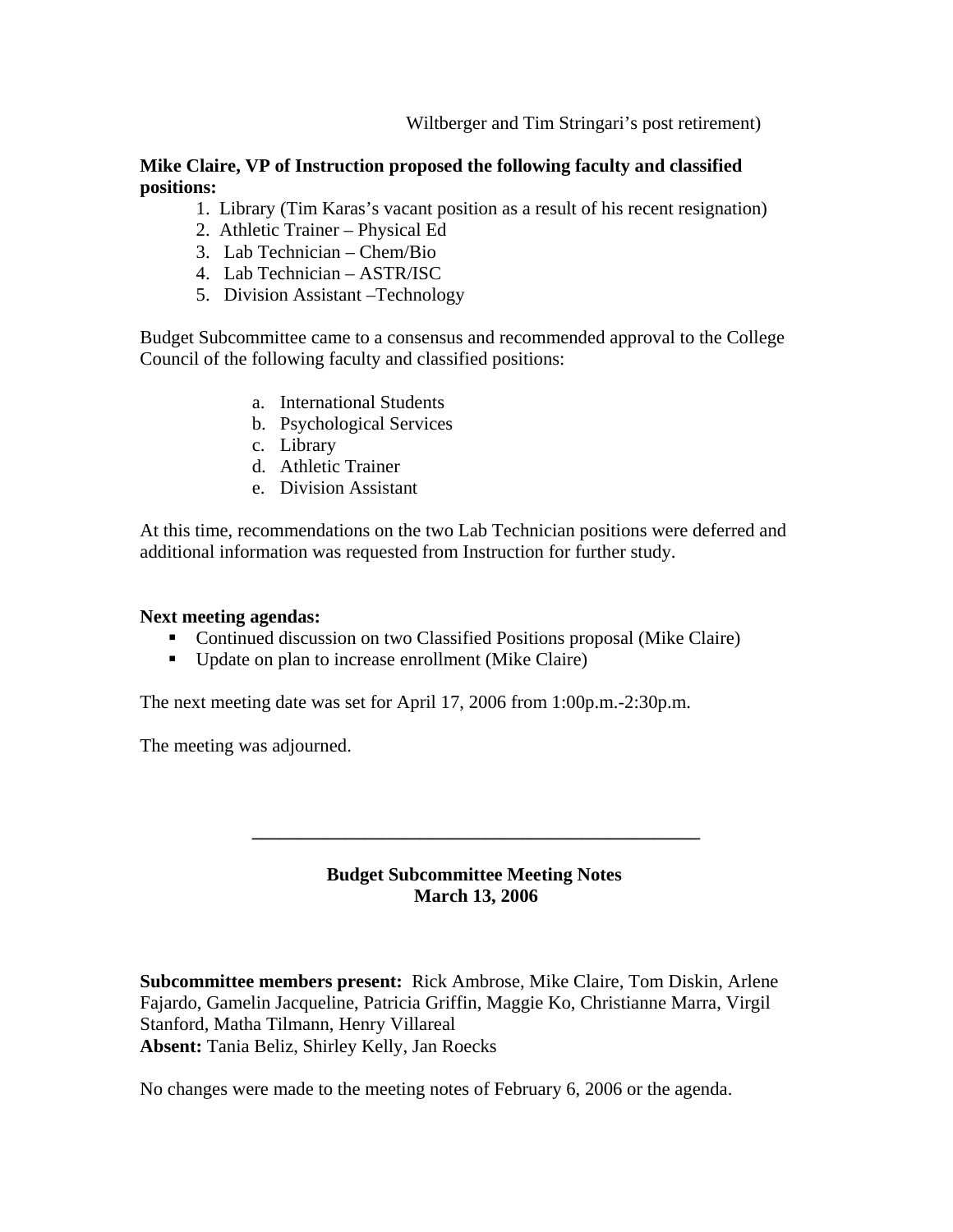Mike Claire's reporting on the actual plan to increase enrollment and new faculty positions was deferred to the next meeting.

Virgil Stanford presented information based on the P-1 report which consisted of two scenarios, a worst case and a best case. This was information developed and presented to the district budget and finance committee. The district budget and finance committee requested input from the campus budget committees. Assumptions were based on prior year FTES, the possibility of shifting FTES in the future and current information on proposed state appropriations. Each scenario predicts a different funding out come for next year based on different assumptions. At this time the scenarios are for discussion purposes only.

The committee discussed the scenarios and the impact on the resource allocation model. After discussion, the committee decided to invite Kathy Blackwood, Chief Financial Officer, to our next meeting to explain and answer further questions related to the two scenarios and the resource allocation model.

Next meeting agendas: Mike Claire's report on college plan to increase enrollment. Kathy Blackwood – continuation of budget development process.

The next meeting date was set for March 27, 2006 (possibility of rescheduling, need to coordinate with Kathy B)

**\_\_\_\_\_\_\_\_\_\_\_\_\_\_\_\_\_\_\_\_\_\_\_\_\_\_\_\_\_\_\_\_\_\_\_\_\_\_\_\_\_\_\_\_\_\_\_\_\_\_\_\_\_\_\_\_\_\_\_\_\_\_\_\_\_\_** 

The meeting was adjourned.

**Budget Subcommittee Meeting Notes**  February 6, 2006

**Subcommittee Members:** Rick Ambrose, Tania Beliz, Chino Catane, Mike Claire, Tom Diskin, Arlene Fajardo, Gamelin Jacqueline, Patricia Griffin, Shirley Kelly, Maggie Ko, Christianne, Jan Roecks, Virgil Stanford, Matha Tilmann, Henry Villareal

**Not in attendance:** Tania Beliz, Chino Catane, Thomas Diskin, Arelene Fajardo, Maggie Ko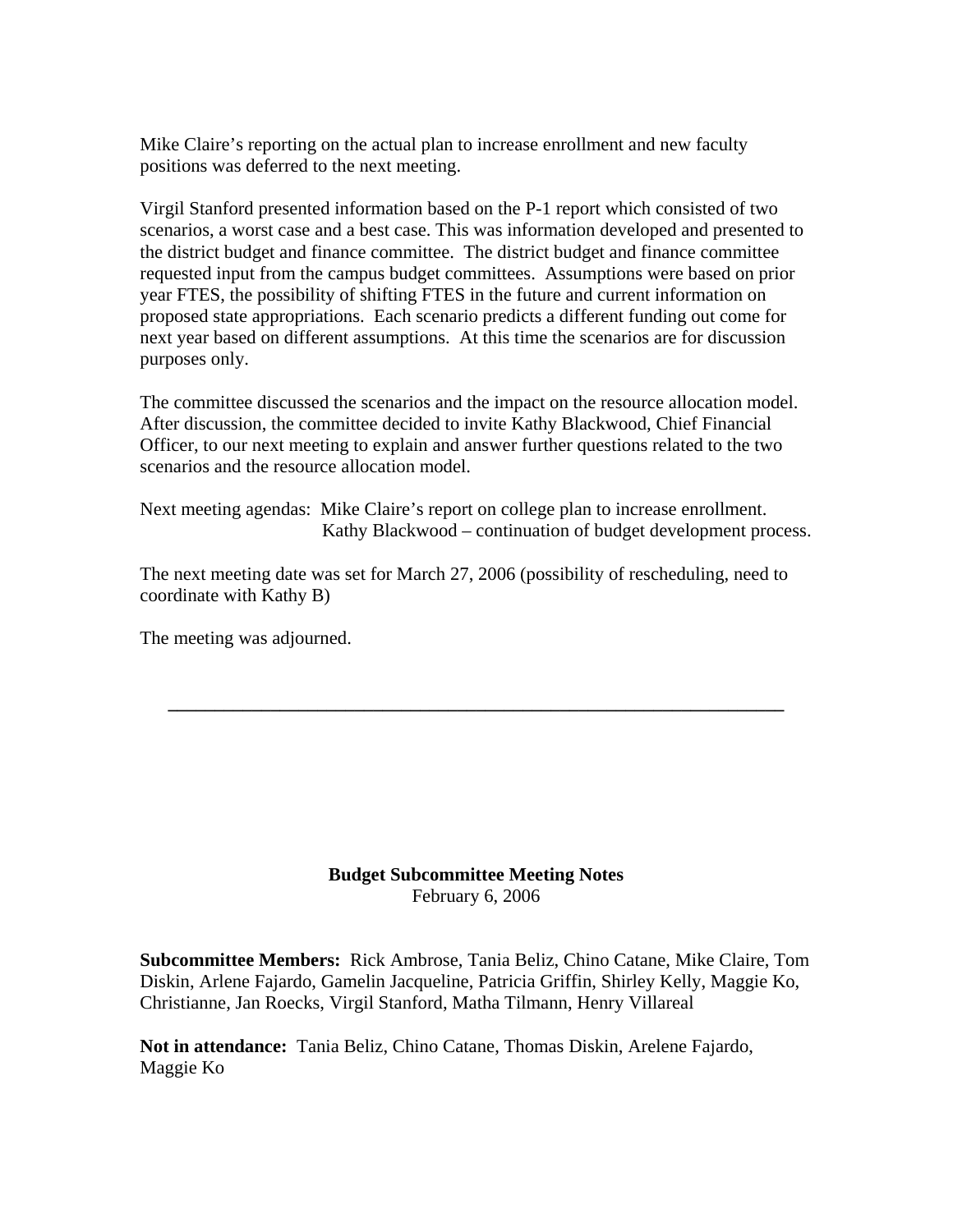# **Jeremy Ball attended on behalf of the Faculty Senate**.

Correction was made to the meeting notes of November 28, 2005. First line in paragraph three was changed from "District Shared Governance committee to District Budget & Finance committee".

All agenda items were reviewed.

Mike Claire updated the committee on the approval of funding for new faculty positions. Four faculty positions were approved in the areas of English, Math, Broadcasting, and Physical Education (Women's Softball Coach). In addition, Mike discussed the enrollment improvement plan, which included a part-time webmaster, as well as an additional college recruiter position. The plan has not been finalized with the district as of this date.

Rick Ambrose brought up the issue of identifying possible incentives that might be added to the district resource allocation model. The committee had no recommendations at this time.

Virgil Stanford provided the committee with highlights of the governor's proposed budget:

**COLA** –5.18 percent COLA growth for a total \$264.6 million for general apportionment, and \$15.4 million for specific categorical programs. Prop 98 share grows to 10.79 percent from 10.46 percent.

**Statewide Growth** –The budget includes 3% enrollment growth funding. Community Colleges are attempting to obtain the return of the 3% of the \$148.8 million in growth money left over from last year that were returned to the Prop 98 reversion fund.

**Categorical Programs** -- \$5.1 million for growth in categorical programs.

**Equalization** –funded at \$130 million. CSM's share may be affected by the funding formula bill, SB 361. Under the current formula the College would receive about \$3.6 million. Under the funding formula included in SB 361, funding would be about \$2.1 million.

**Student Fees** –No student fee increases.

**Disabled Students Programs and Services (DSPS) --** \$9.6 million to support growing costs of sign language interpretive services and captioning equipment for deaf and learning-disabled students.

The next meeting date was set for March 6, 2006.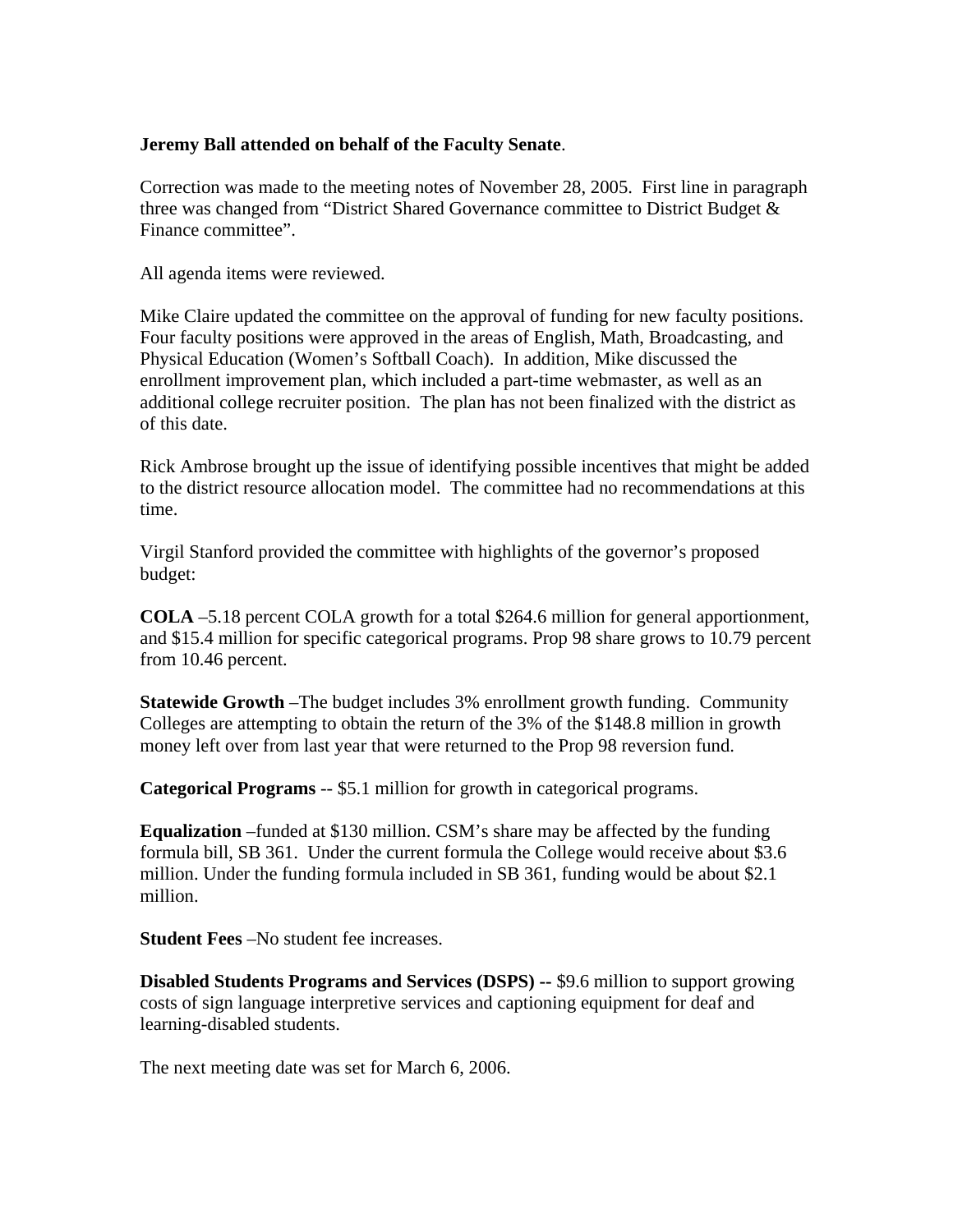The meeting was adjourned.

## **Budget Subcommittee Notes November 28, 2005**

\_\_\_\_\_\_\_\_\_\_\_\_\_\_\_\_\_\_\_\_\_\_\_\_\_\_\_\_\_\_\_\_\_\_\_\_\_\_\_\_\_\_\_\_\_\_\_\_\_\_\_\_\_\_\_\_\_\_\_\_\_\_\_\_\_\_\_\_\_\_\_\_

**Subcommittee Members:** Rick Ambrose, Mike Claire, Arlene Fajardo, Jacqueline Gamelin, Shirley Kelly, Maggie Ko, Jan Roecks, Virgil Stanford, Martha Tilmann, Chino Catane, Christianne Marra

**Not in attendance:** Tania Beliz, Thomas Diskin, Patricia Griffin, Henry Villareal

Virgil Stanford introduced two new committee members: Christianne Marra and Chino Catane.

No changes were made to the meeting notes of October 24, 2005 or the agenda.

Mike Claire updated the committee on the program/proposal to increase enrollment. The three institutions (Cañada, College of San Mateo and Skyline) will be meeting to share their plans and a final decision is expected to be made soon. Some parts of the plan have already been executed (posters around campus encouraging students to register for spring 2006 classes), however Mike indicated that the plan will need to be finalized before further action is taken. Personnel expenditures for a college recruiter and a webmaster (temporary positions) are included in the plan. Mike indicated that the proposed budget for CSM is \$768,000 and that the total amount available to the three institutions is \$1.5 million.

Virgil Stanford provided the committee with a general budget update. He indicated that the base changed for 04-05 and as a result "one-time" funds are available. The change resulted from borrowing FTES from FY 05-06 summer enrollment. Another shortfall in FTEs for FY 2006 is anticipated; however the minimum funding we will receive is as much this year as we received in FY 04-05.

Rick Ambrose provided some details about a discussion by the District Shared Governance committee related to the allocation of funds among the three institutions. There has been some discussion about possible incentives for receiving funds.

The next meeting date was set for February 6, 2006, by which time the governor is expected to have presented his budget.

The meeting was adjourned.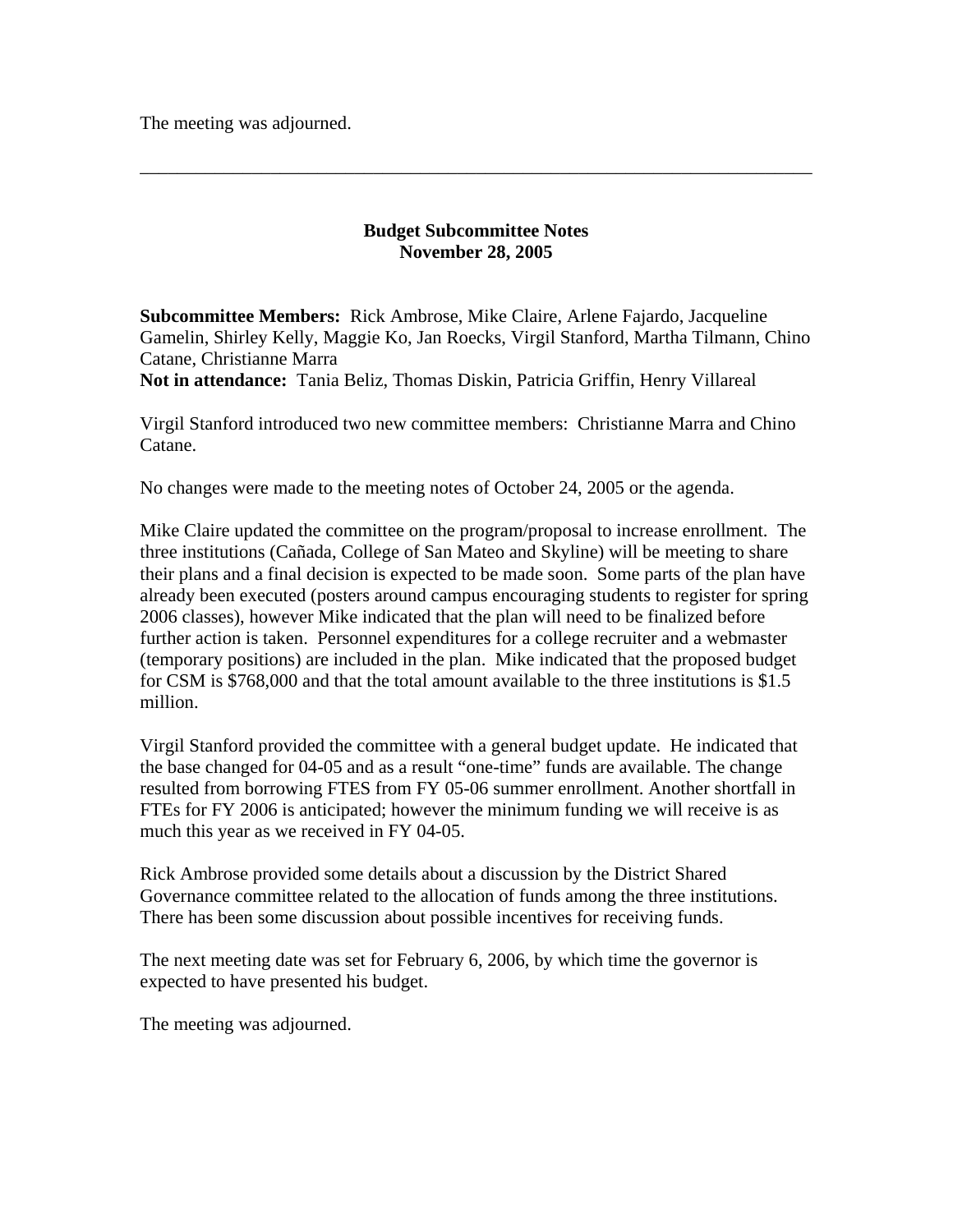Budget Subcommittee Notes October 24, 2005

\_\_\_\_\_\_\_\_\_\_\_\_\_\_\_\_\_\_\_\_\_\_\_\_\_\_\_\_\_\_\_\_\_\_\_\_\_\_\_\_\_\_\_\_\_\_\_\_\_\_\_\_\_\_\_\_\_\_\_\_\_\_\_\_\_\_\_\_\_\_\_

Subcommittee Members: Ricky Ambrose, Tania Beliz, Mike Claire, Thomas Diskin, Arlene Fajardo, Jacqueline Gamelin, Patricia Griffin, Shirley Kelly, Maggie Ko, Jan Roecks, Virgil Stanford, Martha Tilmann, Henry Villereal, Chino Catane, Christianne Marra

No changes were made to the meeting notes of May 16, 2005 or the agenda.

Kathy Blackwood discussed the District Resource Allocation Model for the benefit of new members and as a refresher for continuing members. There had been no significant changes from the model presented last year. The model is to go into affect next fiscal year.

The model used this year as an example. Based on the model, CSM would have received \$125,044 less than we actually received this year. Last year we received \$23,601,900. This year we received \$24,427,674, but if the model had been in place we would have received \$24,302,630.

One of the objectives of the model is to maintain stability which it seems to do. The model will be continuously reviewed and proposals made to modify it if necessary.

The model will now go to the Shared Governance Committee.

The meeting then adjourned.

# **COLLEGE OF SAN MATEO**

**\_\_\_\_\_\_\_\_\_\_\_\_\_\_\_\_\_\_\_\_\_\_\_\_\_\_\_\_\_\_\_\_\_\_\_\_\_\_\_\_\_\_\_\_\_\_\_\_\_\_\_\_\_\_** 

# **College Budget Subcommittee Meeting Summary for May 16, 2005**